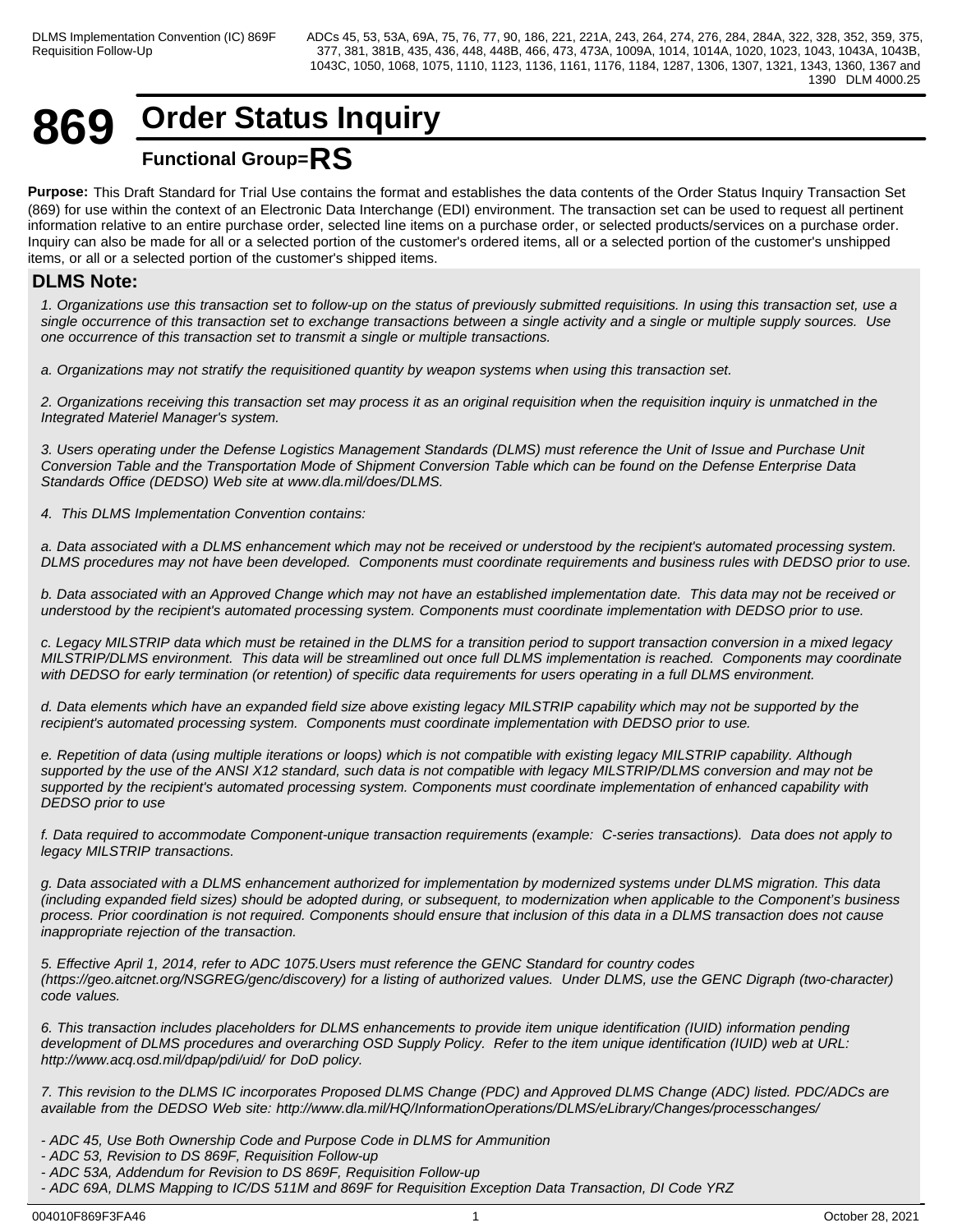*- ADC 75, DLA Unique Identification of Internal Customer Date in Requisitions* 

*- ADC 76, Air Force Unique Management Coding for NMCS/MICAP*

*- ADC 77, Air Force Unique Management Coding for Materiel Management Aggregation Code (MMAC)*

*- ADC 90, Revision to DLMS Supplement 869F for Inclusion of Special Unit Price for U.S. Marine Corps Coding*

*- ADC 186, DLMS Requisition Revisions to Support Theatre Enterprise-Wide Logistics System (TEWLS)*

*- ADC 221, Communication of Unit Price and Total Price under DLMS*

*- ADC 221A, Revised Procedures associated with the DLMS Enhancement for Communication of Unit Price*

*- ADC 243, Identification of Army Single Stock Fund (SSF) Requisitioning Actions and Edit Action Code (EAC) Authorization*

*- ADC 264, DLMS Enhancement for Part-Numbered Requisition Format and USAF Unique Rules for Descriptive Information including Technical Order (T.O.) Number*

*- ADC 274, DLMS and DLSS Changes to Support Army Exchange Pricing*

*- ADC 276, Addition of Party to Receive Copy to Support Requirements for Theater Enterprise-Wide Logistics System (TEWLS) Requisitions - ADC 284, Revisions to DLMS Supplements to Add Shop Service Center (SSC) for BRAC Inventory Management and Stock Positioning*

*(IMSP) - ADC 284A, Revisions to DLMS Supplements to Add Shop Service Center (SSC) for BRAC Inventory Management and Stock Positioning*

*(IMSP)*

*- ADC 322, Addition of Local Catalog ID qualifier to Support Requirements for Theater Enterprise-Wide Logistics System (TEWLS) Requisitions (Supply)*

*- ADC 328, "Off-Line" Requisition Processing: Internet Ordering Application Request for Component Verification of Funds Availability and Recording of the Financial Obligation*

*- ADC 352, Request for Management Code for PQDR Replacement Requisitions*

*- ADC 359, Perpetuation of the Denial Management Code to the DLMS Requisition and Modification of Air Force BRAC IMSP SDR Procedures (Supply/SDR)*

*- ADC 375, New Management Code for Navy-Funded Non-Production Support Materiel Ordered under BRAC SS&D/IMSP*

*- ADC 377, Transaction Copies Required for DLA Support of Navy BRAC SS&D/IMSP DLRs, Navy Program-Managed Materiel, and Nuclear Consumable Support Materiel*

*- ADC 381, Procedures and Additional Data Content supporting Requisitions, Requisition Alerts, and Unit of Use Requirements under Navy BRAC SS&D/IMSP*

*- Approved Administrative Addendum ADC 381B, Administrative Revision to Identify Delivery Location Position*

*- ADC 435, DLMS Revisions for SFIS Compliance*

*- ADC 436, Administrative Revisions to DLMS Supplements to Remove Obsolete Routing Identifier Code (RIC) "Streamline" Notes and Update MILSTRIP/DLMS Documentation Associated with Routing Identifiers*

*- ADC 448, Implementation of International Organization for Standardization (ISO) 3166-1 Codes for the Identification of Countries and their Subdivisions*

*- ADC 448B, Delayed implementation for International Organization for Standardization (ISO) 3166-1 Codes for the Identification of Countries and their Subdivisions*

*- ADC 466, Revised Procedures to Support Requisitioning and Transaction Exchange associated with DLA Disposition Services under Reutilization Business Integration (RBI)*

*- ADC 473, DLMS Revisions to Add the Associated Purchase Order Number in Support of the DLA Interface with the Exchange*

*- ADC 473A, DLMS Revisions to Add the Associated Purchase Order Number (Supports DLA Interface with the Exchange, Navy Exchange Service Command (NEXCOM), and Marine Corps Exchange (MCX) Non-Appropriated Funds (NAF) Activities and Non-DoD Customers) - ADC 1009A, DLMS Enhancements for Requisitioning to Improve Use of Mark-for Addressing, Expand Authorized Priority Designator Validation, Correct EMALL Purchase/Credit Card Format Rules, and Require Distribution of Status for Requisitions associated with Purchase/Credit Card Payment*

*- ADC 1014, Revised Procedures for Inclusion of Contract Data in Transactions Associated with Government Furnished Property (GFP) and Management Control Activity (MCA) Validation of Contractor Furnished Materiel (CFM) Requisitions*

*- ADC 1014A, Revised Procedures for Inclusion of GFP/CFM Contract Data in DLMS Transactions – Updated Mapping for Concurrent Identification of the Manufacturing Directive Number (MDN) and the Contract Line Item Number (CLIN)*

*- ADC 1020, Inter-Service Ownership Transfer of Ammunition/ Ammunition Related Materiel*

*- ADC 1023, Administrative Updates to Remove MILSTRIP References to Requisitioning from Plant Clearance Automated Reutilization Screening System (PCARSS)*

*- ADC 1043, DLMS Revisions for Department of Defense (DoD) Standard Line of Accounting (SLOA)/Accounting Classification*

*- ADC 1043A, Revised Procedures for Department of Defense (DOD) Standard Line of Accounting (SLOA)/Accounting Classification to Support Transaction Rejection Requirements*

*- ADC 1043B, Revised Procedures for Department of Defense (DOD) Standard Line of Accounting (SLOA)/Accounting Classification to Modify Business Rules for Beginning Period of Availability*

*- ADC 1043C, Administrative Corrections for SLOA Data in the 810L Logistics Bill and other DLMS ICs*

*- ADC 1050, New DOD EMALL DoDAAC and Supply Status Cancellation Codes for DOD EMALL Credit Card Billing*

*- ADC 1068, Enhanced Procedures for Requisitioning via DOD EMALL and GSA Internet Ordering: Component Verification of Funds Availability and Materiel Identification using the Supplier-Assigned Part Number and/or Supplier Commercial and Government Entity (CAGE) Code* **Code Code Code Code Code Code Code Code Code Code Code** 

*- ADC 1075, Implementation of Geopolitical Entities, Names, and Codes (GENC) Standard by DoD Components for the Identification of Countries and their Subdivisions*

*- Organizational Name and Other Non-Substantive (Administrative) Updates Completed on May 30, 2014.*

*- ADC 1110, Administrative Update to Identify Code DPC Delivery Priority Code as an Approved X12 Migration Code and Associated DLMS Documentation; Identifies Additional Data Elements Authorized for Modification in the Requisition Modification Process*

*- ADC 1123, Revised Procedures for Management Control Activity (MCA) Validation of Government Furnished Material (GFM)/Contractor Furnished Material (CFM) Requisitions and Contractor DoDAAC Assignment*

*- ADC 1136, Revise Unique Item Tracking (UIT) Procedures to support DODM 4140.01 UIT Policy and Clarify Requirements (Supply)*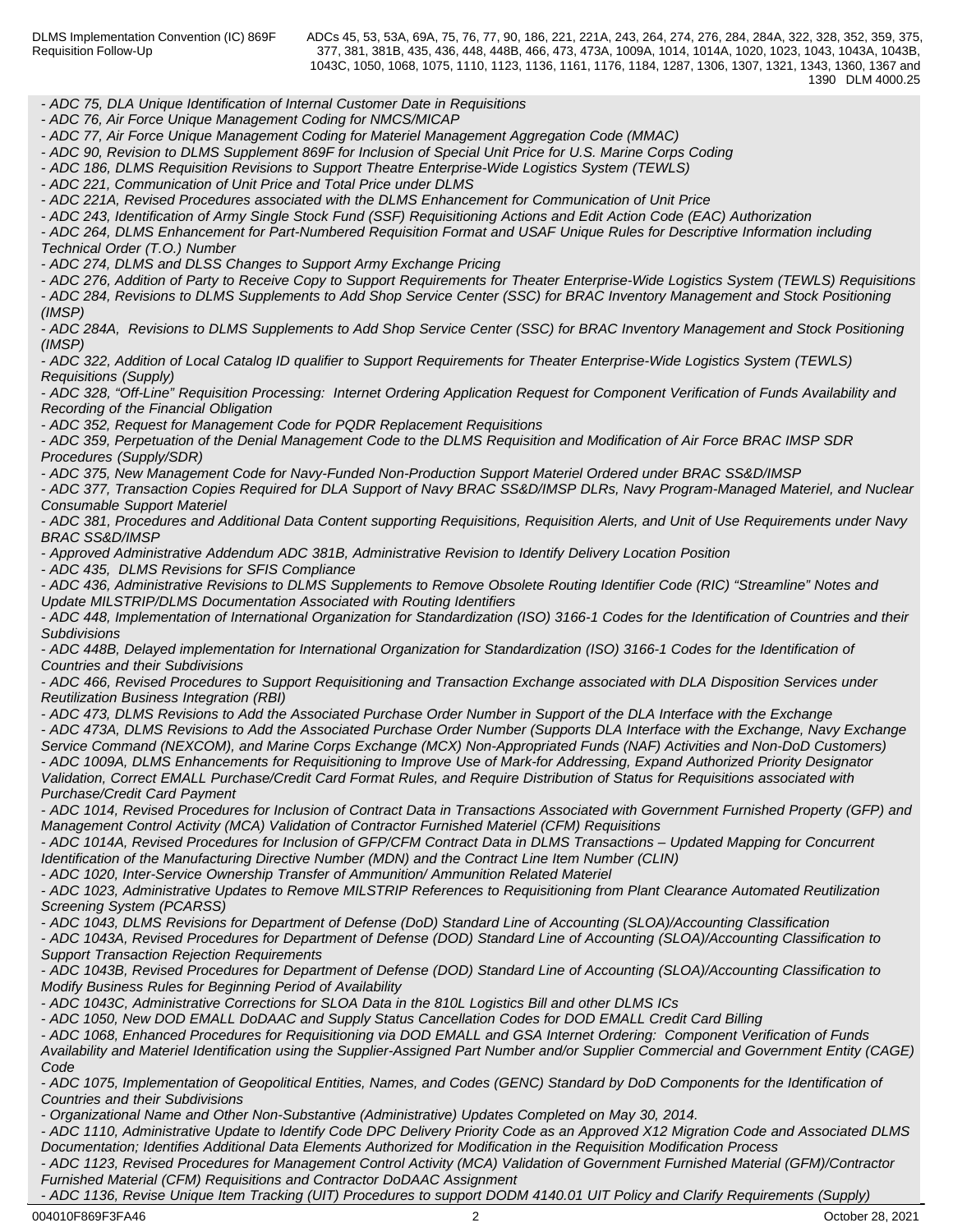*- ADC 1161, Update uniform Procurement Instrument Identifier (PIID) numbering system in the Federal/DLMS Implementation Conventions and DLMS Manuals (Supply/Contract Administration)*

*- ADC 1176, Revised Procedures for Requisitioning under Inter-Service Maintenance Agreement (Project Codes 3AB, 3AD, 3BB) and*

*Revised DLMS 832N Catalog Data Support for Defense Logistics Agency (DLA) support of Navy Fleet Readiness Centers (FRCs)*

*- ADC 1184, Removal of the Internal Order Number from the 511R Requisition Submitted via FEDMALL*

*- Administrative Update to Reflect Realignment to Recognize DLMS Program Office Completed on February 01, 2017 - Administrative Update to Reflect Realignment of DLMS Program Office to Enterprise Business Standards Office (EBSO) - Completed on*

*October 09, 2018 - ADC 1287, DLMS Implementation Convention (IC) Revisions for Data Element Mapping (Form Stock Number and Manufacturer's Part Number), Removal of Plant Equipment Number, and Administrative Updates*

*- ADC 1306, Carrier Identification and In-Transit Visibility Enhancements for the Federal Emergency Management Agency (FEMA)*

*- ADC 1307, Update Requisition-Related DLMS Transactions to Include GS1 Barcode Information for the Navy Exchange Service Command (NEXCOM))*

*- ADC 1321, Revise DLMS Requisition-Related Transactions to Include Customer Point of Contact Information*

*- ADC 1343, Missing Materiel Receipt Acknowledgement (MRA) Closeout (Supply)*

*- ADC 1360, Remove References to Disposal Condition Codes in DLA 4000.25 and DLMS Transactions 511M, 511R, and 869F*

*- ADC 1367, Administrative Update to Convert Federal Notes to DLMS Notes within DLMS Implementation Conventions*

*- ADC 1390, Use of Management Codes in DLMS 511R Requisition, 511M Requisition Modification and 869F Requisition Follow-Up - Administrative Update to Reflect Realignment of Enterprise Business Standards Office (EBSO) to Defense Enterprise Data Standards*

*Office (DEDSO) - Completed on October 28, 2021*

# **Heading:**

| <u>Pos</u> | $\underline{\mathsf{Id}}$ | <b>Segment Name</b>                           | <u>Req</u> | <b>Max Use</b> | <b>Repeat</b> | <b>Notes</b> | <u>Usage</u> |
|------------|---------------------------|-----------------------------------------------|------------|----------------|---------------|--------------|--------------|
| 10         | <b>CT</b><br>ا ب          | Transaction Set Header                        | M          |                |               |              | Must use     |
| 20         | <b>BSI</b>                | Beginning Segment for Order<br>Status Inquiry | M          |                |               |              | Must use     |
| $*30$      | <b>NTE</b>                | Note/Special Instruction                      |            | 100            |               |              | Not Used     |

# **Detail:**

| Pos                  | $\underline{\mathsf{Id}}$ | <b>Segment Name</b>                             | <b>Req</b>  | <b>Max Use</b> | <b>Repeat</b> | <b>Notes</b> | <b>Usage</b> |
|----------------------|---------------------------|-------------------------------------------------|-------------|----------------|---------------|--------------|--------------|
| LOOP ID - HL         |                           |                                                 |             |                | $\geq 1$      |              |              |
| 10                   | <b>HL</b>                 | <b>Hierarchical Level</b>                       | M           |                |               |              | Must use     |
| $*20$                | <b>PRF</b>                | Purchase Order Reference                        | O           |                |               |              | Not Used     |
| 30                   | <b>DTM</b>                | Date/Time Reference                             | O           | 10             |               |              | Used         |
| 50                   | <b>LIN</b>                | Item Identification                             | O           | >1             |               |              | Used         |
| 60                   | PID                       | Product/Item Description                        | O           | 1000           |               |              | Used         |
| 70                   | <b>MEA</b>                | Measurements                                    | O           | 40             |               |              | Used         |
| 80                   | QTY                       | Quantity                                        | O           |                |               |              | Used         |
| 100                  | <b>GF</b>                 | <b>Furnished Goods and Services</b>             | O           |                |               |              | Used         |
| <b>LOOP ID - REF</b> |                           |                                                 |             |                | $\geq 1$      |              |              |
| 105                  | <b>REF</b>                | Reference Identification                        | $\mathsf O$ |                |               |              | Used         |
| 108                  | <b>DTM</b>                | Date/Time Reference                             | O           | >1             |               |              | Not Used     |
| LOOP ID - N1         |                           |                                                 |             |                | $\geq 1$      |              |              |
| 110                  | N <sub>1</sub>            | Name                                            | $\mathsf O$ |                |               |              | Used         |
| 120                  | N <sub>2</sub>            | Additional Name Information                     | O           | 2              |               |              | Used         |
| 130                  | N <sub>3</sub>            | Address Information                             | O           | 2              |               |              | Used         |
| 140                  | N <sub>4</sub>            | Geographic Location                             | O           |                |               |              | Used         |
| $*150$               | <b>REF</b>                | Reference Identification                        | O           | 12             |               |              | Not Used     |
| 160                  | PER                       | <b>Administrative Communications</b><br>Contact | O           | 3              |               |              | Used         |
| <b>LOOP ID - LM</b>  |                           |                                                 |             |                | $\geq 1$      |              |              |
| 170                  | LM                        | Code Source Information                         | O           | 1              |               |              | Used         |
| 180                  | LQ                        | <b>Industry Code</b>                            | M           | >1             |               |              | Must use     |
| LOOP ID - FA1        |                           |                                                 |             |                | $\geq 1$      |              |              |
| 190                  | FA1                       | Type of Financial Accounting Data               | $\circ$     | 1              |               |              | Used         |
| 200                  | FA <sub>2</sub>           | <b>Accounting Data</b>                          | M           | >1             |               |              | Must use     |
|                      |                           |                                                 |             |                |               |              |              |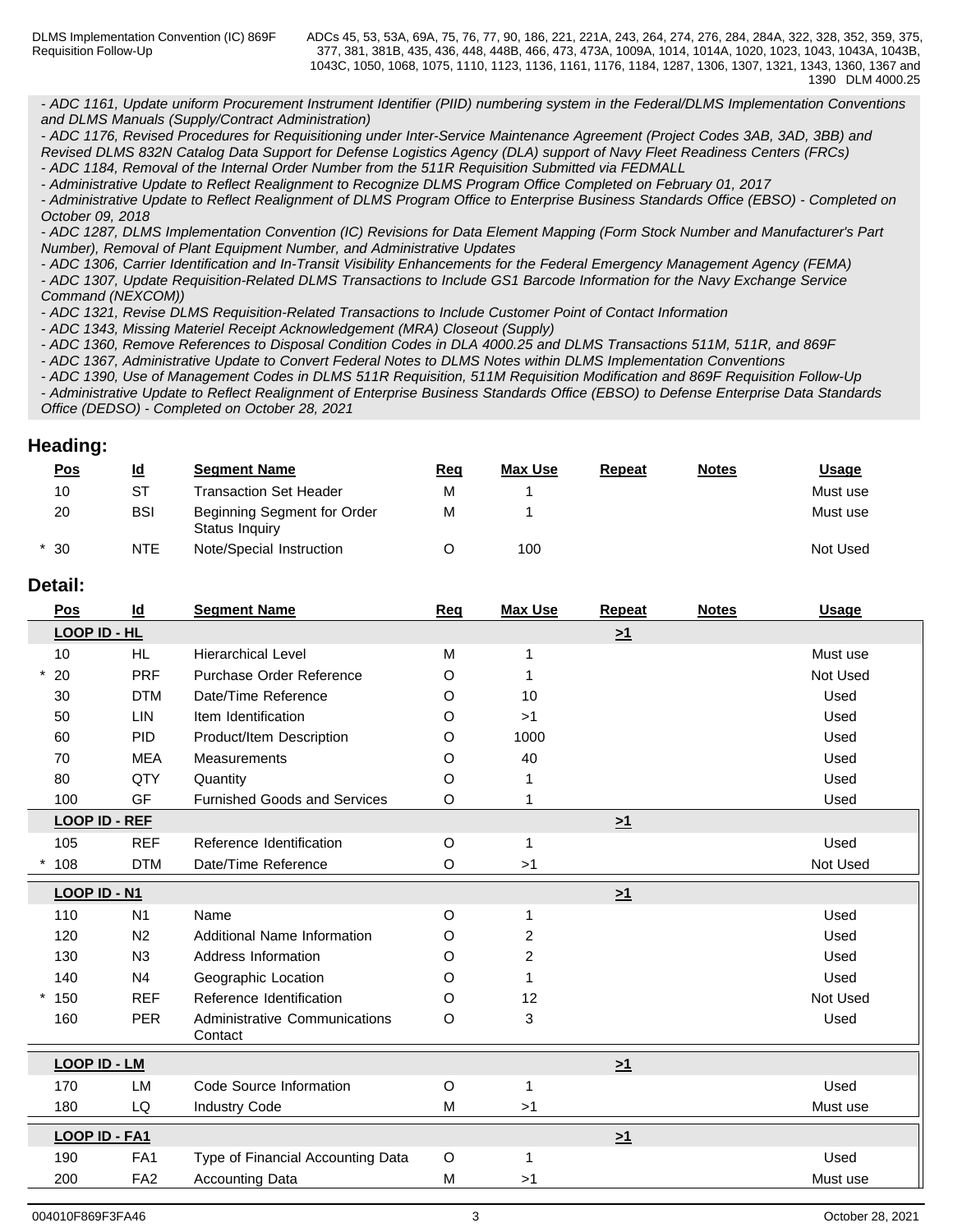DLMS Implementation Convention (IC) 869F Requisition Follow-Up

ADCs 45, 53, 53A, 69A, 75, 76, 77, 90, 186, 221, 221A, 243, 264, 274, 276, 284, 284A, 322, 328, 352, 359, 375, 377, 381, 381B, 435, 436, 448, 448B, 466, 473, 473A, 1009A, 1014, 1014A, 1020, 1023, 1043, 1043A, 1043B, 1043C, 1050, 1068, 1075, 1110, 1123, 1136, 1161, 1176, 1184, 1287, 1306, 1307, 1321, 1343, 1360, 1367 and 1390 DLM 4000.25

# **Summary:**

| <u>Pos</u> | <u>ld</u> | <b>Seament Name</b>       | <u>Req</u> | <b>Max Use</b> | Repeat | <b>Notes</b> | <u>Usage</u> |
|------------|-----------|---------------------------|------------|----------------|--------|--------------|--------------|
| $*10$      | $\cap$ TT | <b>Fransaction Totals</b> |            |                |        | N3/10        | Not Used     |
| 20         | <b>SE</b> | Transaction Set Trailer   | M          |                |        |              | Must use     |

# **Notes:**

3/10 CTT01 is the number of HL segments.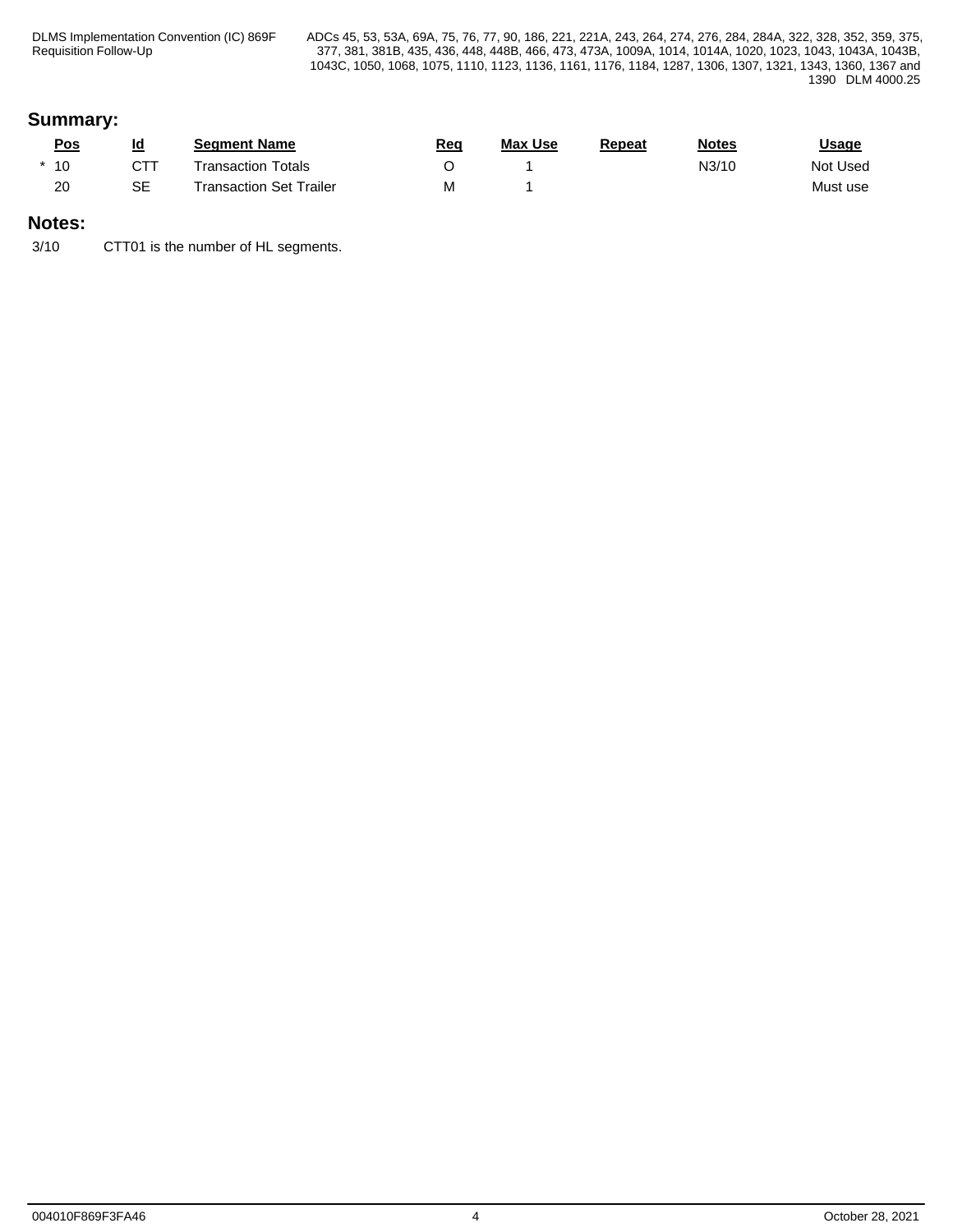# **ST Transaction Set Header**

| IPos: 10                   | Max: 1       |  |
|----------------------------|--------------|--|
| <b>Heading - Mandatory</b> |              |  |
| ∥Loop: N/A                 | Elements: 21 |  |

## **User Option (Usage):** Must use

**Purpose:** To indicate the start of a transaction set and to assign a control number

# **Semantics:**

1. The transaction set identifier (ST01) used by the translation routines of the interchange partners to select the appropriate transaction set definition (e.g., 810 selects the Invoice Transaction Set).

| <b>Ref</b>       | <u>ld</u> | <b>Element Name</b>                                                                                                                                                      | <b>Reg</b> | <u>Type</u> | Min/Max | <b>Usage</b> | <b>Rep</b> |
|------------------|-----------|--------------------------------------------------------------------------------------------------------------------------------------------------------------------------|------------|-------------|---------|--------------|------------|
| ST <sub>01</sub> | 143       | <b>Transaction Set Identifier Code</b>                                                                                                                                   | M          | ID          | 3/3     | Must use     |            |
|                  |           | Description: Code uniquely identifying a<br><b>Transaction Set</b>                                                                                                       |            |             |         |              |            |
|                  |           | Code Name                                                                                                                                                                |            |             |         |              |            |
|                  |           | 869<br><b>Order Status Inquiry</b>                                                                                                                                       |            |             |         |              |            |
| ST <sub>02</sub> | 329       | <b>Transaction Set Control Number</b>                                                                                                                                    | M          | AN          | 4/9     | Must use     |            |
|                  |           | <b>Description:</b> Identifying control number<br>that must be unique within the transaction<br>set functional group assigned by the<br>originator for a transaction set |            |             |         |              |            |
|                  |           | <b>DLMS Note:</b> A unique number assigned by                                                                                                                            |            |             |         |              |            |
|                  |           | the originator of the transaction set, or the<br>originator's application program.                                                                                       |            |             |         |              |            |
|                  |           |                                                                                                                                                                          |            |             |         |              |            |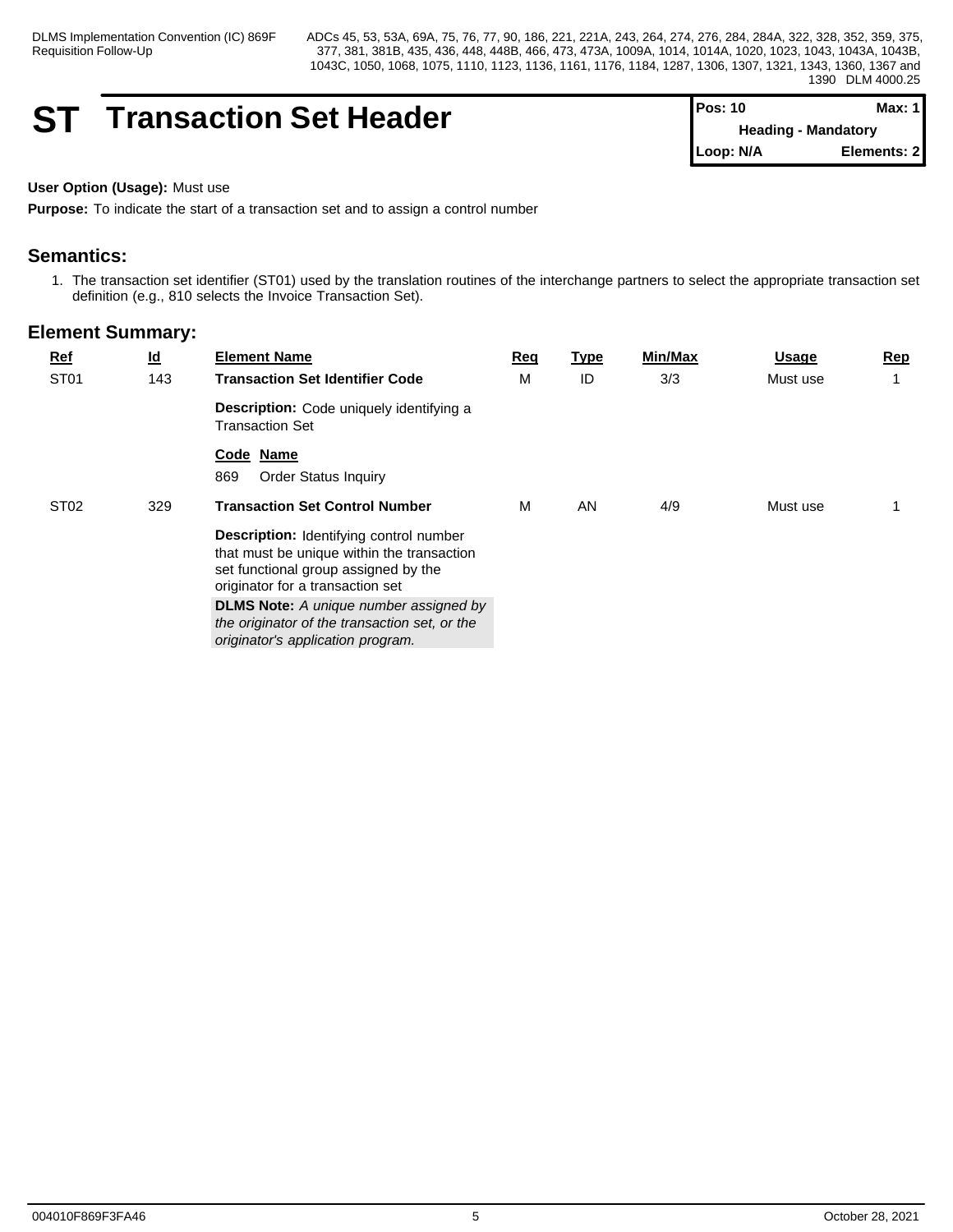# **BSI Beginning Segment for Order Status Inquiry**

| lPos: 20  |                            | Max: $1$    |
|-----------|----------------------------|-------------|
|           | <b>Heading - Mandatory</b> |             |
| Loop: N/A |                            | Elements: 7 |

# **User Option (Usage):** Must use

**Purpose:** To indicate the beginning of an order status inquiry and provide the type of customer status inquiry

# **Semantics:**

- 1. BSI01 is a status inquiry reference number.
- 2. BSI02 is date of the inquiry.
- 3. BSI06 is time of the inquiry.

| <b>Ref</b>   | $\underline{\mathsf{Id}}$ | <b>Element Name</b>                                                                                                                                                                                                                                                                                                                                                                      | <b>Req</b>  | <b>Type</b> | Min/Max | <b>Usage</b> | <b>Rep</b> |
|--------------|---------------------------|------------------------------------------------------------------------------------------------------------------------------------------------------------------------------------------------------------------------------------------------------------------------------------------------------------------------------------------------------------------------------------------|-------------|-------------|---------|--------------|------------|
| <b>BSI01</b> | 127                       | <b>Reference Identification</b>                                                                                                                                                                                                                                                                                                                                                          | M           | AN          | 1/30    | Must use     |            |
|              |                           | Description: Reference information as<br>defined for a particular Transaction Set or<br>as specified by the Reference Identification<br>Qualifier<br>DLMS Note: Use code "Z" for this data<br>element when no other data code applies.                                                                                                                                                   |             |             |         |              |            |
| BSI02        | 373                       | <b>Date</b>                                                                                                                                                                                                                                                                                                                                                                              | M           | DT          | 8/8     | Must use     | 1          |
|              |                           | <b>Description:</b> Date expressed as<br><b>CCYYMMDD</b>                                                                                                                                                                                                                                                                                                                                 |             |             |         |              |            |
|              |                           | <b>DLMS Note:</b> This date corresponds to the<br>date of transaction set preparation in<br>Universal Time Coordinate (UTC).                                                                                                                                                                                                                                                             |             |             |         |              |            |
| <b>BSI03</b> | 847                       | <b>Order/Item Code</b>                                                                                                                                                                                                                                                                                                                                                                   | м           | ID          | 1/2     | Must use     | 1          |
|              |                           | Description: Code identifying a group of<br>orders and items                                                                                                                                                                                                                                                                                                                             |             |             |         |              |            |
|              |                           | Code Name<br>PO<br>Selected Orders - Unshipped Items<br><b>DLMS Note:</b><br>Use to indicate that the transaction set contains transactions that apply to open requisitions for which<br>shipment status has not been received.                                                                                                                                                          |             |             |         |              |            |
| <b>BSI06</b> | 337                       | Time                                                                                                                                                                                                                                                                                                                                                                                     | O           | <b>TM</b>   | 4/8     | Must use     |            |
|              |                           | Description: Time expressed in 24-hour<br>clock time as follows: HHMM, or HHMMSS,<br>or HHMMSSD, or HHMMSSDD, where H =<br>hours (00-23), $M =$ minutes (00-59), $S =$<br>integer seconds (00-59) and $DD = decimal$<br>seconds; decimal seconds are expressed<br>as follows: $D = \text{tenths}$ (0-9) and $DD =$<br>hundredths (00-99)<br><b>DLMS Note:</b> 1. Express the originating |             |             |         |              |            |
|              |                           | activity's time of transaction set preparation<br>in UTC.                                                                                                                                                                                                                                                                                                                                |             |             |         |              |            |
|              |                           | 2. Express time in a four-position (HHMM)<br>format.                                                                                                                                                                                                                                                                                                                                     |             |             |         |              |            |
| <b>BSI07</b> | 353                       | <b>Transaction Set Purpose Code</b>                                                                                                                                                                                                                                                                                                                                                      | $\mathsf O$ | ID          | 2/2     | Must use     | 1          |
|              |                           | Description: Code identifying purpose of<br>transaction set                                                                                                                                                                                                                                                                                                                              |             |             |         |              |            |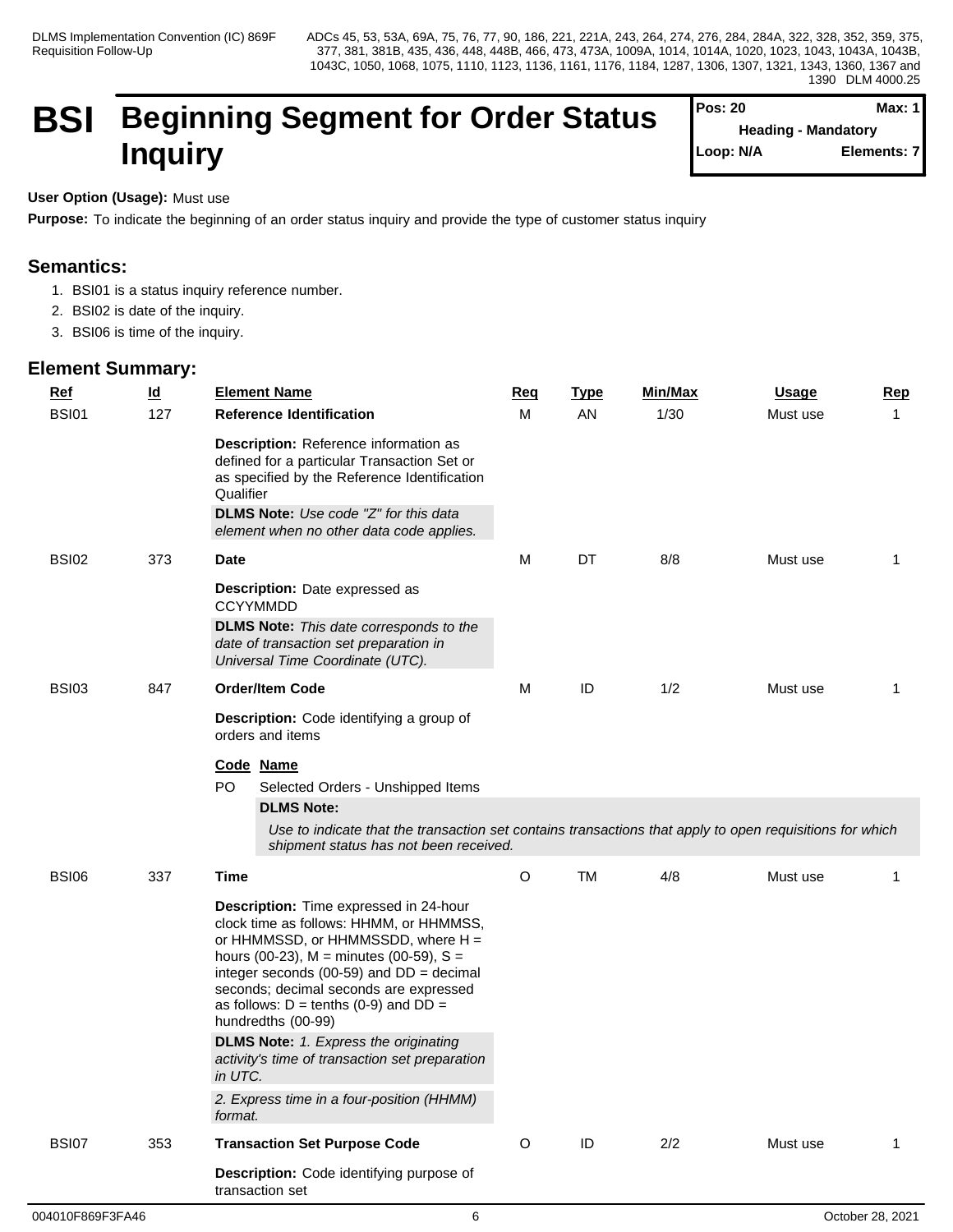| $Ref$        | Id  |     | <b>Element Name</b>                                                                                                                                                                                                                                                                                                                                                    | Req | <u>Type</u> | Min/Max | Usage | Rep |
|--------------|-----|-----|------------------------------------------------------------------------------------------------------------------------------------------------------------------------------------------------------------------------------------------------------------------------------------------------------------------------------------------------------------------------|-----|-------------|---------|-------|-----|
|              |     |     | Code Name                                                                                                                                                                                                                                                                                                                                                              |     |             |         |       |     |
|              |     | 00  | Original                                                                                                                                                                                                                                                                                                                                                               |     |             |         |       |     |
|              |     | 77  | <b>Simulation Exercise</b>                                                                                                                                                                                                                                                                                                                                             |     |             |         |       |     |
|              |     |     | <b>DLMS Note:</b>                                                                                                                                                                                                                                                                                                                                                      |     |             |         |       |     |
|              |     |     | Use to identify a simulated mobilization exercise transaction set. Activities initiating simulated<br>mobilization exercises must ensure complete coordination with all activities involved. All transaction set<br>recipients must use extreme caution to ensure that individual transactions do not process as action<br>documents which affect accountable records. |     |             |         |       |     |
|              |     | ZZ  | <b>Mutually Defined</b>                                                                                                                                                                                                                                                                                                                                                |     |             |         |       |     |
|              |     |     | <b>DLMS Note:</b>                                                                                                                                                                                                                                                                                                                                                      |     |             |         |       |     |
|              |     |     | 1. Use to identify the Unit of Use Indicator. When included, the quantity and unit of measure values<br>associated with this transaction are applicable to the unit of use.                                                                                                                                                                                            |     |             |         |       |     |
|              |     |     | 2. Authorized DLMS enhancement under DLA industrial activity support agreement. Refer to ADC 381.                                                                                                                                                                                                                                                                      |     |             |         |       |     |
| <b>BSI08</b> | 640 |     | <b>Transaction Type Code</b>                                                                                                                                                                                                                                                                                                                                           | O   | ID          | 2/2     | Used  |     |
|              |     |     | <b>Description:</b> Code specifying the type of<br>transaction                                                                                                                                                                                                                                                                                                         |     |             |         |       |     |
|              |     |     | Code Name                                                                                                                                                                                                                                                                                                                                                              |     |             |         |       |     |
|              |     | IN  | Inquiry                                                                                                                                                                                                                                                                                                                                                                |     |             |         |       |     |
|              |     |     | <b>DLMS Note:</b>                                                                                                                                                                                                                                                                                                                                                      |     |             |         |       |     |
|              |     |     | Use to identify status inquiries on previously submitted requisitions when no positive supply status has<br>been received from the supply source.                                                                                                                                                                                                                      |     |             |         |       |     |
| <b>BSI09</b> | 306 |     | <b>Action Code</b>                                                                                                                                                                                                                                                                                                                                                     | O   | ID          | 1/2     | Used  | 0   |
|              |     |     | <b>Description:</b> Code indicating type of action                                                                                                                                                                                                                                                                                                                     |     |             |         |       |     |
|              |     |     | Code Name                                                                                                                                                                                                                                                                                                                                                              |     |             |         |       |     |
|              |     | 83  | Future                                                                                                                                                                                                                                                                                                                                                                 |     |             |         |       |     |
|              |     |     | <b>DLMS Note:</b>                                                                                                                                                                                                                                                                                                                                                      |     |             |         |       |     |
|              |     |     | 1. Used by Navy industrial activities (IAs) to identify a follow-up on a Requisition Alert allowing stock<br>positioning or procurement action in response to the forecasted future funded requirement. The<br>requisition alert is an unfunded requirement.                                                                                                           |     |             |         |       |     |
|              |     |     | 2. Authorized DLMS enhancement under DLA industrial activity support agreement. Refer to ADC 381.                                                                                                                                                                                                                                                                      |     |             |         |       |     |
|              |     | FI. | File                                                                                                                                                                                                                                                                                                                                                                   |     |             |         |       |     |
|              |     |     | <b>DLMS Note:</b>                                                                                                                                                                                                                                                                                                                                                      |     |             |         |       |     |
|              |     |     | 1. Use with BSI08 Code IN to identify a requisition follow-up image transaction. All transaction set<br>recipients must use extreme caution to ensure that individual transactions do not process as action<br>documents which affect accountable records.                                                                                                             |     |             |         |       |     |
|              |     |     | 2. Used on image transactions provided to DLA for Navy requisitions submitted directly to other<br>Component SoS, so that DLA will be able to support follow-on actions on behalf of the Navy industrial<br>activity (IA) under a DLA industrial activity support agreement. Refer to ADC 377.                                                                         |     |             |         |       |     |
|              |     |     |                                                                                                                                                                                                                                                                                                                                                                        |     |             |         |       |     |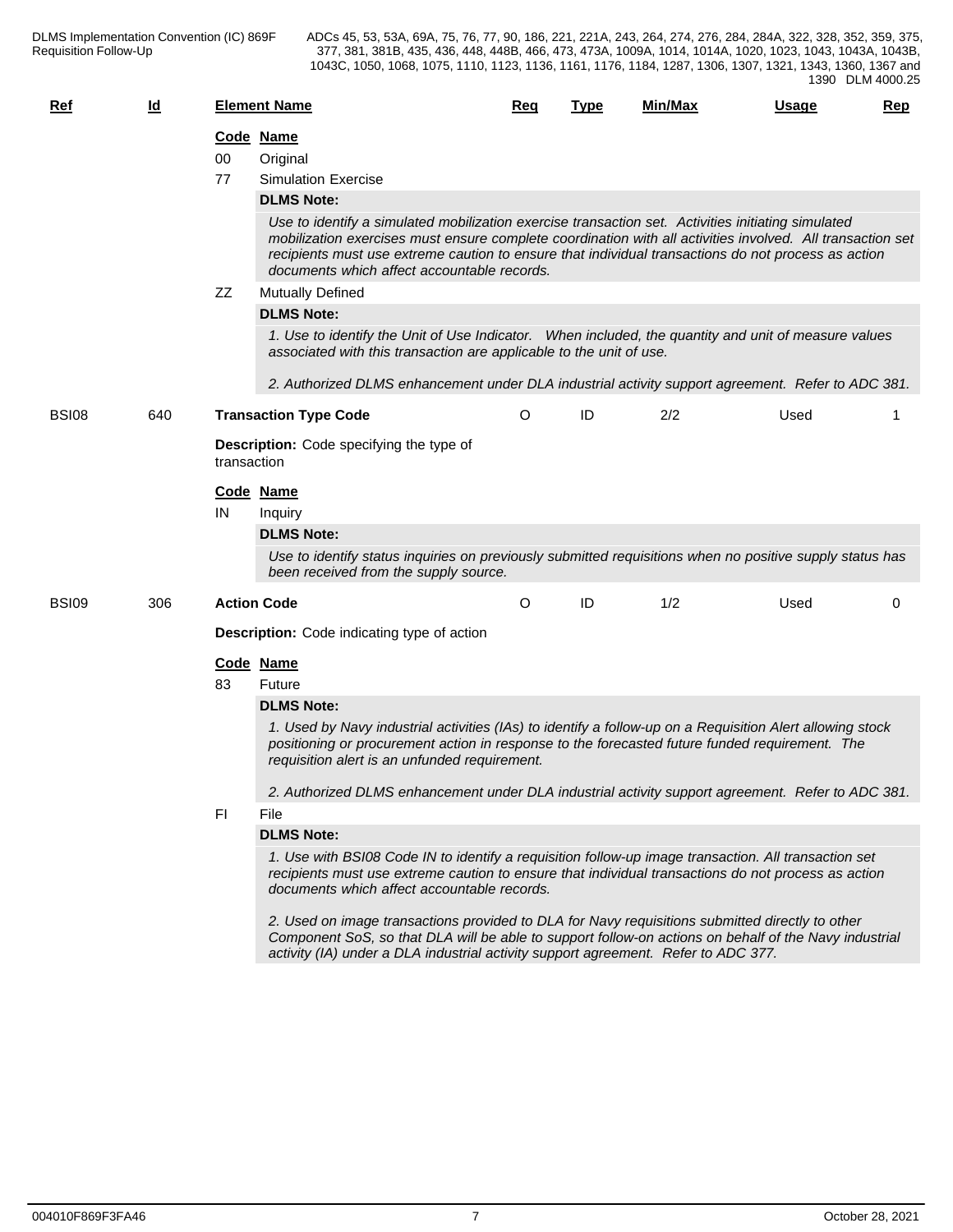# **HL** Hierarchical Level

| $Pos: 10$                 | Max: 1 I     |  |
|---------------------------|--------------|--|
| <b>Detail - Mandatory</b> |              |  |
| Loop: HL                  | Elements: 31 |  |

## **User Option (Usage):** Must use

**Purpose:** To identify dependencies among and the content of hierarchically related groups of data segments

# **Comments:**

- 1. The HL segment is used to identify levels of detail information using a hierarchical structure, such as relating line-item data to shipment data, and packaging data to line-item data.
- 2. The HL segment defines a top-down/left-right ordered structure.
- 3. HL01 shall contain a unique alphanumeric number for each occurrence of the HL segment in the transaction set. For example, HL01 could be used to indicate the number of occurrences of the HL segment, in which case the value of HL01 would be "1" for the initial HL segment and would be incremented by one in each subsequent HL segment within the transaction.
- 4. HL02 identifies the hierarchical ID number of the HL segment to which the current HL segment is subordinate.
- 5. HL03 indicates the context of the series of segments following the current HL segment up to the next occurrence of an HL segment in the transaction. For example, HL03 is used to indicate that subsequent segments in the HL loop form a logical grouping of data referring to shipment, order, or item-level information.
- 6. HL04 indicates whether or not there are subordinate (or child) HL segments related to the current HL segment.

# **DLMS Note:**

*1. The transaction set hierarchical data structure is address information followed by transaction specific information followed by unique item tracking (UIT) information.*

*2. Use a single 2/HL/010 address loop iteration to identify organization information.*

*3. Use multiple 2/HL/010 transaction loops as needed for each 2/HL/010 address loop to identify individual transactions subject to inquiry and their associated data.*

*4. Use multiple 2/HL/010 UIT loops as needed for each 2/HL/010 transaction loop to identify controlled materiel information.*

| <b>Ref</b><br>HL01 | <u>ld</u><br>628 | <b>Element Name</b><br><b>Hierarchical ID Number</b>                                                                                                                                                                                                                                                                                                                                                                                                                                                                       | <u>Req</u><br>м | <b>Type</b><br>AN | Min/Max<br>1/12 | <b>Usage</b><br>Must use | <b>Rep</b> |
|--------------------|------------------|----------------------------------------------------------------------------------------------------------------------------------------------------------------------------------------------------------------------------------------------------------------------------------------------------------------------------------------------------------------------------------------------------------------------------------------------------------------------------------------------------------------------------|-----------------|-------------------|-----------------|--------------------------|------------|
|                    |                  | <b>Description:</b> A unique number assigned by<br>the sender to identify a particular data<br>segment in a hierarchical structure<br>DLMS Note: In the first 2/HL/010 loop<br>iteration, cite 1. In each subsequent loop<br>iteration, increase incrementally by 1.                                                                                                                                                                                                                                                       |                 |                   |                 |                          |            |
| <b>HL02</b>        | 734              | <b>Hierarchical Parent ID Number</b>                                                                                                                                                                                                                                                                                                                                                                                                                                                                                       | $\circ$         | AN                | 1/12            | Used                     |            |
|                    |                  | Description: Identification number of the<br>next higher hierarchical data segment that<br>the data segment being described is<br>subordinate to<br>DLMS Note: 1. Use in every 2/HL/010<br>transaction loop iteration to identify the<br>address loop with which the current loop is<br>associated. Data element content is the<br>sequential number assigned to the<br>2/HL/010 address loop iteration and serves<br>as the cross-reference between transaction<br>set level address data and associated<br>transactions. |                 |                   |                 |                          |            |
|                    |                  | 2. Use in 2/HL/010 UIT loops to identify the<br>transaction loop iteration with which the<br>current loop is associated. Data element<br>content is the sequential number assigned                                                                                                                                                                                                                                                                                                                                         |                 |                   |                 |                          |            |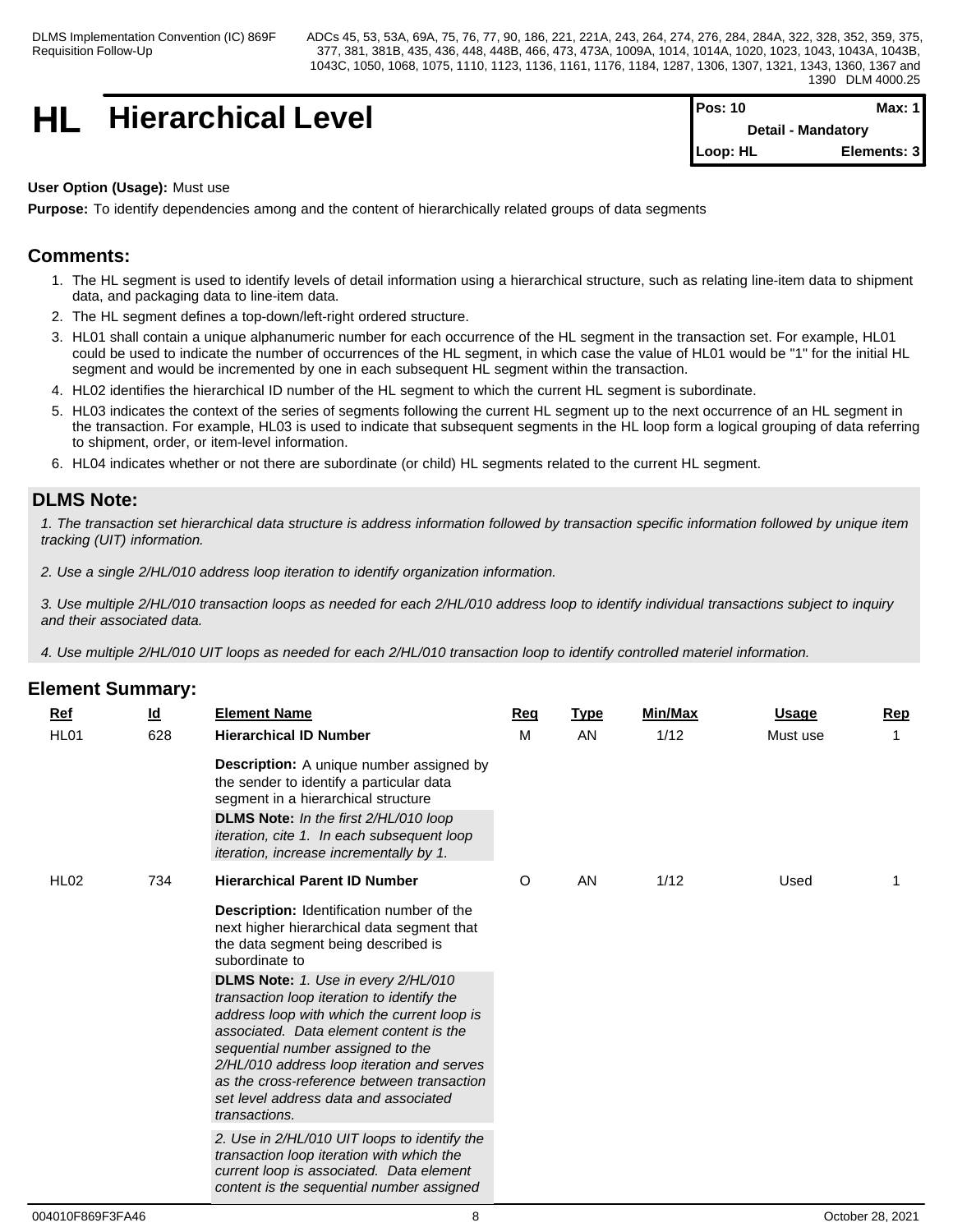| $Ref$ | $\underline{\mathsf{Id}}$ |           | <b>Element Name</b>                                                                                                                                                  | Req | <b>Type</b> | Min/Max | <b>Usage</b> | Rep |
|-------|---------------------------|-----------|----------------------------------------------------------------------------------------------------------------------------------------------------------------------|-----|-------------|---------|--------------|-----|
|       |                           |           | to the 2/HL/010 transaction loop iteration<br>and serves as the cross-reference between<br>transaction set level transaction data and<br>associated UIT information. |     |             |         |              |     |
| HL03  | 735                       |           | <b>Hierarchical Level Code</b>                                                                                                                                       | M   | ID          | 1/2     | Must use     |     |
|       |                           | structure | <b>Description:</b> Code defining the<br>characteristic of a level in a hierarchical                                                                                 |     |             |         |              |     |
|       |                           |           | Code Name                                                                                                                                                            |     |             |         |              |     |
|       |                           | V         | Address Information                                                                                                                                                  |     |             |         |              |     |
|       |                           |           | <b>DLMS Note:</b>                                                                                                                                                    |     |             |         |              |     |
|       |                           |           | Use in every address loop iteration.                                                                                                                                 |     |             |         |              |     |
|       |                           | W         | <b>Transaction Reference Number</b>                                                                                                                                  |     |             |         |              |     |
|       |                           |           | <b>DLMS Note:</b>                                                                                                                                                    |     |             |         |              |     |
|       |                           |           | Use in every transaction loop iteration.                                                                                                                             |     |             |         |              |     |
|       |                           | $\times$  | Serial Number                                                                                                                                                        |     |             |         |              |     |
|       |                           |           | <b>DLMS Note:</b>                                                                                                                                                    |     |             |         |              |     |
|       |                           |           | Use in every unique item tracking (UIT) loop iteration.                                                                                                              |     |             |         |              |     |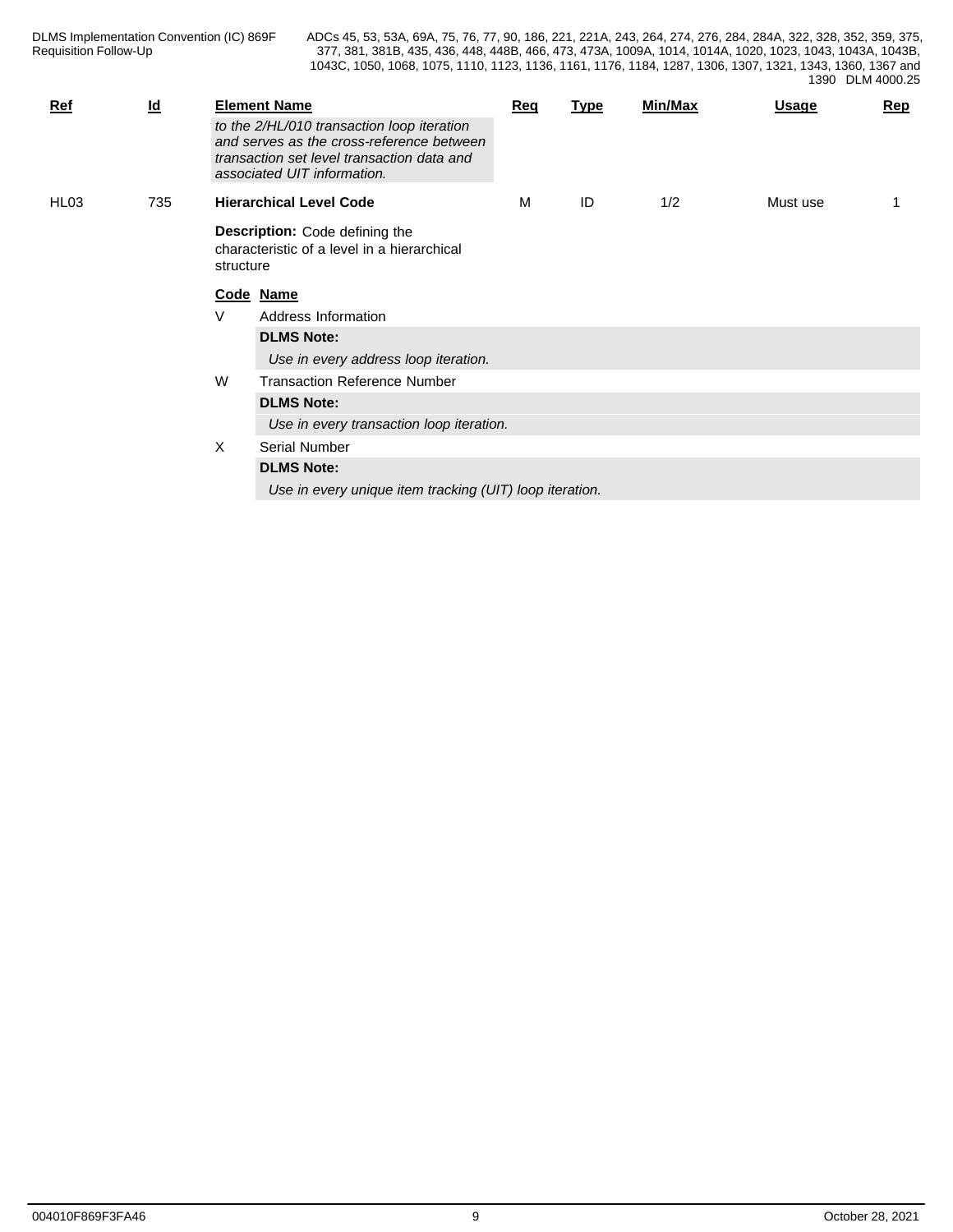# **DTM** Date/Time Reference

| $Pos: 30$                | <b>Max: 10</b> |  |
|--------------------------|----------------|--|
| <b>Detail - Optional</b> |                |  |
| ∥Loop: HL                | Elements: 2    |  |

**User Option (Usage):** Used

**Purpose:** To specify pertinent dates and times

# **Syntax Rules:**

- 1. R020305 At least one of DTM02, DTM03 or DTM05 is required.
- 2. C0403 If DTM04 is present, then DTM03 is required.
- 3. P0506 If either DTM05 or DTM06 is present, then the other is required.

# **DLMS Note:**

*Use only in the 2/HL/010 transaction loops. Use multiple repetitions to identify dates or delivery periods associated with the requisitioner's requirements.*

| $Ref$ | $\underline{\mathsf{Id}}$ |     | <b>Element Name</b>                                                                                                                                                                                                                                                                               | <u>Req</u> | <b>Type</b> | Min/Max | <b>Usage</b> | <b>Rep</b> |
|-------|---------------------------|-----|---------------------------------------------------------------------------------------------------------------------------------------------------------------------------------------------------------------------------------------------------------------------------------------------------|------------|-------------|---------|--------------|------------|
| DTM01 | 374                       |     | <b>Date/Time Qualifier</b>                                                                                                                                                                                                                                                                        | M          | ID          | 3/3     | Must use     | 1          |
|       |                           |     | Description: Code specifying type of date<br>or time, or both date and time                                                                                                                                                                                                                       |            |             |         |              |            |
|       |                           |     | Code Name                                                                                                                                                                                                                                                                                         |            |             |         |              |            |
|       |                           | 002 | <b>Delivery Requested</b>                                                                                                                                                                                                                                                                         |            |             |         |              |            |
|       |                           |     | <b>DLMS Note:</b>                                                                                                                                                                                                                                                                                 |            |             |         |              |            |
|       |                           |     | For DLA use only to identify the DLA-calculated delivery date used for internal processing of a<br>customer order.                                                                                                                                                                                |            |             |         |              |            |
|       |                           | 043 | Publication                                                                                                                                                                                                                                                                                       |            |             |         |              |            |
|       |                           |     | <b>DLMS Note:</b>                                                                                                                                                                                                                                                                                 |            |             |         |              |            |
|       |                           |     | Use only when requisitioning nonstandard materiel to cite the manufacturer's catalog publication date<br>when a catalog is identified in the 2/LIN/050 segment.                                                                                                                                   |            |             |         |              |            |
|       |                           | 063 | Do Not Deliver After                                                                                                                                                                                                                                                                              |            |             |         |              |            |
|       |                           |     | <b>DLMS Note:</b>                                                                                                                                                                                                                                                                                 |            |             |         |              |            |
|       |                           |     | Use to identify the latest acceptable delivery date for the materiel requisitioned. For conventional<br>ammunition requirements, it defines the latest acceptable delivery date for the required delivery period.                                                                                 |            |             |         |              |            |
|       |                           | 064 | Do Not Deliver Before                                                                                                                                                                                                                                                                             |            |             |         |              |            |
|       |                           |     | <b>DLMS Note:</b>                                                                                                                                                                                                                                                                                 |            |             |         |              |            |
|       |                           |     | Use to identify the earliest acceptable delivery date for the materiel requisitioned. For conventional<br>ammunition requirements, it defines the earliest acceptable delivery date for the required delivery<br>period.                                                                          |            |             |         |              |            |
|       |                           | 802 | Date of Action                                                                                                                                                                                                                                                                                    |            |             |         |              |            |
|       |                           |     | <b>DLMS Note:</b>                                                                                                                                                                                                                                                                                 |            |             |         |              |            |
|       |                           |     | Authorized for use on an Intra-Army basis to identify the date stamp of when the Army retail activity<br>generated the action. Date required in order to accurately process transactions relative to image,<br>post-post and working requisitions submitted by Army Single Stock Fund activities. |            |             |         |              |            |
|       |                           | 996 | <b>Required Delivery</b>                                                                                                                                                                                                                                                                          |            |             |         |              |            |
|       |                           |     | <b>DLMS Note:</b>                                                                                                                                                                                                                                                                                 |            |             |         |              |            |
|       |                           |     | For Foreign Military Sales (FMS) and MAP/GA requirements, use to identify the required availability<br>date. For all other users it is the required deliver date.                                                                                                                                 |            |             |         |              |            |
|       |                           | 999 | Document Date                                                                                                                                                                                                                                                                                     |            |             |         |              |            |
|       |                           |     | <b>DLMS Note:</b>                                                                                                                                                                                                                                                                                 |            |             |         |              |            |
|       |                           |     | Use only when requisitioning nonstandard materiel. Cite the effective date of the drawing number<br>(when using code PT) or the drawing revision number (when using code DR with code PT) identified in<br>2/LIN/050.                                                                             |            |             |         |              |            |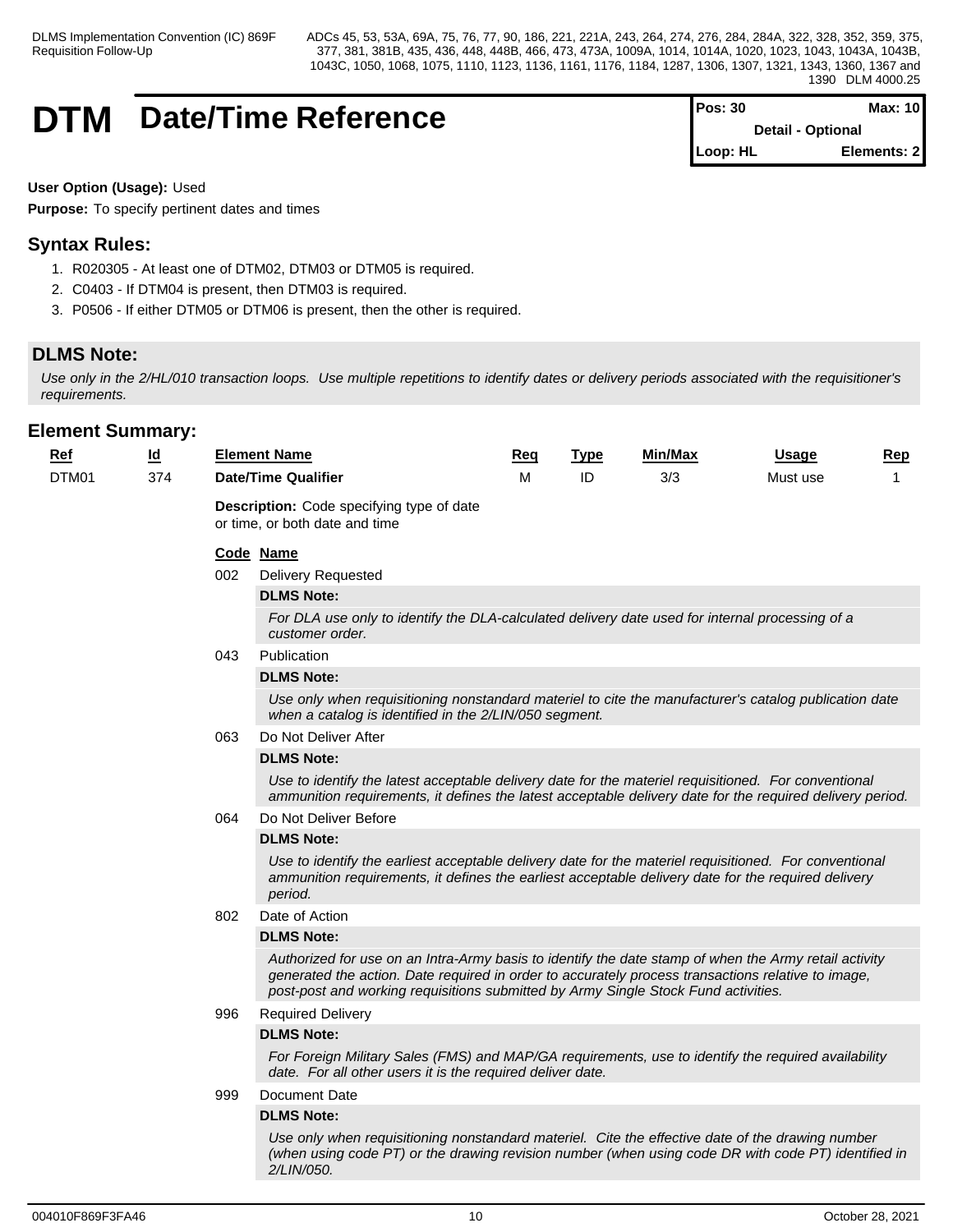| <u>Ref</u> | Id<br>- | Element Name                  | Rec | Tvpe    | Min/Max | Usaqe | Rep<br>___ |
|------------|---------|-------------------------------|-----|---------|---------|-------|------------|
| DTM02      | 373     | <b>Date</b>                   |     | דח<br>້ | 8/8     | Used  |            |
|            |         | $\overline{\phantom{0}}$<br>. |     |         |         |       |            |

**Description:** Date expressed as CCYYMMDD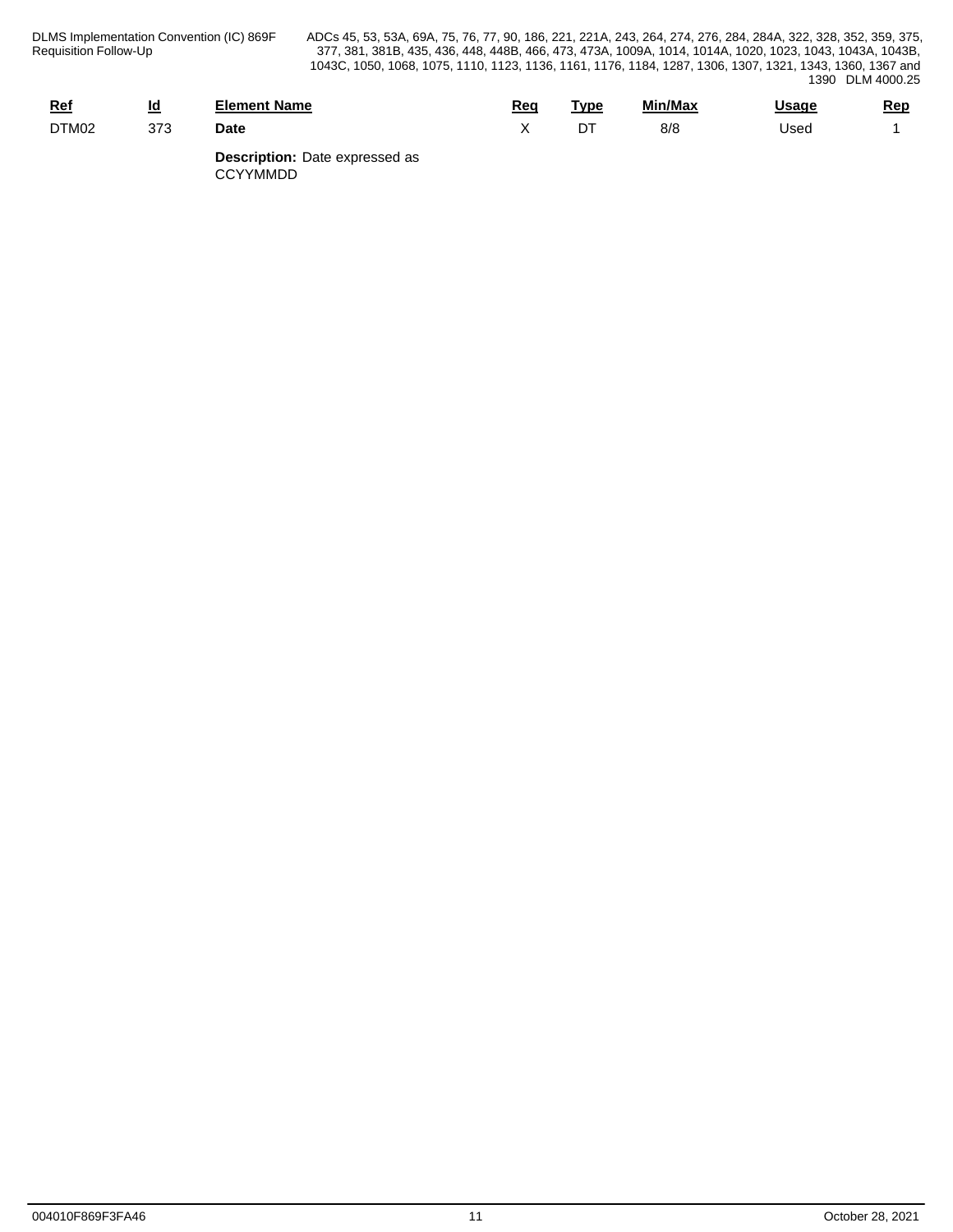# **LIN** Item Identification

| $Pos: 50$                | Max: >11     |  |
|--------------------------|--------------|--|
| <b>Detail - Optional</b> |              |  |
| $Loop: HL$               | Elements: 30 |  |

## **User Option (Usage):** Used

**Purpose:** To specify basic item identification data

# **Syntax Rules:**

- 1. P0405 If either LIN04 or LIN05 is present, then the other is required.
- 2. P0607 If either LIN06 or LIN07 is present, then the other is required.
- 3. P0809 If either LIN08 or LIN09 is present, then the other is required.
- 4. P1011 If either LIN10 or LIN11 is present, then the other is required.
- 5. P1213 If either LIN12 or LIN13 is present, then the other is required.
- 6. P1415 If either LIN14 or LIN15 is present, then the other is required.
- 7. P1617 If either LIN16 or LIN17 is present, then the other is required.
- 8. P1819 If either LIN18 or LIN19 is present, then the other is required.
- 9. P2021 If either LIN20 or LIN21 is present, then the other is required.
- 10. P2223 If either LIN22 or LIN23 is present, then the other is required.
- 11. P2425 If either LIN24 or LIN25 is present, then the other is required.
- 12. P2627 If either LIN26 or LIN27 is present, then the other is required.
- 13. P2829 If either LIN28 or LIN29 is present, then the other is required.
- 14. P3031 If either LIN30 or LIN31 is present, then the other is required.

## **Semantics:**

1. LIN01 is the line item identification

## **Comments:**

- 1. See the Data Dictionary for a complete list of IDs.
- 2. LIN02 through LIN31 provide for fifteen different product/service IDs for each item. For example: Case, Color, Drawing No., U.P.C. No., ISBN No., Model No., or SKU.

# **DLMS Note:**

*1. Use in 2/HL/010 transaction loop iterations to identify the nonstandard materiel. Use with the MEA, DTM, N1 and PID segments to fully identify the nonstandard materiel.*

*2. Use data element 235/234 pairs to identify data pertinent to the transaction. Present the information in any selected order. Unless otherwise specified, the multiple codes listed for a single qualifier data element identify the range of possible data requirements. When needed, use the next available combination of data element 235/234 pairs to provide the necessary data.*

*3. At this time, this transaction is not authorized for use to provide IUID information. A PDC must be submitted and approved, documenting the requirement and procedures before using this transaction for transmitting IUID. All references to IUID data are placeholders for future use.*

*4. Use in 2/HL/010 to identify either the Unique Item Identifier (UII), batch number, or lot number. Then use the 2/REF/105 segment for the other characteristics as needed.*

*5. Must use when requisitioning nonstandard materiel.*

*6. DLMS enhancement. The following nonstandard materiel identification includes data derived from the DD Form 1348-6.*

| <u>Ref</u> | <u>ld</u> | <b>Element Name</b>                                                                                                                                                    | <u>Req</u> | <u>Type</u> | Min/Max | <b>Usage</b> | Rep |
|------------|-----------|------------------------------------------------------------------------------------------------------------------------------------------------------------------------|------------|-------------|---------|--------------|-----|
| LIN02      | 235       | <b>Product/Service ID Qualifier</b>                                                                                                                                    | М          | ID          | 2/2     | Must use     |     |
|            |           | <b>Description:</b> Code identifying the<br>type/source of the descriptive number used<br>in Product/Service ID (234)<br><b>DLMS Note:</b> 1. Use only one of code B8, |            |             |         |              |     |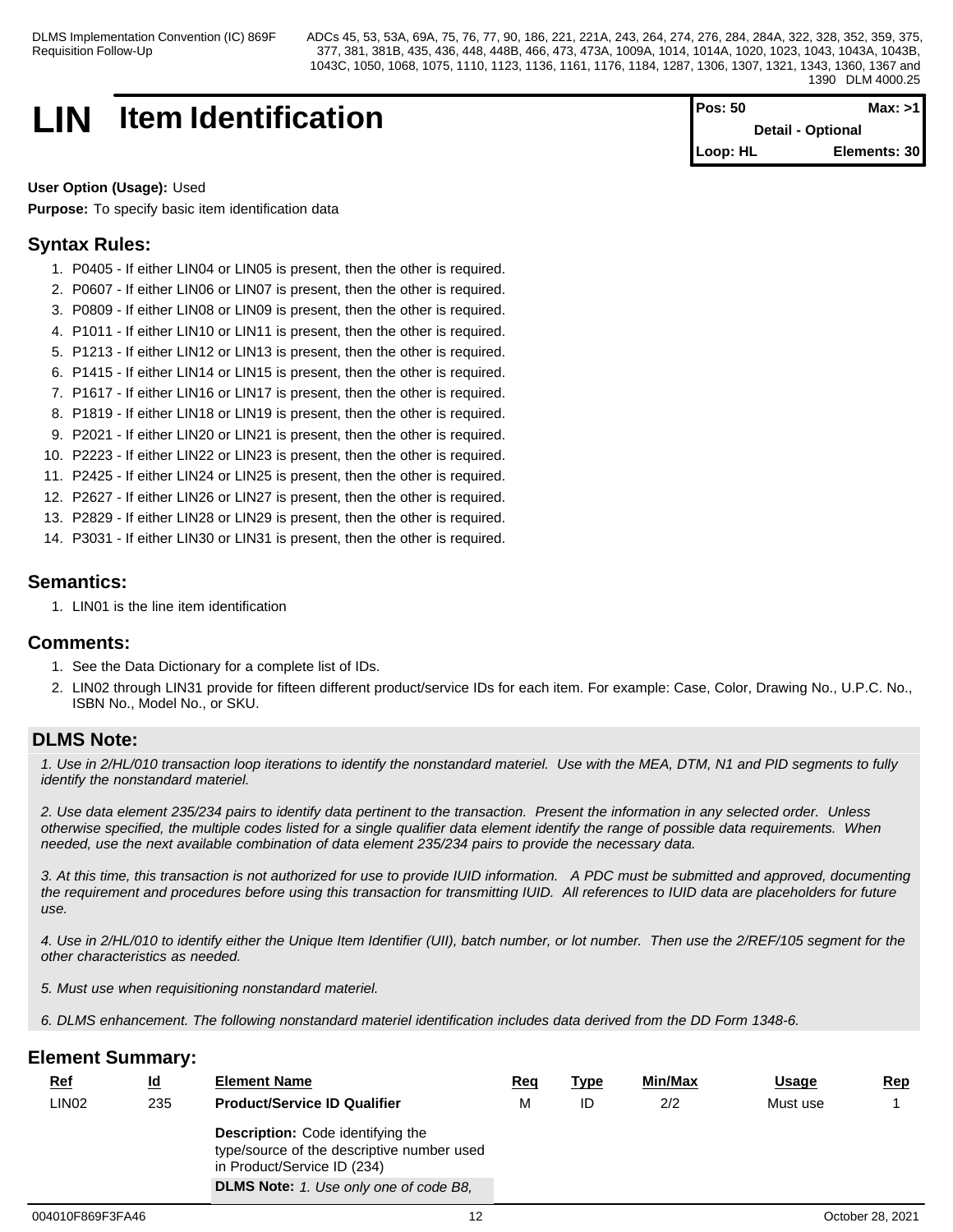| ۰.<br>. .<br>v<br>× |  |
|---------------------|--|
|                     |  |

| <b>Element Name</b><br>Min/Max<br><u>Ref</u><br><u>ld</u><br><b>Rep</b><br><b>Req</b><br>Usage<br><b>Type</b>                                                                                                                                                                                                                                                                               |
|---------------------------------------------------------------------------------------------------------------------------------------------------------------------------------------------------------------------------------------------------------------------------------------------------------------------------------------------------------------------------------------------|
| LT or ZR to identify the UIT information.                                                                                                                                                                                                                                                                                                                                                   |
| 2. Use only one of codes EN, UK, or UP to<br>identify items by Global Trade Item Number.<br>Authorized for use by NEXCOM. Refer to<br>ADC 1307.                                                                                                                                                                                                                                             |
| 3. The following codes are authorized.                                                                                                                                                                                                                                                                                                                                                      |
| Code Name                                                                                                                                                                                                                                                                                                                                                                                   |
| AB<br>Assembly                                                                                                                                                                                                                                                                                                                                                                              |
| <b>DLMS Note:</b>                                                                                                                                                                                                                                                                                                                                                                           |
| Use to identify the assembly associated with the materiel.                                                                                                                                                                                                                                                                                                                                  |
| B <sub>8</sub><br><b>Batch Number</b>                                                                                                                                                                                                                                                                                                                                                       |
| <b>DLMS Note:</b>                                                                                                                                                                                                                                                                                                                                                                           |
| Use in UIT loops to indicate the manufacturer's batch number or the number identifying the production<br>run.                                                                                                                                                                                                                                                                               |
| Finish/Hand Standard Reference<br>BН                                                                                                                                                                                                                                                                                                                                                        |
| <b>DLMS Note:</b>                                                                                                                                                                                                                                                                                                                                                                           |
| Use to identify the fabric of the nonstandard materiel ordered under Federal Supply Schedule.                                                                                                                                                                                                                                                                                               |
| CL<br>Color                                                                                                                                                                                                                                                                                                                                                                                 |
| <b>CN</b><br><b>Commodity Name</b><br><b>DLMS Note:</b>                                                                                                                                                                                                                                                                                                                                     |
| 1. Use to identify the nomenclature of the non-NSN materiel.                                                                                                                                                                                                                                                                                                                                |
|                                                                                                                                                                                                                                                                                                                                                                                             |
| 2. During the legacy MILSTRIP/DLMS transition, this field will be used to perpetuate/populate the Noun<br>Description of Item on MILSTRIP part-numbered requisition (corresponds to A02/A0B with Identification<br>Code C (rp 70)). During this time, a field length greater than 10 positions may be truncated or dropped<br>by the receiving application.                                 |
| 3. Under full DLMS, the field length shall be expanded to conform to this standard which allows 48<br>positions. DLMS-capable applications.                                                                                                                                                                                                                                                 |
| 4. Use to identify the FEMA Logistics Supply Chain Management System (LSCMS) Item Name. Refer to<br>ADC 1306.                                                                                                                                                                                                                                                                               |
| <b>Drawing Revision Number</b><br>DR                                                                                                                                                                                                                                                                                                                                                        |
| EN<br>European Article Number (EAN) (2-5-5-1)                                                                                                                                                                                                                                                                                                                                               |
| <b>DLMS Note:</b>                                                                                                                                                                                                                                                                                                                                                                           |
| 1. This is the Global Trade Item Number (GTIN)-13.                                                                                                                                                                                                                                                                                                                                          |
| 2. DLMS enhancement. See introductory DLMS note 4a.                                                                                                                                                                                                                                                                                                                                         |
| F <sub>1</sub><br><b>Catalog Number</b>                                                                                                                                                                                                                                                                                                                                                     |
| <b>DLMS Note:</b>                                                                                                                                                                                                                                                                                                                                                                           |
| Use to identify the manufacturer's catalog which references the nonstandard materiel. Cite the effective<br>catalog publication date, if applicable, in 2/DTM/030 segment.                                                                                                                                                                                                                  |
| F <sub>2</sub><br><b>Technical Order Number</b>                                                                                                                                                                                                                                                                                                                                             |
| <b>DLMS Note:</b>                                                                                                                                                                                                                                                                                                                                                                           |
| 1. During the legacy MILSTRIP/DLMS transition, this field will be used to perpetuate/populate the<br>Technical Order Number/Technical Manual Number identified on MILSTRIP part-numbered requisition<br>(corresponds to AM2/AMB with Identification Code A (rp 70). During this time, a field length greater<br>than 10 positions may be truncated or dropped by the receiving application. |
| 2. Under full DLMS, the field length shall be expanded to conform to this standard which allows 48<br>positions. DLMS-capable applications should plan to support this expanded field length as a DLMS<br>enhancement. See introductory DLMS 4f.                                                                                                                                            |
| <b>Technical Manual Number</b><br>F <sub>3</sub>                                                                                                                                                                                                                                                                                                                                            |

- F4 Series Identifier
	- **DLMS Note:**

*Use to identify the manufacturer's series number of the end item.*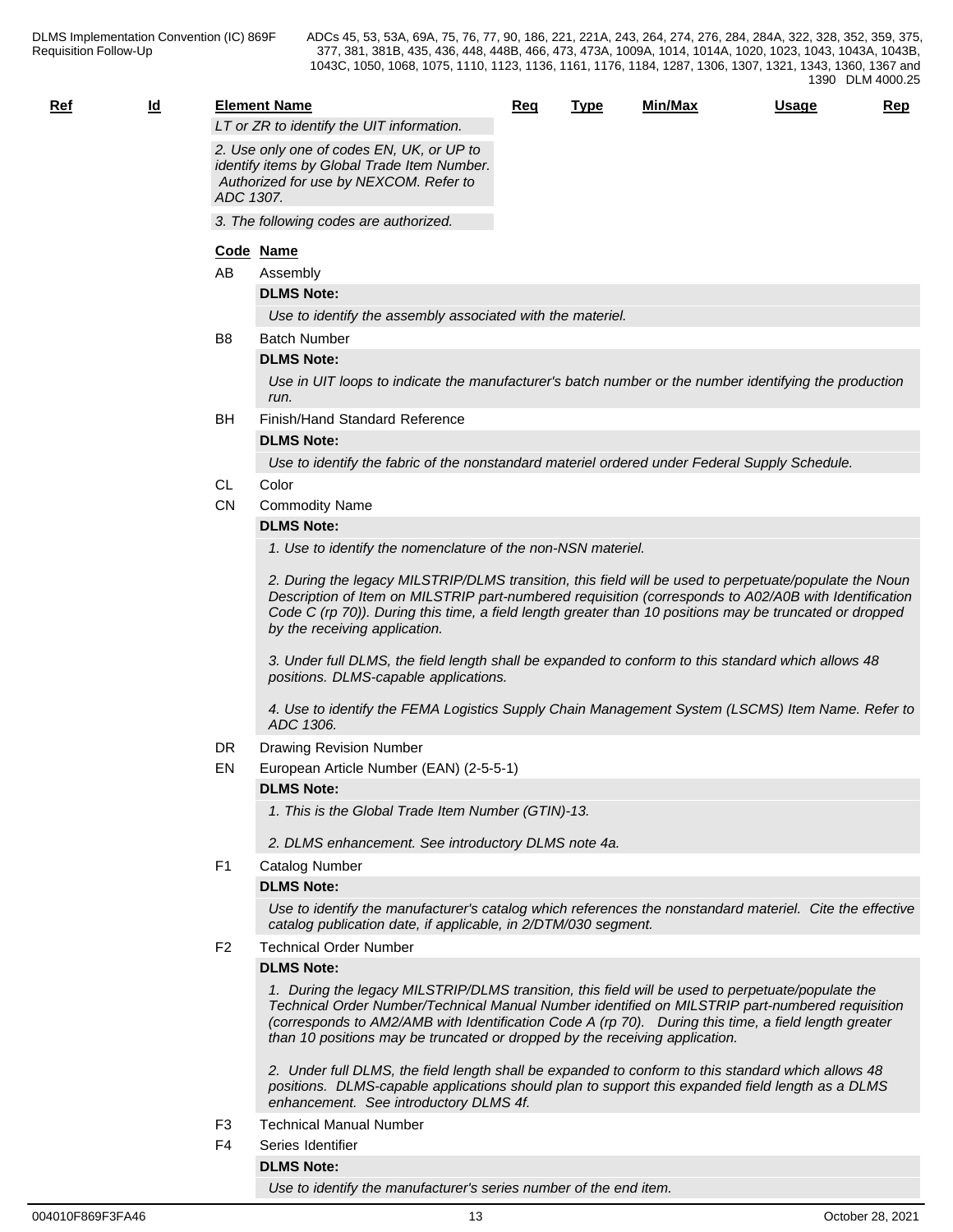## **Code Name**

F7 End-Item Description

### **DLMS Note:**

*1. Use to identify the applicable end item which applies to the non-NSN materiel. Description may include the NSN of the end item and/or nomenclature.*

*2. During the legacy MILSTRIP/DLMS transition, this field will be used to perpetuate/populate the End Item Identification on MILSTRIP part-numbered requisition (corresponds to A02/A0B with Identification Code B (rp 70)). During this time, a field length greater than 10 positions may be truncated or dropped by the receiving application.* 

*3. Under full DLMS, the field length shall be expanded to conform to this standard which allows 48 positions. DLMS-capable applications should plan to support this expanded field length as a DLMS enhancement. See introductory DLMS 4f.*

### GS General Specification Number

## **DLMS Note:**

*Use to identify a specification number, other than a Military Specification (MILSPEC), associated with the nonstandard materiel.*

## LT Lot Number

## **DLMS Note:**

*Use in UIT loops to indicate the manufacturer's lot number.*

MF Manufacturer

## **DLMS Note:**

*Use to identify the manufacturer's make of the applicable end item for the nonstandard materiel.*

### MN Model Number

## **DLMS Note:**

*Use to identify the manufacturer's model number of the end item.*

- MS Military Specification (MILSPEC) Number
- PR Process Number

### **DLMS Note:**

*Use to identify a general operating specification which cannot be identified by use of the 2/MEA/070 segment. For example, the MEA segment use is primarily to identify physical sizes and dimensions of nonstandard materiel. Code PR use is to indicate specifications similar to output rated wattage and horsepower.*

PT Print or Drawing

## **DLMS Note:**

*1. Use to identify the applicable drawing numbers for the nonstandard materiel.*

*2. During the legacy MILSTRIP/DLMS transition, this field will be used to perpetuate/populate the Drawing or Specification Number on MILSTRIP part-numbered requisition (corresponds to A02/A0B with Identification Code D (rp 70)). During this time, a field length greater than 10 positions may be truncated or dropped by the receiving application.* 

*3. Under full DLMS, the field length shall be expanded to conform to this standard which allows 48 positions. DLMS-capable applications should plan to support this expanded field length as a DLMS enhancement. See introductory DLMS 4f.*

## PW Part Drawing

## **DLMS Note:**

*Use to identify the applicable figure numbers for the nonstandard materiel.*

### SF Surface Finish

## **DLMS Note:**

*Use to identify the finish of the nonstandard materiel ordered under Federal Supply Schedule.*

SN Serial Number

**DLMS Note:**

*Use to identify the manufacturer's serial number of the end item.*

UK U.P.C./EAN Shipping Container Code (1-2-5-5-1)

**DLMS Note:**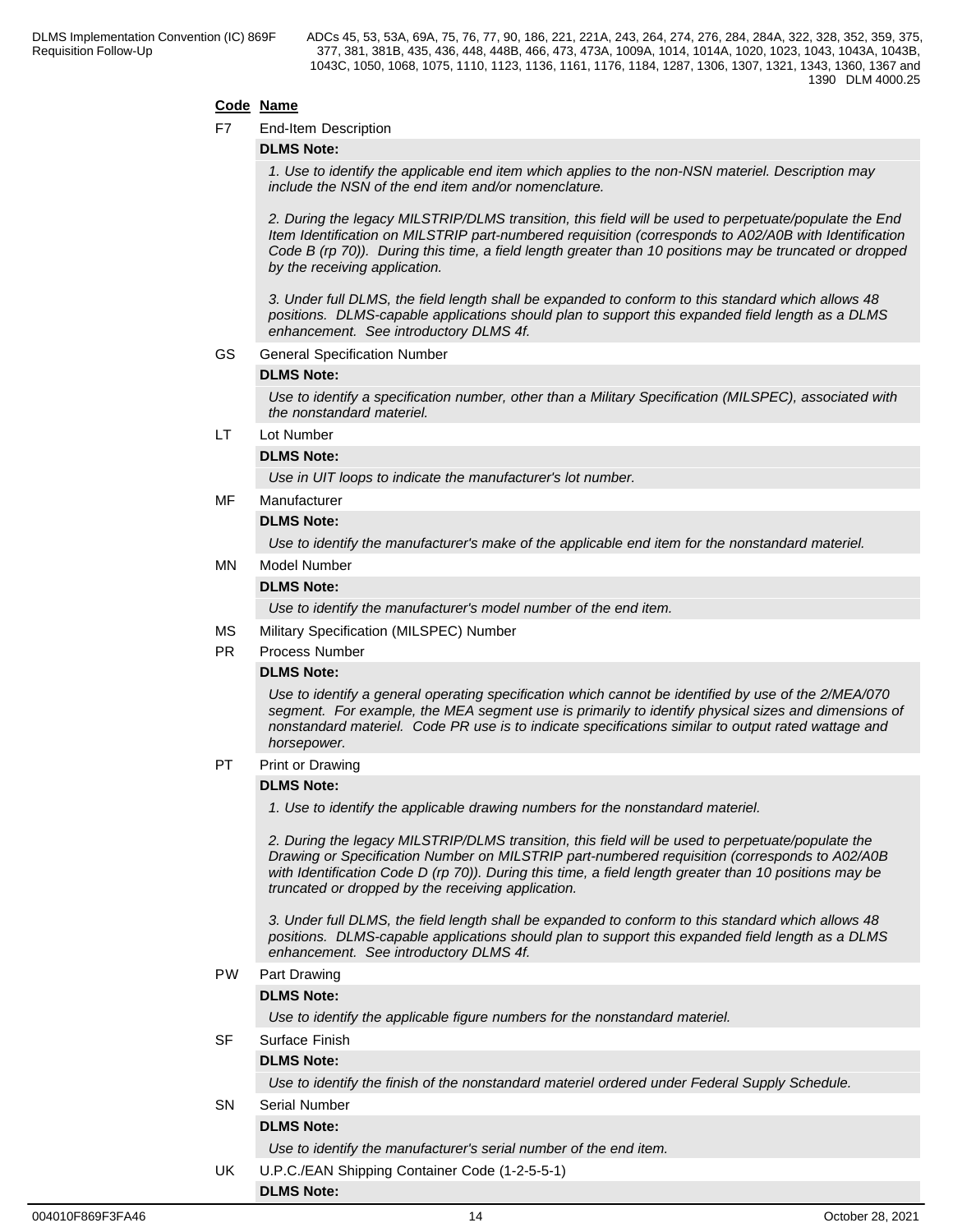|                   |     |           | Code Name                                                                                                      |   |          |      |          |                         |
|-------------------|-----|-----------|----------------------------------------------------------------------------------------------------------------|---|----------|------|----------|-------------------------|
|                   |     |           | 1. This is the Global Trade Item Number (GTIN)-14.                                                             |   |          |      |          |                         |
|                   |     |           | 2. DLMS enhancement. See introductory note 4a.                                                                 |   |          |      |          |                         |
|                   |     | UP        | U.P.C. Consumer Package Code (1-5-5-1)                                                                         |   |          |      |          |                         |
|                   |     |           | <b>DLMS Note:</b>                                                                                              |   |          |      |          |                         |
|                   |     |           | 1. This Global Trade Item Number (GTIN)-12.                                                                    |   |          |      |          |                         |
|                   |     |           | 2. DLMS enhancement. See introductory note 4a.                                                                 |   |          |      |          |                         |
|                   |     | VN        | Vendor's (Seller's) Item Number                                                                                |   |          |      |          |                         |
|                   |     | YP        | <b>Publication Number</b><br><b>DLMS Note:</b>                                                                 |   |          |      |          |                         |
|                   |     |           | 1. Use to identify the publications or catalogs.                                                               |   |          |      |          |                         |
|                   |     |           |                                                                                                                |   |          |      |          |                         |
|                   |     | <b>ZR</b> | 2. DLMS enhancement; see introductory DLMS note 4a.<br>Service Control Identification                          |   |          |      |          |                         |
|                   |     |           | <b>DLMS Note:</b>                                                                                              |   |          |      |          |                         |
|                   |     |           | Use in UIT loops to indicate the Unique Item Identifier (UII).                                                 |   |          |      |          |                         |
|                   |     | ZZ        | <b>Mutually Defined</b>                                                                                        |   |          |      |          |                         |
|                   |     |           | <b>DLMS Note:</b>                                                                                              |   |          |      |          |                         |
|                   |     |           | Use to identify nonstandard materiel when all other authorized codes do not apply or cannot be<br>determined.  |   |          |      |          |                         |
| LIN <sub>03</sub> | 234 |           | <b>Product/Service ID</b>                                                                                      | М | AN       | 1/48 | Must use | -1                      |
|                   |     |           | Description: Identifying number for a<br>product or service                                                    |   |          |      |          |                         |
| LIN <sub>04</sub> | 235 |           | <b>Product/Service ID Qualifier</b>                                                                            | X | ID       | 2/2  | Used     | $\overline{1}$          |
|                   |     |           | Description: Code identifying the<br>type/source of the descriptive number used<br>in Product/Service ID (234) |   |          |      |          |                         |
| LIN <sub>05</sub> | 234 |           | <b>Product/Service ID</b>                                                                                      | X | AN       | 1/48 | Used     | $\overline{1}$          |
|                   |     |           | Description: Identifying number for a<br>product or service                                                    |   |          |      |          |                         |
| LIN06             | 235 |           | <b>Product/Service ID Qualifier</b>                                                                            | X | ID       | 2/2  | Used     | $\overline{\mathbf{1}}$ |
|                   |     |           | Description: Code identifying the<br>type/source of the descriptive number used<br>in Product/Service ID (234) |   |          |      |          |                         |
| LIN07             | 234 |           | <b>Product/Service ID</b>                                                                                      | X | AN       | 1/48 | Used     | $\overline{1}$          |
|                   |     |           | Description: Identifying number for a<br>product or service                                                    |   |          |      |          |                         |
| LIN <sub>08</sub> | 235 |           | <b>Product/Service ID Qualifier</b>                                                                            | X | $\sf ID$ | 2/2  | Used     | $\overline{1}$          |
|                   |     |           | Description: Code identifying the<br>type/source of the descriptive number used<br>in Product/Service ID (234) |   |          |      |          |                         |
| LIN09             | 234 |           | <b>Product/Service ID</b>                                                                                      | X | AN       | 1/48 | Used     | $\overline{1}$          |
|                   |     |           | Description: Identifying number for a<br>product or service                                                    |   |          |      |          |                         |
| <b>LIN10</b>      | 235 |           | <b>Product/Service ID Qualifier</b>                                                                            | X | $\sf ID$ | 2/2  | Used     | $\overline{1}$          |
|                   |     |           | Description: Code identifying the<br>type/source of the descriptive number used<br>in Product/Service ID (234) |   |          |      |          |                         |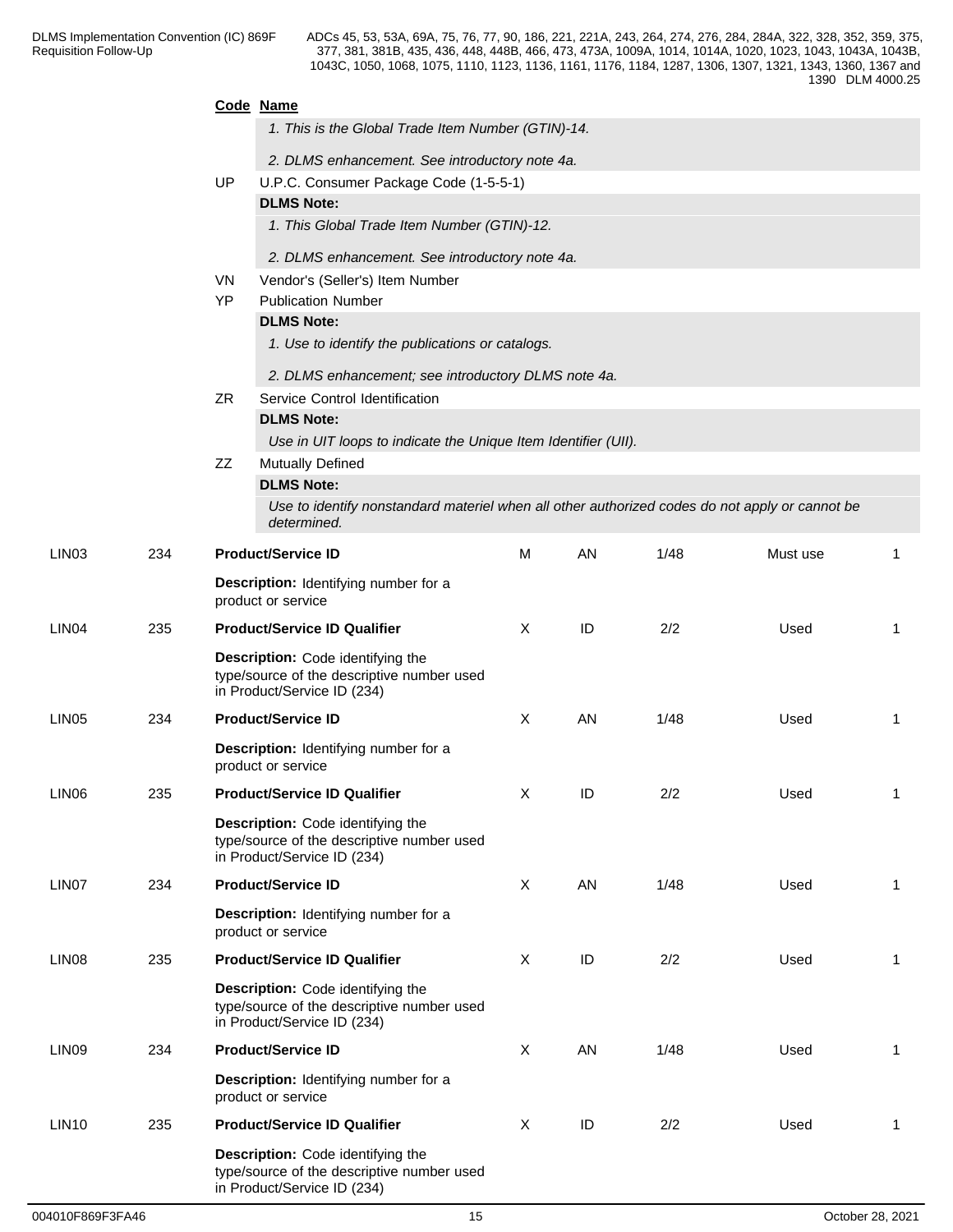| $Ref$             | $\underline{\mathsf{Id}}$ | <b>Element Name</b>                                                                                            | Req          | <b>Type</b> | Min/Max | <b>Usage</b> | Rep          |
|-------------------|---------------------------|----------------------------------------------------------------------------------------------------------------|--------------|-------------|---------|--------------|--------------|
| <b>LIN11</b>      | 234                       | <b>Product/Service ID</b>                                                                                      | X            | AN          | 1/48    | Used         | 1            |
|                   |                           | Description: Identifying number for a<br>product or service                                                    |              |             |         |              |              |
| <b>LIN12</b>      | 235                       | <b>Product/Service ID Qualifier</b>                                                                            | X            | ID          | 2/2     | Used         | 1            |
|                   |                           | Description: Code identifying the<br>type/source of the descriptive number used<br>in Product/Service ID (234) |              |             |         |              |              |
| LIN <sub>13</sub> | 234                       | <b>Product/Service ID</b>                                                                                      | $\mathsf{X}$ | AN          | 1/48    | Used         | -1           |
|                   |                           | Description: Identifying number for a<br>product or service                                                    |              |             |         |              |              |
| <b>LIN14</b>      | 235                       | <b>Product/Service ID Qualifier</b>                                                                            | $\mathsf{X}$ | ID          | 2/2     | Used         | -1           |
|                   |                           | Description: Code identifying the<br>type/source of the descriptive number used<br>in Product/Service ID (234) |              |             |         |              |              |
| <b>LIN15</b>      | 234                       | <b>Product/Service ID</b>                                                                                      | $\mathsf{X}$ | AN          | 1/48    | Used         | 1            |
|                   |                           | Description: Identifying number for a<br>product or service                                                    |              |             |         |              |              |
| <b>LIN16</b>      | 235                       | <b>Product/Service ID Qualifier</b>                                                                            | $\mathsf{X}$ | ID          | 2/2     | Used         | 1            |
|                   |                           | Description: Code identifying the<br>type/source of the descriptive number used<br>in Product/Service ID (234) |              |             |         |              |              |
| LIN17             | 234                       | <b>Product/Service ID</b>                                                                                      | $\mathsf{X}$ | AN          | 1/48    | Used         | 1            |
|                   |                           | Description: Identifying number for a<br>product or service                                                    |              |             |         |              |              |
| <b>LIN18</b>      | 235                       | <b>Product/Service ID Qualifier</b>                                                                            | X            | $\sf ID$    | 2/2     | Used         | 1            |
|                   |                           | Description: Code identifying the<br>type/source of the descriptive number used<br>in Product/Service ID (234) |              |             |         |              |              |
| LIN <sub>19</sub> | 234                       | <b>Product/Service ID</b>                                                                                      | X            | AN          | 1/48    | Used         | 1            |
|                   |                           | Description: Identifying number for a<br>product or service                                                    |              |             |         |              |              |
| <b>LIN20</b>      | 235                       | <b>Product/Service ID Qualifier</b>                                                                            | $\mathsf{X}$ | ID          | 2/2     | Used         | 1            |
|                   |                           | Description: Code identifying the<br>type/source of the descriptive number used<br>in Product/Service ID (234) |              |             |         |              |              |
| <b>LIN21</b>      | 234                       | <b>Product/Service ID</b>                                                                                      | $\mathsf{X}$ | AN          | 1/48    | Used         | $\mathbf{1}$ |
|                   |                           | Description: Identifying number for a<br>product or service                                                    |              |             |         |              |              |
| <b>LIN22</b>      | 235                       | <b>Product/Service ID Qualifier</b>                                                                            | $\mathsf{X}$ | $\sf ID$    | 2/2     | Used         | $\mathbf{1}$ |
|                   |                           | Description: Code identifying the<br>type/source of the descriptive number used<br>in Product/Service ID (234) |              |             |         |              |              |
| <b>LIN23</b>      | 234                       | <b>Product/Service ID</b>                                                                                      | $\mathsf{X}$ | AN          | 1/48    | Used         | $\mathbf{1}$ |
|                   |                           | Description: Identifying number for a<br>product or service                                                    |              |             |         |              |              |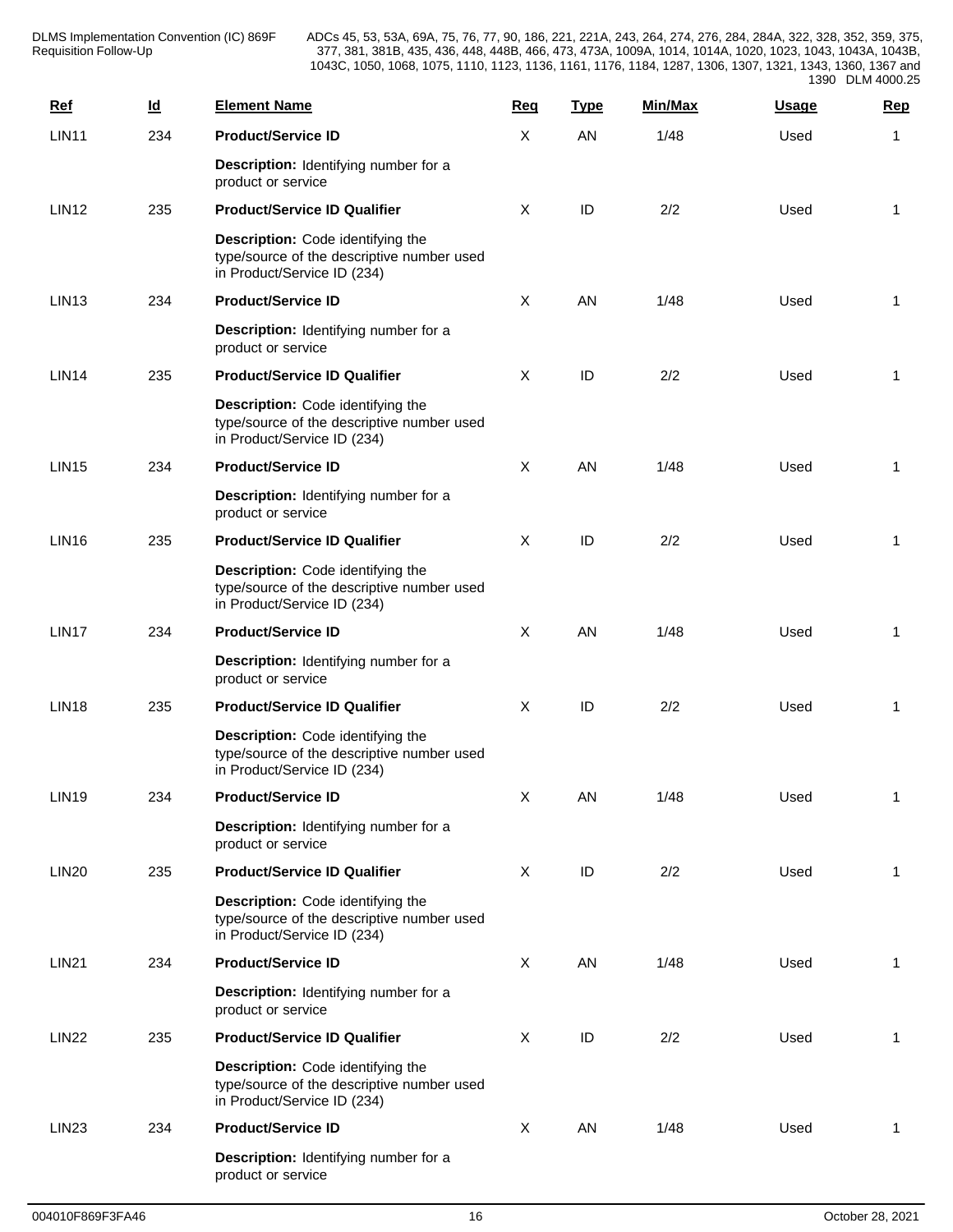DLMS Implementation Convention (IC) 869F Requisition Follow-Up

| $Ref$<br><b>LIN24</b> | $\underline{\mathsf{Id}}$<br>235 | <b>Element Name</b><br><b>Product/Service ID Qualifier</b>                                                     | Req<br>X     | <b>Type</b><br>ID | Min/Max<br>2/2 | <b>Usage</b><br>Used | <b>Rep</b><br>1 |
|-----------------------|----------------------------------|----------------------------------------------------------------------------------------------------------------|--------------|-------------------|----------------|----------------------|-----------------|
|                       |                                  | Description: Code identifying the<br>type/source of the descriptive number used<br>in Product/Service ID (234) |              |                   |                |                      |                 |
| <b>LIN25</b>          | 234                              | <b>Product/Service ID</b>                                                                                      | $\sf X$      | AN                | 1/48           | Used                 | 1               |
|                       |                                  | Description: Identifying number for a<br>product or service                                                    |              |                   |                |                      |                 |
| <b>LIN26</b>          | 235                              | <b>Product/Service ID Qualifier</b>                                                                            | X            | $\mathsf{ID}$     | 2/2            | Used                 | $\mathbf{1}$    |
|                       |                                  | Description: Code identifying the<br>type/source of the descriptive number used<br>in Product/Service ID (234) |              |                   |                |                      |                 |
| <b>LIN27</b>          | 234                              | <b>Product/Service ID</b>                                                                                      | $\mathsf{X}$ | AN                | 1/48           | Used                 | 1               |
|                       |                                  | Description: Identifying number for a<br>product or service                                                    |              |                   |                |                      |                 |
| <b>LIN28</b>          | 235                              | <b>Product/Service ID Qualifier</b>                                                                            | X            | ID                | 2/2            | Used                 | 1               |
|                       |                                  | Description: Code identifying the<br>type/source of the descriptive number used<br>in Product/Service ID (234) |              |                   |                |                      |                 |
| <b>LIN29</b>          | 234                              | <b>Product/Service ID</b>                                                                                      | X            | AN                | 1/48           | Used                 | 1               |
|                       |                                  | Description: Identifying number for a<br>product or service                                                    |              |                   |                |                      |                 |
| <b>LIN30</b>          | 235                              | <b>Product/Service ID Qualifier</b>                                                                            | X            | ID                | 2/2            | Used                 | $\mathbf{1}$    |
|                       |                                  | Description: Code identifying the<br>type/source of the descriptive number used<br>in Product/Service ID (234) |              |                   |                |                      |                 |
| <b>LIN31</b>          | 234                              | <b>Product/Service ID</b>                                                                                      | $\mathsf{X}$ | AN                | 1/48           | Used                 | $\mathbf{1}$    |
|                       |                                  | Description: Identifying number for a<br>product or service                                                    |              |                   |                |                      |                 |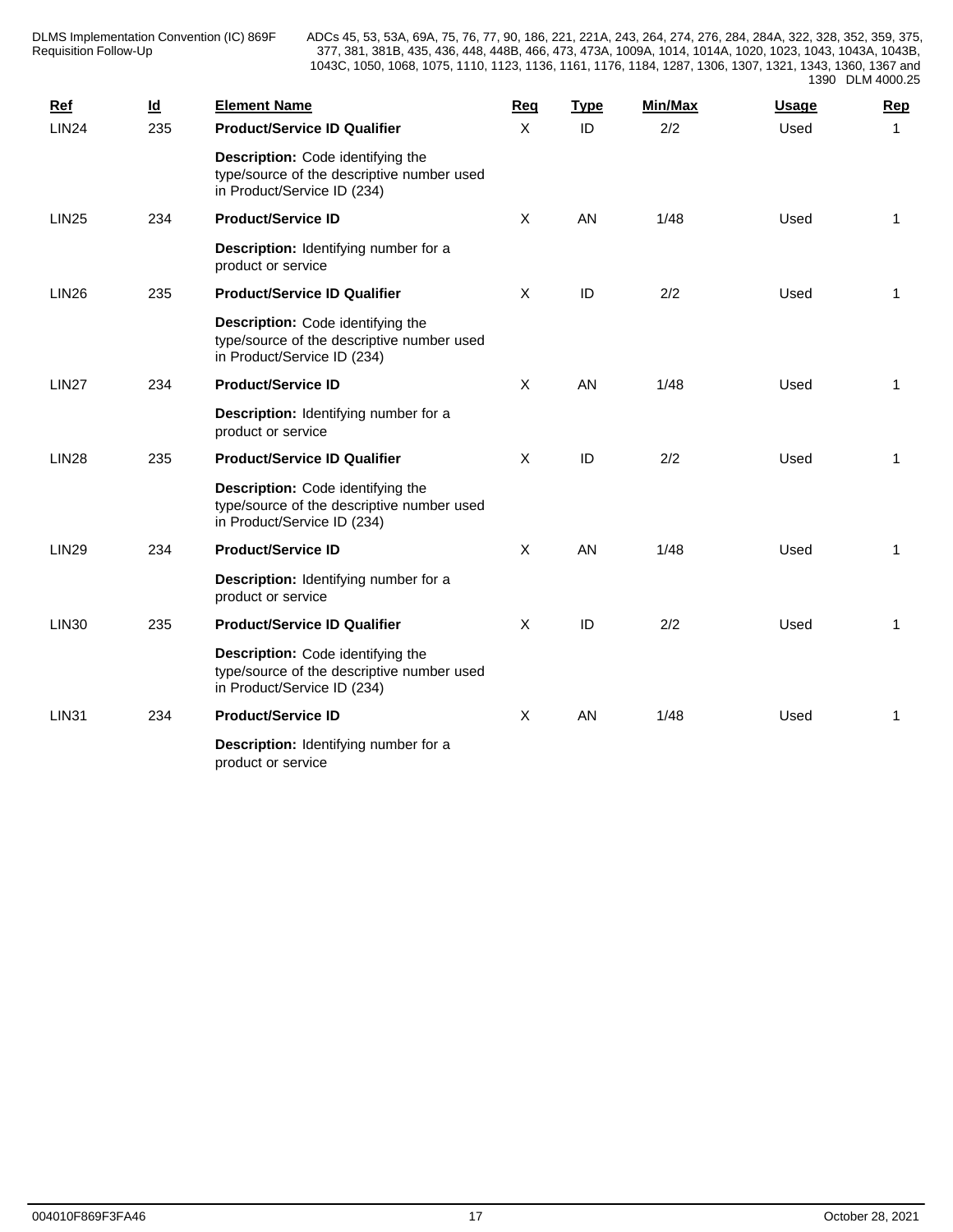# **PID** Product/Item Description

| <b>Pos: 60</b> | Max: 1000                |  |
|----------------|--------------------------|--|
|                | <b>Detail - Optional</b> |  |
| Loop: HL       | Elements: 3              |  |

## **User Option (Usage):** Used

**Purpose:** To describe a product or process in coded or free-form format

# **Syntax Rules:**

- 1. C0403 If PID04 is present, then PID03 is required.
- 2. R0405 At least one of PID04 or PID05 is required.
- 3. C0703 If PID07 is present, then PID03 is required.
- 4. C0804 If PID08 is present, then PID04 is required.
- 5. C0905 If PID09 is present, then PID05 is required.

# **Semantics:**

- 1. Use PID03 to indicate the organization that publishes the code list being referred to.
- 2. PID04 should be used for industry-specific product description codes.
- 3. PID08 describes the physical characteristics of the product identified in PID04. A "Y" indicates that the specified attribute applies to this item; an "N" indicates it does not apply. Any other value is indeterminate.
- 4. PID09 is used to identify the language being used in PID05.

# **Comments:**

- 1. If PID01 equals "F", then PID05 is used. If PID01 equals "S", then PID04 is used. If PID01 equals "X", then both PID04 and PID05 are used.
- 2. Use PID06 when necessary to refer to the product surface or layer being described in the segment.
- 3. PID07 specifies the individual code list of the agency specified in PID03.

# **DLMS Note:**

*1. Use in 2/HL/010 transaction loop iterations to describe nonstandard materiel when the 2/LIN/050 and 2/MEA/070 segments do not provide adequate descriptive capability. Use multiple repetitions to provide the narrative descriptive information.*

*2. Use in 2/HL/010 transaction loop iterations to identify exception data associated with the transaction. Use during extraordinary situations requiring manual intervention in the requisition processing routine.*

*3. Exception data associated with the requisition is a DLMS enhancement; see introductory DLMS note 4a.* 

*4. Use with Requisition Exception Data Transaction (DLA DIC YRZ) to indicate technical/descriptive exception information or pick, pack/special delivery instructions or extended part number. See introductory DLMS note 4f.*

| $Ref$             | $\underline{\mathsf{Id}}$ | <b>Element Name</b>                                                                                                                                                                                  | Req | <u>Type</u> | Min/Max | <b>Usage</b> | Rep |
|-------------------|---------------------------|------------------------------------------------------------------------------------------------------------------------------------------------------------------------------------------------------|-----|-------------|---------|--------------|-----|
| PID <sub>01</sub> | 349                       | <b>Item Description Type</b>                                                                                                                                                                         | M   | ID          | 1/1     | Must use     |     |
|                   |                           | <b>Description:</b> Code indicating the format of<br>a description                                                                                                                                   |     |             |         |              |     |
|                   |                           | Code Name<br>Free-form                                                                                                                                                                               |     |             |         |              |     |
| PID <sub>02</sub> | 750                       | <b>Product/Process Characteristic Code</b>                                                                                                                                                           | O   | ID          | 2/3     | Must use     |     |
|                   |                           | Description: Code identifying the general<br>class of a product or process characteristic                                                                                                            |     |             |         |              |     |
|                   |                           | Code Name                                                                                                                                                                                            |     |             |         |              |     |
|                   |                           | 08<br>Product                                                                                                                                                                                        |     |             |         |              |     |
|                   |                           | <b>DLMS Note:</b>                                                                                                                                                                                    |     |             |         |              |     |
|                   |                           | Use with Requisition Exception Data Transaction (DLA DIC YRZ-Transaction Code PN) to indicate an<br>extended part number. Only a single instance of the segment is used with this PID02 qualifier. A |     |             |         |              |     |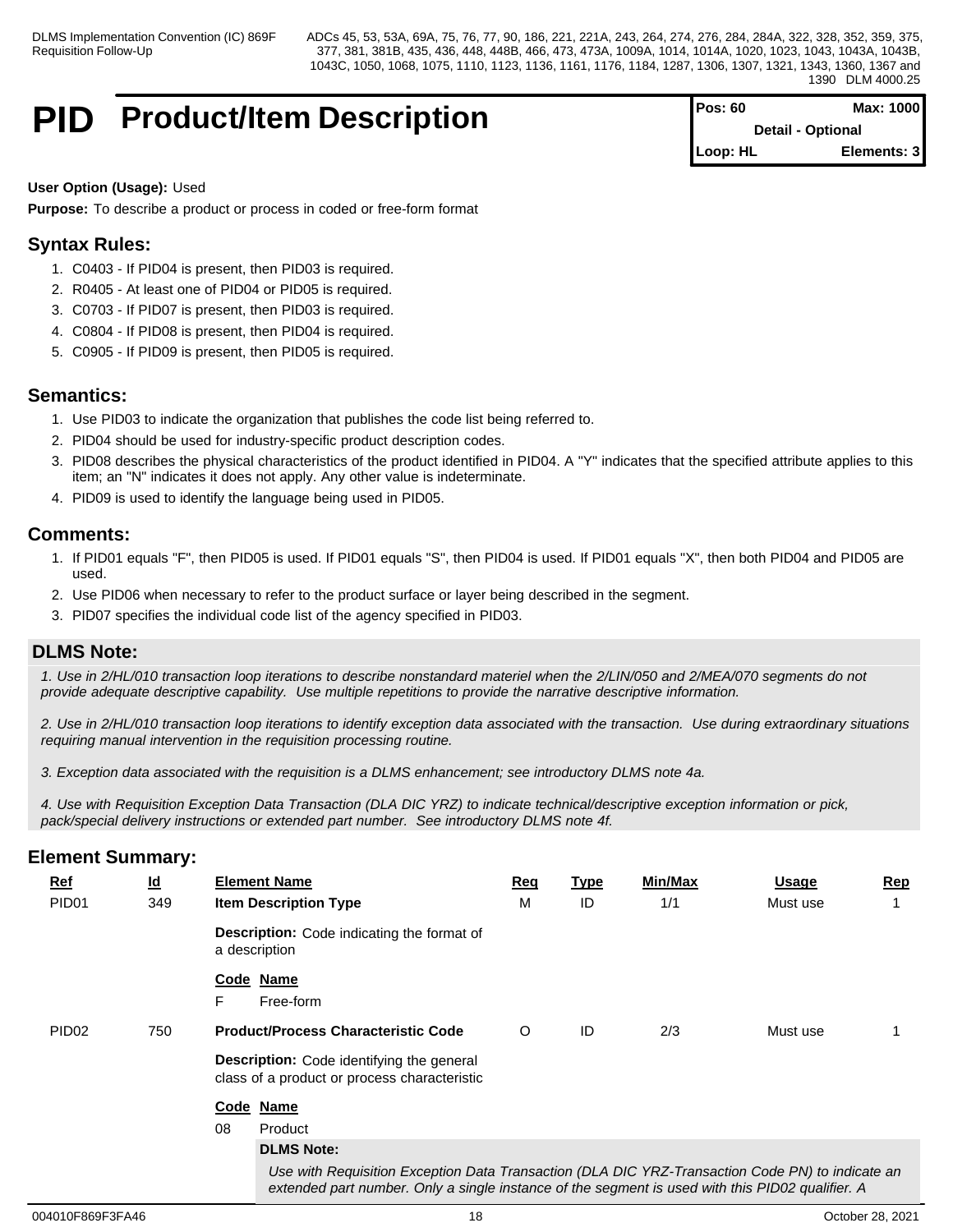## **Code Name**

*maximum of 60 positions of text (including spaces) may be sent. See introductory DLMS note 4f.*

# GEN General Description

# **DLMS Note:**

*1. Use in conjunction with nonstandard materiel descriptions.*

*2. Use with Requisition Exception Data Transaction (DLA DIC YRZ-Line Counters 01-20) to indicate technical/ descriptive exception information for procurement purposes. Segment may be repeated up to 20 times with same PID02 qualifier. A maximum of 60 positions (including spaces) may be sent for each occurrence of the PID02. A maximum of 1200 positions of text (including spaces) may be sent. Pick, pack, and special delivery type instructions (DLA DIC YRZ-Line Counters 01-06) may also be entered as exception data to be forwarded to a DSS storage activity, as part of an exception MRO. This type of data is limited to 360 positions (including spaces) which would be the segment repeated up to 6 times with the same PID02 qualifier. See introductory DLMS note 4f.*

## PID05 352 **Description**

X AN 1/80 Must use 1

**Description:** A free-form description to clarify the related data elements and their content

**DLMS Note:** *1. Use in conjunction with PID01 code F to describe the nonstandard materiel.*

*2. The field size is limited to a maximum of 60 positions (including spaces) in each occurrence of PID05. The total positions allowed is limited to 1200 (including spaces) which is a maximum of 20 occurrences of the PID05. See introductory DLMS note 4d.*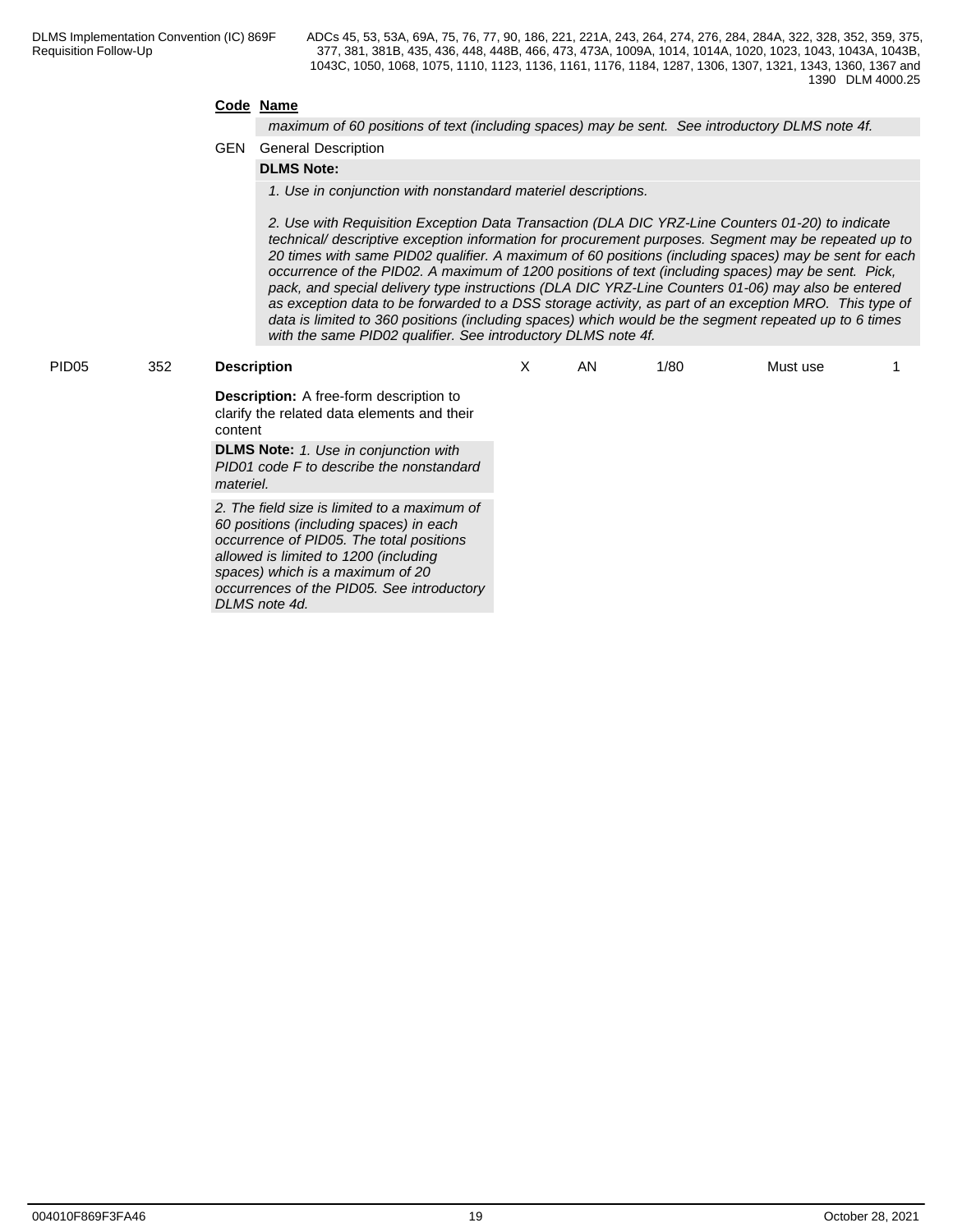# **MEA** Measurements

| IPos: 70                 | Max: $401$  |  |
|--------------------------|-------------|--|
| <b>Detail - Optional</b> |             |  |
| <b>ILoop: HL</b>         | Elements: 3 |  |

## **User Option (Usage):** Used

**Purpose:** To specify physical measurements or counts, including dimensions, tolerances, variances, and weights(See Figures Appendix for example of use of C001)

# **Syntax Rules:**

- 1. R03050608 At least one of MEA03, MEA05, MEA06 or MEA08 is required.
- 2. C0504 If MEA05 is present, then MEA04 is required.
- 3. C0604 If MEA06 is present, then MEA04 is required.
- 4. L07030506 If MEA07 is present, then at least one of MEA03, MEA05 or MEA06 is required.
- 5. E0803 Only one of MEA08 or MEA03 may be present.

# **Semantics:**

1. MEA04 defines the unit of measure for MEA03, MEA05, and MEA06.

## **Comments:**

1. When citing dimensional tolerances, any measurement requiring a sign (+ or -), or any measurement where a positive (+) value cannot be assumed, use MEA05 as the negative (-) value and MEA06 as the positive (+) value.

# **DLMS Note:**

*Use in 2/HL/010 transaction loop iterations to identify any measurement/dimensions related to the nonstandard materiel being requisitioned.*

| $Ref$ | $\underline{\mathsf{Id}}$ |            | <b>Element Name</b>                                                                                                                                                                                     | <b>Req</b> | <b>Type</b> | Min/Max | <b>Usage</b> | Rep          |
|-------|---------------------------|------------|---------------------------------------------------------------------------------------------------------------------------------------------------------------------------------------------------------|------------|-------------|---------|--------------|--------------|
| MEA02 | 738                       |            | <b>Measurement Qualifier</b>                                                                                                                                                                            | O          | $\sf ID$    | 1/3     | Must use     | $\mathbf{1}$ |
|       |                           | MEA04.     | Description: Code identifying a specific<br>product or process characteristic to which a<br>measurement applies<br><b>DLMS Note:</b> Use to identify the specific<br>dimension/measurement in MEA03 and |            |             |         |              |              |
|       |                           |            | Code Name                                                                                                                                                                                               |            |             |         |              |              |
|       |                           | G          | Gross Weight                                                                                                                                                                                            |            |             |         |              |              |
|       |                           | DI         | Diameter                                                                                                                                                                                                |            |             |         |              |              |
|       |                           | DN         | Density                                                                                                                                                                                                 |            |             |         |              |              |
|       |                           | DP         | Depth                                                                                                                                                                                                   |            |             |         |              |              |
|       |                           | FQ         | Frequency                                                                                                                                                                                               |            |             |         |              |              |
|       |                           | GL         | Gloss                                                                                                                                                                                                   |            |             |         |              |              |
|       |                           | HT         | Height                                                                                                                                                                                                  |            |             |         |              |              |
|       |                           | ID         | Inside Diameter                                                                                                                                                                                         |            |             |         |              |              |
|       |                           | LN         | Length                                                                                                                                                                                                  |            |             |         |              |              |
|       |                           | <b>MD</b>  | Measurement Voltage                                                                                                                                                                                     |            |             |         |              |              |
|       |                           | OD         | Outside Diameter                                                                                                                                                                                        |            |             |         |              |              |
|       |                           | <b>PB</b>  | Pressure                                                                                                                                                                                                |            |             |         |              |              |
|       |                           | <b>TF</b>  | Tensile                                                                                                                                                                                                 |            |             |         |              |              |
|       |                           | <b>TH</b>  | Thickness                                                                                                                                                                                               |            |             |         |              |              |
|       |                           | VO         | Voltage                                                                                                                                                                                                 |            |             |         |              |              |
|       |                           | <b>WD</b>  | Width                                                                                                                                                                                                   |            |             |         |              |              |
|       |                           | WT         | Weight                                                                                                                                                                                                  |            |             |         |              |              |
|       |                           | <b>LPR</b> | Line Pressure                                                                                                                                                                                           |            |             |         |              |              |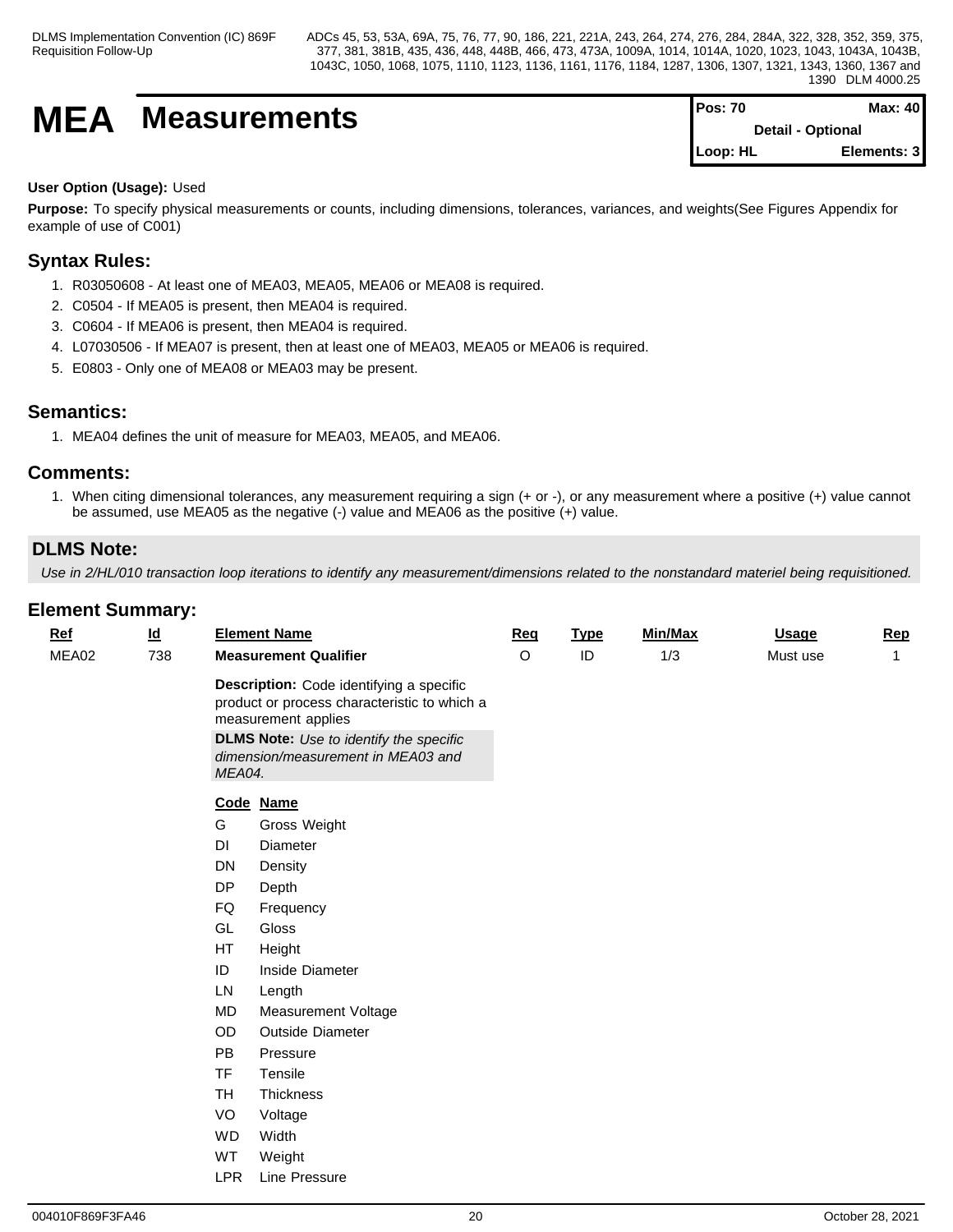|          |      | UCB                     | Code Name<br>Cube<br>VOL Volume                                                                                                                                                                                                                                                              |   |           |      |          |                |
|----------|------|-------------------------|----------------------------------------------------------------------------------------------------------------------------------------------------------------------------------------------------------------------------------------------------------------------------------------------|---|-----------|------|----------|----------------|
| MEA03    | 739  |                         | <b>Measurement Value</b>                                                                                                                                                                                                                                                                     | X | ${\sf R}$ | 1/20 | Must use | $\overline{1}$ |
|          |      |                         | Description: The value of the<br>measurement                                                                                                                                                                                                                                                 |   |           |      |          |                |
| MEA04    | C001 |                         | <b>Composite Unit of Measure</b>                                                                                                                                                                                                                                                             | X | Comp      |      | Must use | $\overline{1}$ |
|          |      |                         | Description: To identify a composite unit of<br>measure(See Figures Appendix for<br>examples of use)<br>DLMS Note: Use to identify the value of the<br>units expressed in MEA03. For example, if<br>the height of the nonstandard materiel was<br>six feet, cite 6 in MEA03 and FT in MEA04. |   |           |      |          |                |
| MEA04-01 | 355  |                         | Unit or Basis for Measurement Code                                                                                                                                                                                                                                                           | М | $\sf ID$  | 2/2  | Must use | $\overline{1}$ |
|          |      | taken                   | Description: Code specifying the units in<br>which a value is being expressed, or<br>manner in which a measurement has been                                                                                                                                                                  |   |           |      |          |                |
|          |      |                         | Code Name                                                                                                                                                                                                                                                                                    |   |           |      |          |                |
|          |      | 2G                      | Volts (Alternating Current)                                                                                                                                                                                                                                                                  |   |           |      |          |                |
|          |      | 2H                      | Volts (Direct Current)                                                                                                                                                                                                                                                                       |   |           |      |          |                |
|          |      | 21                      | British Thermal Units (BTUs) Per Hour                                                                                                                                                                                                                                                        |   |           |      |          |                |
|          |      | 2N                      | Decibels                                                                                                                                                                                                                                                                                     |   |           |      |          |                |
|          |      | 70                      | Volt                                                                                                                                                                                                                                                                                         |   |           |      |          |                |
|          |      | 82                      | Ohm                                                                                                                                                                                                                                                                                          |   |           |      |          |                |
|          |      | <b>AD</b>               | <b>Bytes</b>                                                                                                                                                                                                                                                                                 |   |           |      |          |                |
|          |      | $\mathsf{A}\mathsf{Z}$  | British Thermal Units (BTUs) per Pound                                                                                                                                                                                                                                                       |   |           |      |          |                |
|          |      | B <sub>0</sub>          | British Thermal Units (BTUs) per Cubic Foot                                                                                                                                                                                                                                                  |   |           |      |          |                |
|          |      | B7                      | Cycles                                                                                                                                                                                                                                                                                       |   |           |      |          |                |
|          |      | CI                      | Cubic Inches                                                                                                                                                                                                                                                                                 |   |           |      |          |                |
|          |      | <b>CM</b><br>${\sf CR}$ | Centimeter<br><b>Cubic Meter</b>                                                                                                                                                                                                                                                             |   |           |      |          |                |
|          |      | CY                      | Cubic Yard                                                                                                                                                                                                                                                                                   |   |           |      |          |                |
|          |      | FT                      | Foot                                                                                                                                                                                                                                                                                         |   |           |      |          |                |
|          |      | GA                      | Gallon                                                                                                                                                                                                                                                                                       |   |           |      |          |                |
|          |      | $\mathsf{H}\mathsf{J}$  | Horsepower                                                                                                                                                                                                                                                                                   |   |           |      |          |                |
|          |      | IN                      | Inch                                                                                                                                                                                                                                                                                         |   |           |      |          |                |
|          |      | KG                      | Kilogram                                                                                                                                                                                                                                                                                     |   |           |      |          |                |
|          |      | LB                      | Pound                                                                                                                                                                                                                                                                                        |   |           |      |          |                |
|          |      | LT.                     | Liter                                                                                                                                                                                                                                                                                        |   |           |      |          |                |
|          |      | <b>MR</b>               | Meter                                                                                                                                                                                                                                                                                        |   |           |      |          |                |
|          |      | OZ                      | Ounce - Av                                                                                                                                                                                                                                                                                   |   |           |      |          |                |
|          |      | <b>P1</b>               | Percent                                                                                                                                                                                                                                                                                      |   |           |      |          |                |
|          |      | P2                      | Pounds per Foot                                                                                                                                                                                                                                                                              |   |           |      |          |                |
|          |      | PT                      | Pint                                                                                                                                                                                                                                                                                         |   |           |      |          |                |
|          |      | QT                      | Quart                                                                                                                                                                                                                                                                                        |   |           |      |          |                |
|          |      | R <sub>4</sub>          | Calorie                                                                                                                                                                                                                                                                                      |   |           |      |          |                |
|          |      | <b>SF</b>               | Square Foot                                                                                                                                                                                                                                                                                  |   |           |      |          |                |
|          |      | SM                      | Square Meter                                                                                                                                                                                                                                                                                 |   |           |      |          |                |
|          |      | SY                      | Square Yard                                                                                                                                                                                                                                                                                  |   |           |      |          |                |

TG Gross Ton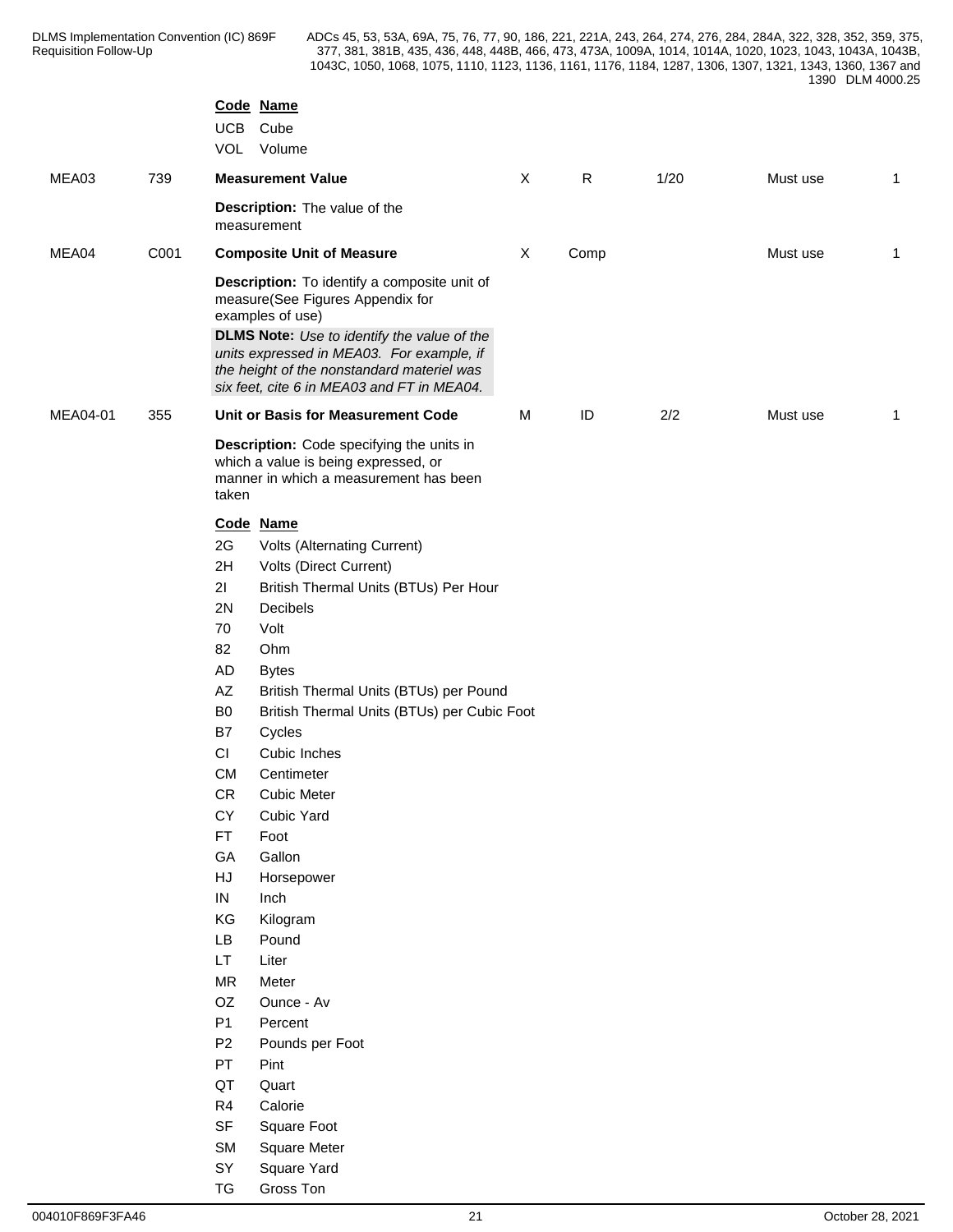## **Code Name**

- TN Net Ton (2,000 LB).
- VA Volt-ampere per Kilogram
- WA Watts per Kilogram
- YD Yard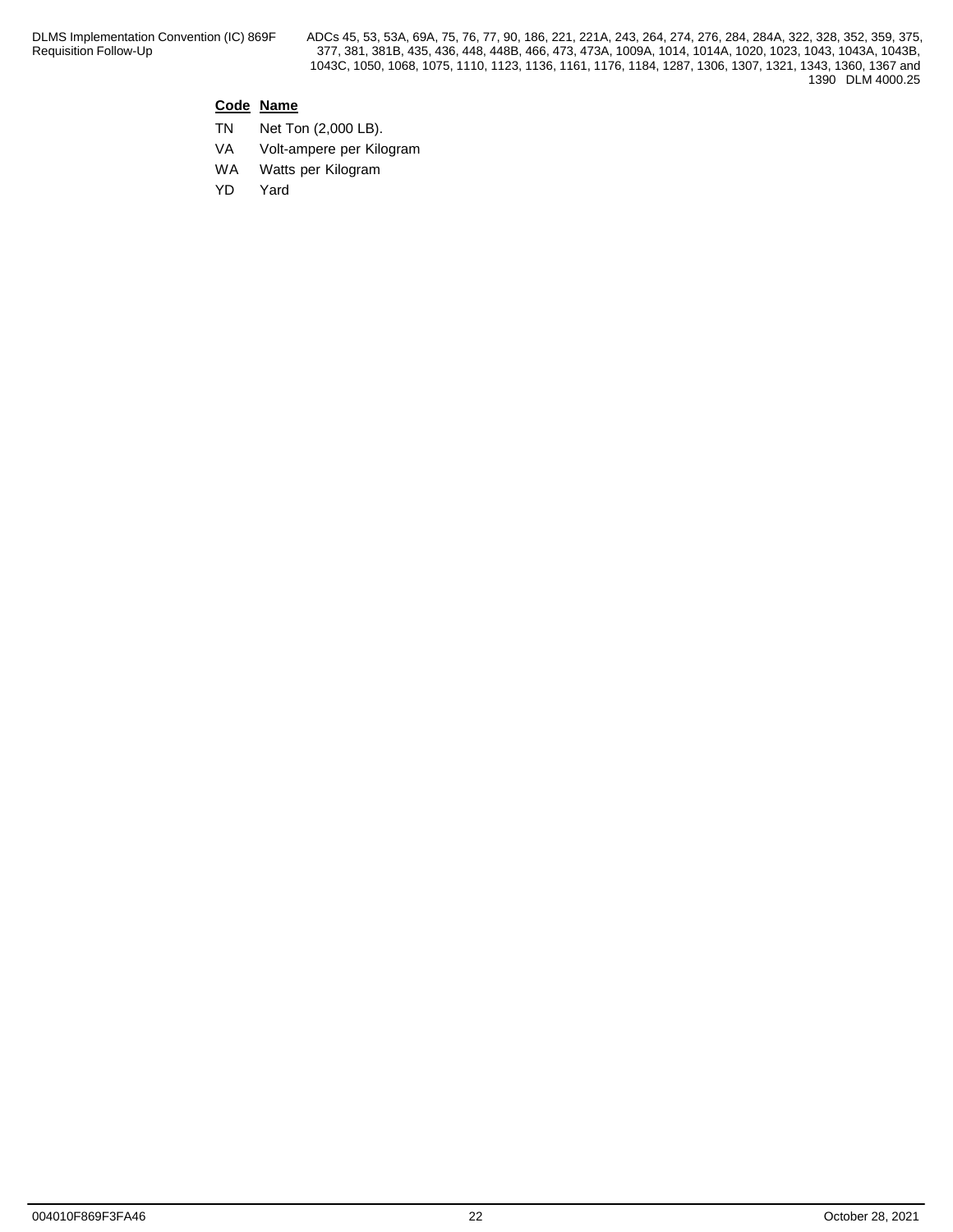# **QTY Quantity**

| $Proof 12.5 Proof 12.5 12.5 12.5 12.5 12.5 12.5 12.5 12.5 12.5 12.5 12.5 12.5 12.5 12.5 12.5 12.5 12.5 12.5 12.5 12.5$ | Max: 1 I    |
|------------------------------------------------------------------------------------------------------------------------|-------------|
| <b>Detail - Optional</b>                                                                                               |             |
| Loop: HL                                                                                                               | Elements: 3 |

## **User Option (Usage):** Used

**Purpose:** To specify quantity information

# **Syntax Rules:**

- 1. R0204 At least one of QTY02 or QTY04 is required.
- 2. E0204 Only one of QTY02 or QTY04 may be present.

# **Semantics:**

1. QTY04 is used when the quantity is non-numeric.

# **DLMS Note:**

*Must use in 2/HL/010 transaction loops to identify the quantity of materiel requisitioned.*

| $Ref$    | $\underline{\mathsf{Id}}$ | <b>Element Name</b>                                                                                                                                                                                     | Req     | <b>Type</b>  | Min/Max | <b>Usage</b> | Rep         |
|----------|---------------------------|---------------------------------------------------------------------------------------------------------------------------------------------------------------------------------------------------------|---------|--------------|---------|--------------|-------------|
| QTY01    | 673                       | <b>Quantity Qualifier</b><br>Description: Code specifying the type of                                                                                                                                   | M       | ID           | 2/2     | Must use     | $\mathbf 1$ |
|          |                           | quantity                                                                                                                                                                                                |         |              |         |              |             |
|          |                           | Code Name<br>01<br><b>Discrete Quantity</b>                                                                                                                                                             |         |              |         |              |             |
|          |                           | <b>DLMS Note:</b><br>Use to indicate the quantity requisitioned.                                                                                                                                        |         |              |         |              |             |
| QTY02    | 380                       | Quantity                                                                                                                                                                                                | X       | $\mathsf{R}$ | 1/15    | Must use     | 1           |
|          |                           | <b>Description:</b> Numeric value of quantity<br>DLMS Note: 1. Express as a whole<br>number with no decimal.                                                                                            |         |              |         |              |             |
|          |                           | 2. A field size exceeding 5 positions (7<br>positions for FSG 13, ammunition) may not<br>be received or understood by the recipient's<br>automated processing system. See<br>introductory DLMS note 4d. |         |              |         |              |             |
| QTY03    | C001                      | <b>Composite Unit of Measure</b>                                                                                                                                                                        | $\circ$ | Comp         |         | Must use     | $\mathbf 1$ |
|          |                           | Description: To identify a composite unit of<br>measure(See Figures Appendix for<br>examples of use)                                                                                                    |         |              |         |              |             |
| QTY03-01 | 355                       | Unit or Basis for Measurement Code                                                                                                                                                                      | M       | ID           | 2/2     | Must use     | 1           |
|          |                           | Description: Code specifying the units in<br>which a value is being expressed, or<br>manner in which a measurement has been<br>taken                                                                    |         |              |         |              |             |
|          |                           | <b>DLMS Note:</b> 1. Use to identify the unit of<br>issue for the materiel requisitioned.                                                                                                               |         |              |         |              |             |
|          |                           | 2. DLMS users see the DLMS Unit of Issue<br>and Purchase Unit Conversion Table for<br>available codes.                                                                                                  |         |              |         |              |             |
|          |                           |                                                                                                                                                                                                         |         |              |         |              |             |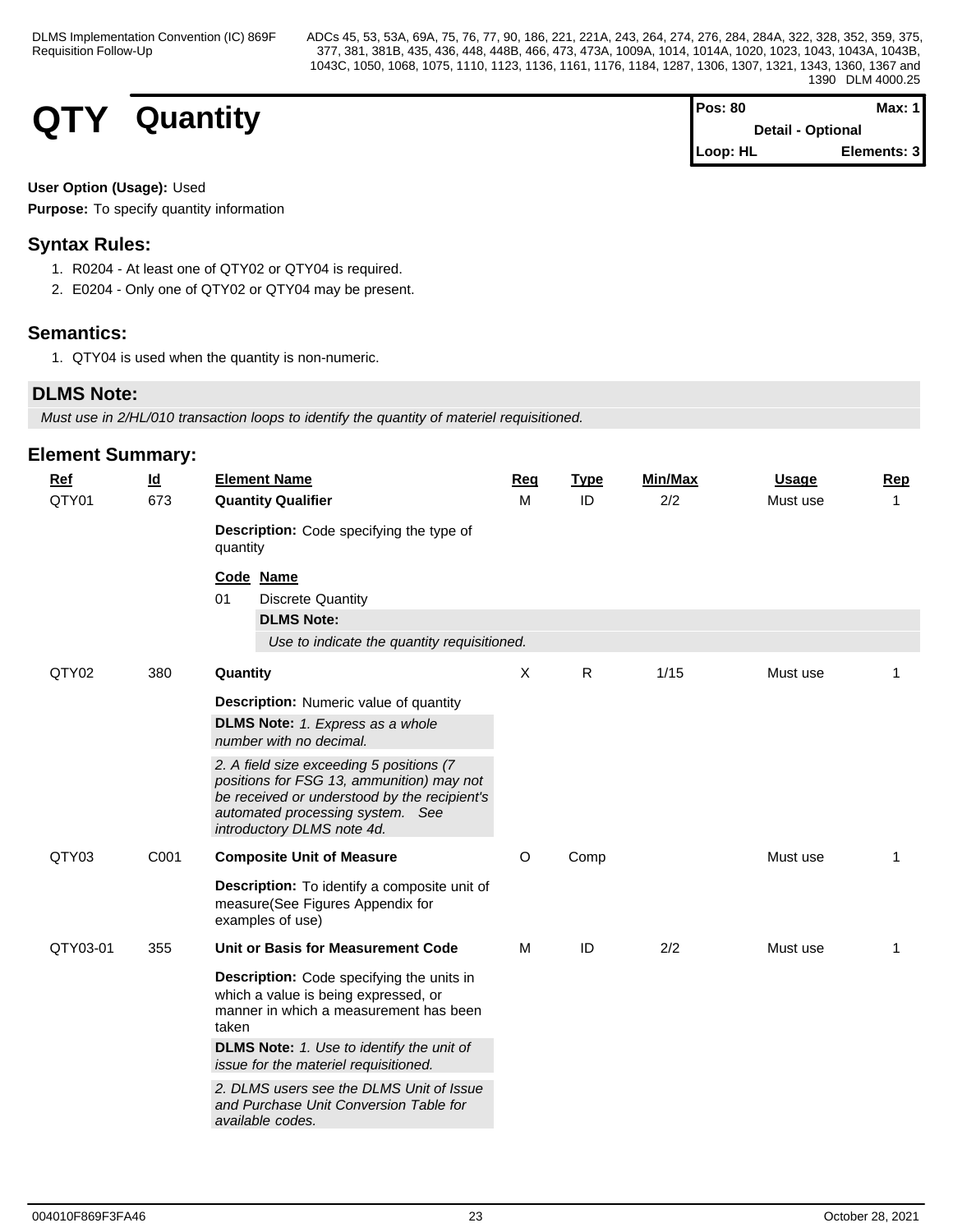# **GF Furnished Goods and Services Pos: 100 Max: 1**

| $Pos: 100$               | Max: $1$    |  |
|--------------------------|-------------|--|
| <b>Detail - Optional</b> |             |  |
| $\mathsf{Loop: HL}$      | Elements: 9 |  |

## **User Option (Usage):** Used

**Purpose:** To specify information related to furnished material, equipment, property, information, and services

# **Syntax Rules:**

- 1. P0102 If either GF01 or GF02 is present, then the other is required.
- 2. P0506 If either GF05 or GF06 is present, then the other is required.
- 3. P0809 If either GF08 or GF09 is present, then the other is required.

# **Semantics:**

1. GF04 is the value of government-furnished property.

# **DLMS Note:**

*1. Use in the 2/HL/010 transaction loop iterations for Government Furnished Materiel (GFM) transactions.* 

*2. Use in 2/HL/010 transaction loop iterations for nonstandard and nonreimbursable materiel to identify the unit price and the basis of unit price of the item being requisitioned.*

*3. Must use to provide contract information applicable to the procurement source under which the contractor is authorized to receive GFP.* 

*4. May be used to provide contract information applicable to the procurement source under which the contractor is authorized to purchase from a Government source when directed by the authorizing Service/Agency under CFM procedures.*

| Ref              | $\underline{\mathsf{Id}}$ | <b>Element Name</b>                                                                                                                                      | <b>Reg</b> | <b>Type</b> | <b>Min/Max</b> | <b>Usage</b> | <b>Rep</b>  |
|------------------|---------------------------|----------------------------------------------------------------------------------------------------------------------------------------------------------|------------|-------------|----------------|--------------|-------------|
| GF <sub>01</sub> | 128                       | <b>Reference Identification Qualifier</b>                                                                                                                | X          | ID          | 2/3            | Used         |             |
|                  |                           | <b>Description:</b> Code qualifying the<br>Reference Identification                                                                                      |            |             |                |              |             |
|                  |                           | Code Name                                                                                                                                                |            |             |                |              |             |
|                  |                           | C7<br><b>Contract Line Item Number</b>                                                                                                                   |            |             |                |              |             |
|                  |                           | <b>DLMS Note:</b>                                                                                                                                        |            |             |                |              |             |
|                  |                           | 1. Use to associate a Contract Line Item Number (CLIN) with the procurement instrument identifier<br>$(PIID)$ .                                          |            |             |                |              |             |
|                  |                           | 2. Use as directed by the authorizing Service/Agency.                                                                                                    |            |             |                |              |             |
|                  |                           | 3. When both the CLIN and the MDN are applicable, identify the CLIN in GF09. Refer to ADC 1014A.                                                         |            |             |                |              |             |
|                  |                           | W <sub>3</sub><br>Manufacturing Directive Number                                                                                                         |            |             |                |              |             |
|                  |                           | <b>DLMS Note:</b>                                                                                                                                        |            |             |                |              |             |
|                  |                           | 1. Use to identify the MDN, in addition to the PIID.                                                                                                     |            |             |                |              |             |
|                  |                           | 2. Use as directed by the authorizing Service/Agency. Refer to ADC 1014.                                                                                 |            |             |                |              |             |
|                  |                           |                                                                                                                                                          |            |             |                |              |             |
|                  |                           | 3. When both the CLIN and the MDN are applicable, identify the CLIN in GF09. Refer to ADC 1014A.                                                         |            |             |                |              |             |
| GF <sub>02</sub> | 127                       | <b>Reference Identification</b>                                                                                                                          | $\times$   | AN          | 1/30           | Used         | $\mathbf 1$ |
|                  |                           | <b>Description:</b> Reference information as<br>defined for a particular Transaction Set or<br>as specified by the Reference Identification<br>Qualifier |            |             |                |              |             |
| GF <sub>03</sub> | 367                       | <b>Contract Number</b>                                                                                                                                   | O          | AN          | 1/30           | Used         | 1           |
|                  |                           | <b>Description: Contract number</b>                                                                                                                      |            |             |                |              |             |
|                  |                           | <b>DLMS Note:</b> Use to identify the                                                                                                                    |            |             |                |              |             |
|                  |                           |                                                                                                                                                          |            |             |                |              |             |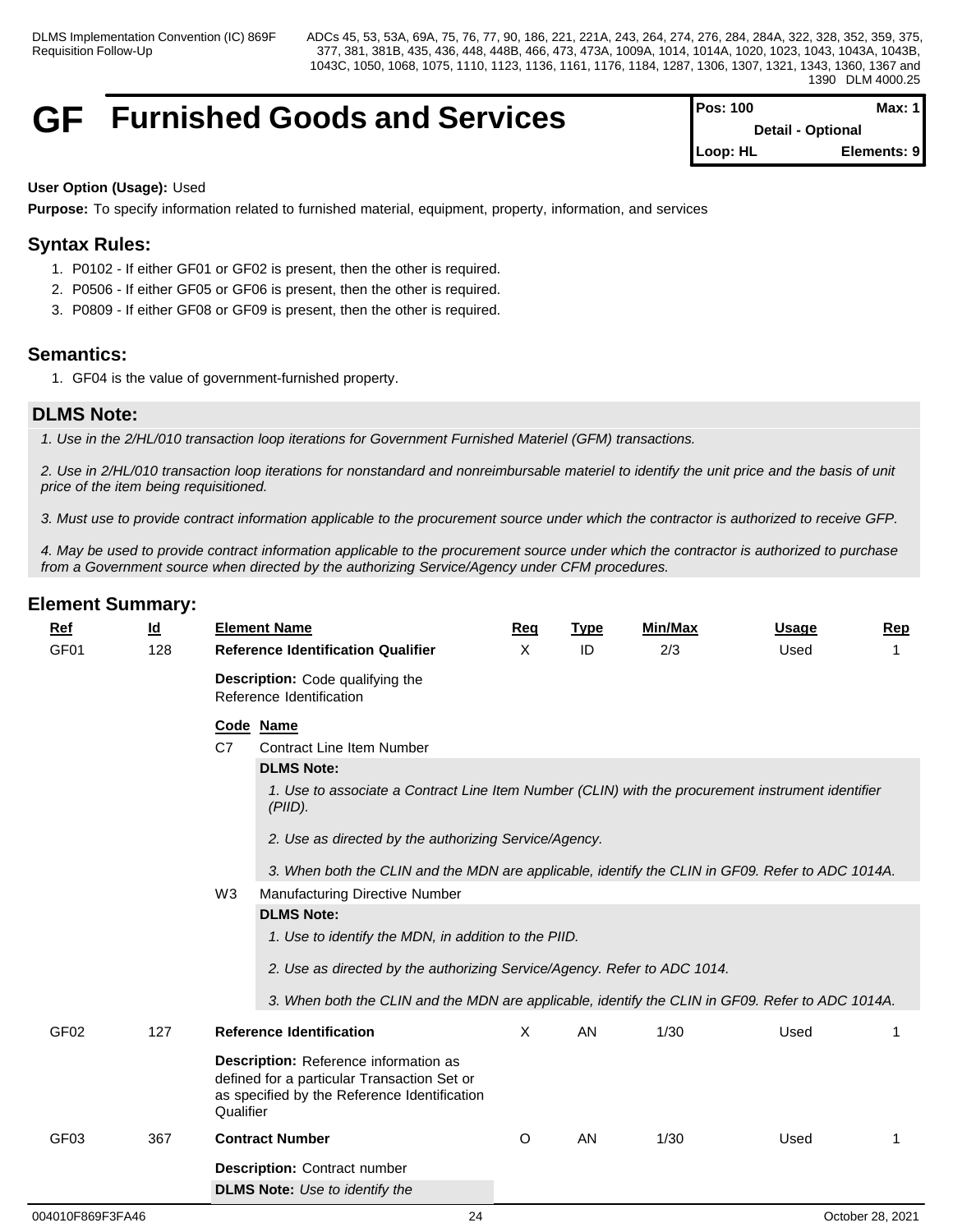| $Ref$            | <u>ld</u> | <b>Element Name</b><br>procurement instrument identifier (PIID)<br>authorizing the contractor to receive<br>materiel. Use the legacy procurement<br>instrument identification number (PIIN)<br>pending transition to the PIID. When<br>materiel is authorized under a PIID<br>call/order number (F in 9th position),<br>provide the value in the PIID field.                                                 | <u>Req</u> | <b>Type</b> | Min/Max | <b>Usage</b> | Rep |
|------------------|-----------|--------------------------------------------------------------------------------------------------------------------------------------------------------------------------------------------------------------------------------------------------------------------------------------------------------------------------------------------------------------------------------------------------------------|------------|-------------|---------|--------------|-----|
| GF <sub>04</sub> | 782       | <b>Monetary Amount</b>                                                                                                                                                                                                                                                                                                                                                                                       | O          | R           | 1/18    | Used         | -1  |
|                  |           | <b>Description:</b> Monetary amount<br><b>DLMS Note:</b> 1. Use for nonstandard and<br>nonreimbursable materiel. For<br>nonstandard materiel, express the<br>estimated dollar amount in whole dollars.<br>Do not include decimals or cents.<br>2. For nonreimbursable (free issue)<br>materiel, indicate "0" dollars. Use with<br>P0105 Code NC, No Charge. DLMS<br>migration enhancement. This usage is     |            |             |         |              |     |
|                  |           | comparable to Signal Code D or M.<br>3. Estimated unit price for nonstandard<br>materiel is a DLMS enhancement, see                                                                                                                                                                                                                                                                                          |            |             |         |              |     |
|                  |           | introductory DLMS note 4a.<br>4. Use in Commercial Asset Visibility (CAV)                                                                                                                                                                                                                                                                                                                                    |            |             |         |              |     |
|                  |           | transactions to indicate the item unit price.<br>5. Use for USMC contractor provided                                                                                                                                                                                                                                                                                                                         |            |             |         |              |     |
|                  |           | maintenance program to indicate the<br>special unit pricing.                                                                                                                                                                                                                                                                                                                                                 |            |             |         |              |     |
|                  |           | 6. For other than estimated price for<br>nonstandard materiel, the DLMS<br>transactions authorize an expanded unit<br>price field size of 9 digits for dollars and 2<br>digits for cents. The decimal point is<br>passed in the transaction. If conversion to<br>MILS legacy format is required, unit prices<br>exceeding the legacy field size constraint<br>will not be perpetuated. Refer to ADC<br>221A. |            |             |         |              |     |
| GF <sub>05</sub> | 128       | <b>Reference Identification Qualifier</b>                                                                                                                                                                                                                                                                                                                                                                    | X          | ID          | 2/3     | Used         | -1  |
|                  |           | Description: Code qualifying the<br>Reference Identification<br>Code Name<br>PV<br>Product change information number<br><b>DLMS Note:</b>                                                                                                                                                                                                                                                                    |            |             |         |              |     |
|                  |           | Use for nonstandard nonreimbursable materiel. For nonstandard materiel (free issue) use to identify an<br>estimated unit price.                                                                                                                                                                                                                                                                              |            |             |         |              |     |
| GF <sub>06</sub> | 127       | <b>Reference Identification</b>                                                                                                                                                                                                                                                                                                                                                                              | X          | AN          | 1/30    | Used         |     |
|                  |           | Description: Reference information as<br>defined for a particular Transaction Set or<br>as specified by the Reference Identification<br>Qualifier<br>DLMS Note: When used, enter "ES" to<br>indicate an estimated unit price is being<br>provided for the materiel or "NC" to indicate<br>the materiel is nonreimbursable (free issue).                                                                      |            |             |         |              |     |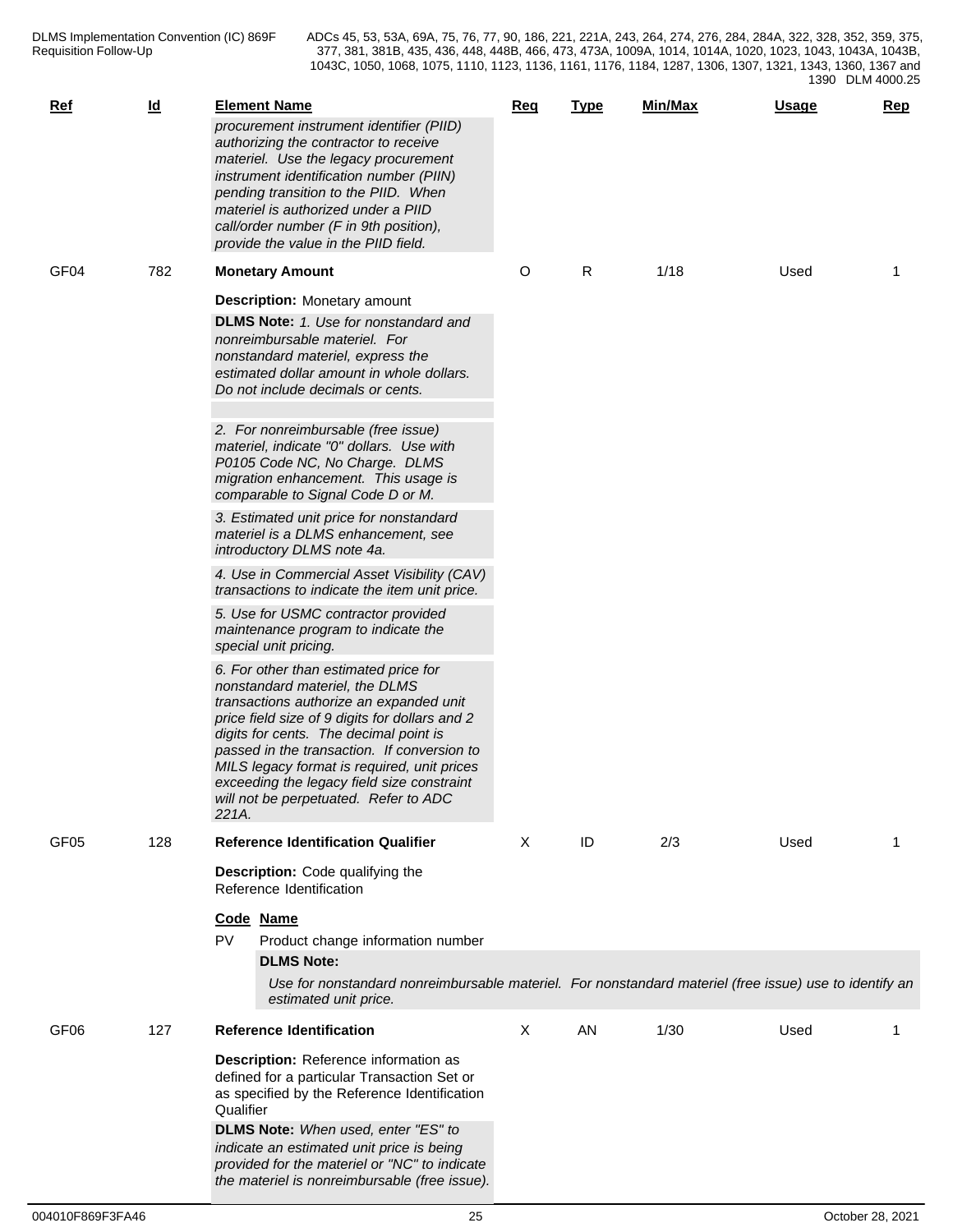| Ref              | $\underline{\mathsf{Id}}$ | <b>Element Name</b><br>DLMS enhancement. Use of NC is<br>comparable to Signal Code D or M.                                                                                                                                                                                                                                                                                | <b>Req</b> | <b>Type</b> | Min/Max | Usage | Rep |
|------------------|---------------------------|---------------------------------------------------------------------------------------------------------------------------------------------------------------------------------------------------------------------------------------------------------------------------------------------------------------------------------------------------------------------------|------------|-------------|---------|-------|-----|
| GF07             | 328                       | <b>Release Number</b>                                                                                                                                                                                                                                                                                                                                                     | O          | AN          | 1/30    | Used  | 1   |
|                  |                           | Description: Number identifying a release<br>against a Purchase Order previously placed<br>by the parties involved in the transaction<br>DLMS Note: 1. Use to identify the<br>four-position legacy call/order number<br>associated with the PIIN.<br>2. Do not use for the PIID call/order<br>number. The PIID call/order number is<br>mapped to GF03. Refer to ADC 1161. |            |             |         |       |     |
| GF <sub>08</sub> | 128                       | <b>Reference Identification Qualifier</b>                                                                                                                                                                                                                                                                                                                                 | X          | ID          | 2/3     | Used  | 1   |
|                  |                           | Description: Code qualifying the<br>Reference Identification<br>Code Name<br>C7<br><b>Contract Line Item Number</b>                                                                                                                                                                                                                                                       |            |             |         |       |     |
|                  |                           | <b>DLMS Note:</b>                                                                                                                                                                                                                                                                                                                                                         |            |             |         |       |     |
|                  |                           | 1. Use to associate a Contract Line Item Number with the Contract Number when also identifying an<br>MDN (at GF01).<br>2. Use as directed by the authorizing Service/Agency. Refer to ADC 1014A.                                                                                                                                                                          |            |             |         |       |     |
| GF <sub>09</sub> | 127                       | <b>Reference Identification</b>                                                                                                                                                                                                                                                                                                                                           | X          | AN          | 1/30    | Used  | 1   |
|                  |                           |                                                                                                                                                                                                                                                                                                                                                                           |            |             |         |       |     |
|                  |                           | Description: Reference information as<br>defined for a particular Transaction Set or<br>as specified by the Reference Identification<br>Qualifier                                                                                                                                                                                                                         |            |             |         |       |     |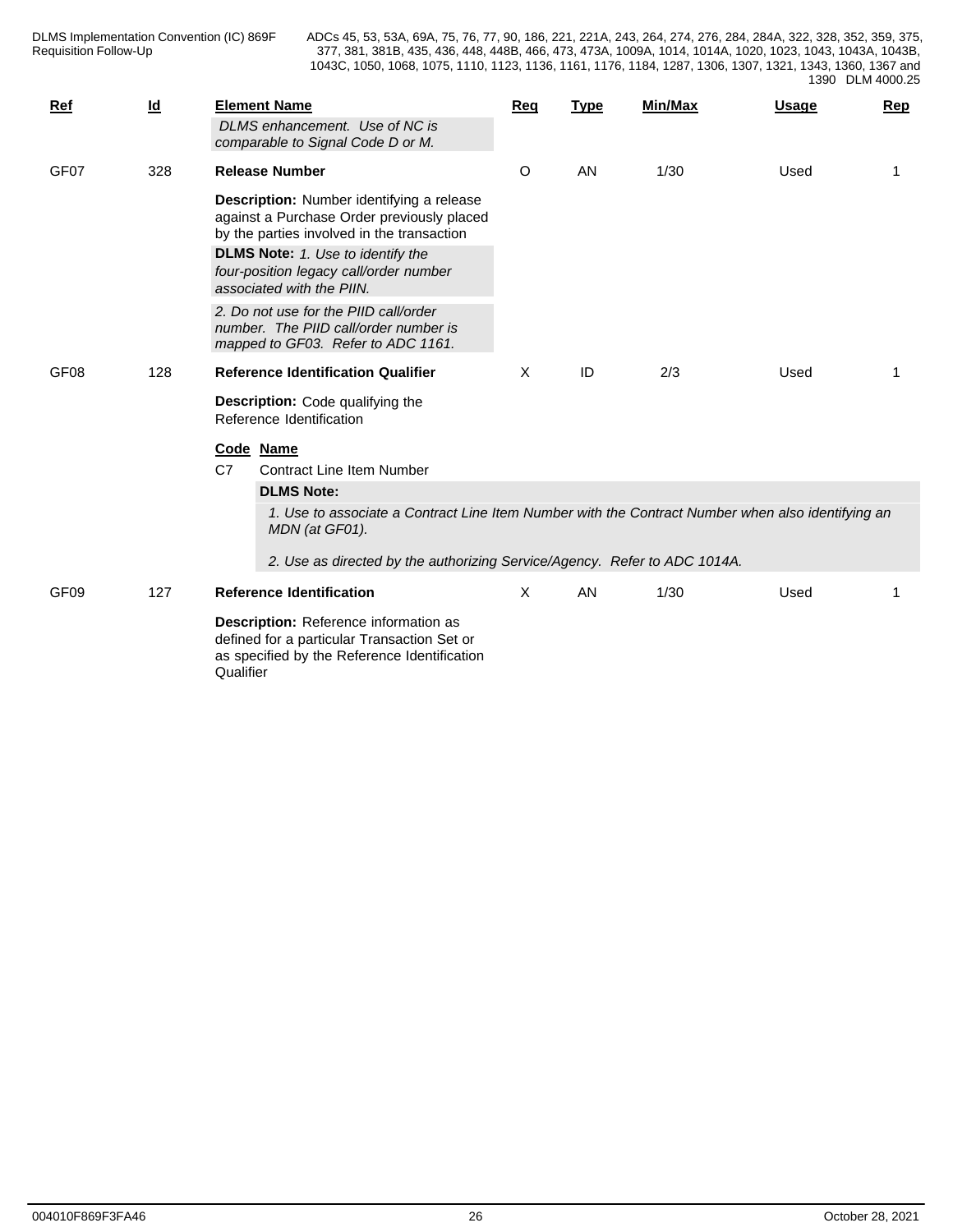# **REF** Reference Identification

| <b>I</b> Pos: 105 | Max: $1$                 |
|-------------------|--------------------------|
|                   | <b>Detail - Optional</b> |
| Loop: REF         | Elements: 4              |

## **User Option (Usage):** Used

**Purpose:** To specify identifying information

# **Syntax Rules:**

1. R0203 - At least one of REF02 or REF03 is required.

# **Semantics:**

1. REF04 contains data relating to the value cited in REF02.

# **DLMS Note:**

- *1. Use additional repetitions to identify ancillary information related to the transaction.*
- *2. Must use in all 2/HL/010 transaction loop iterations to identify the transaction number and suffix.*

*3. Must use in 2/HL/010 transaction loop iterations to identify the transaction number of the requisition. The composition of each transaction number within the transaction set is as follows: (1) DODAAC (or Security Assistance (SA) identification data), (2) a four position date consisting of the last digit of the calendar year and the ordinal day of the calendar year, and (3) the requisition serial number.*

*4. For Military Assistance Program/Grant Aid (MAP/GA) transactions, the SA identification data is a six position number consisting of Service Assignment Code in the first position, Country or International Organization Code in the second and third positions, Customer-Within-Country Code in the fourth position, zero in the fifth position, and Type of Assistance and Financing Code in the sixth position. Do not repeat any of this identification data in 2/LQ/180.*

*5. For Foreign Military Sales (FMS) transactions, the SA identification data is a six position number consisting of Service Assignment Code in the first position, Country or International Organization Code in the second and third positions, Customer-Within-Country Code in the fourth position, Delivery Terms Code in the fifth position, and Type of Assistance and Financing Code in the sixth position. For Canada only, identify the customer-within-country with a two position code in the fourth and fifth positions.*

*6. Use in 2/HL/010 UIT loop iterations to identify characteristics not defined in the 2/LIN/050 segment.*

| $Ref$ | $\underline{\mathsf{Id}}$ | <b>Element Name</b>                                                                                                                                                                                                                                                                                                                                 | Req | <b>Type</b> | Min/Max | <u>Usage</u> | <b>Rep</b> |
|-------|---------------------------|-----------------------------------------------------------------------------------------------------------------------------------------------------------------------------------------------------------------------------------------------------------------------------------------------------------------------------------------------------|-----|-------------|---------|--------------|------------|
| REF01 | 128                       | <b>Reference Identification Qualifier</b>                                                                                                                                                                                                                                                                                                           | M   | ID          | 2/3     | Must use     |            |
|       |                           | Description: Code qualifying the<br>Reference Identification                                                                                                                                                                                                                                                                                        |     |             |         |              |            |
|       |                           | <b>DLMS Note:</b> 1. In 2/HL/010 transaction<br>loops, use only one of codes 1I, FQ, MF,<br>NS, S6, WL, ABV, or XD to identify the<br>materiel requisitioned. Must use the<br>National Stock Number (NSN) when known,<br>except, when appropriate for brand name<br>subsistence items identified by a<br>Subsistence Identification Number.         |     |             |         |              |            |
|       |                           | 2. For 2/HL/010 UIT loops, use multiple<br>repetitions with codes BT, LT and SE only,<br>to identify the characteristics(s) not defined<br>in the 2/LIN/050 segment. The 2/N1/110<br>segment may be used to identify the<br>manufacturer associated with the UIT<br>information. When the manufacturer differs,<br>a new 2/HL/010 loop is required. |     |             |         |              |            |
|       |                           | 3. Supply sources only use one of codes<br>CT or W4 to advise a procurement activity<br>of the contract or procurement request (PR)<br>information.                                                                                                                                                                                                 |     |             |         |              |            |
|       |                           | 4. The following codes are authorized.                                                                                                                                                                                                                                                                                                              |     |             |         |              |            |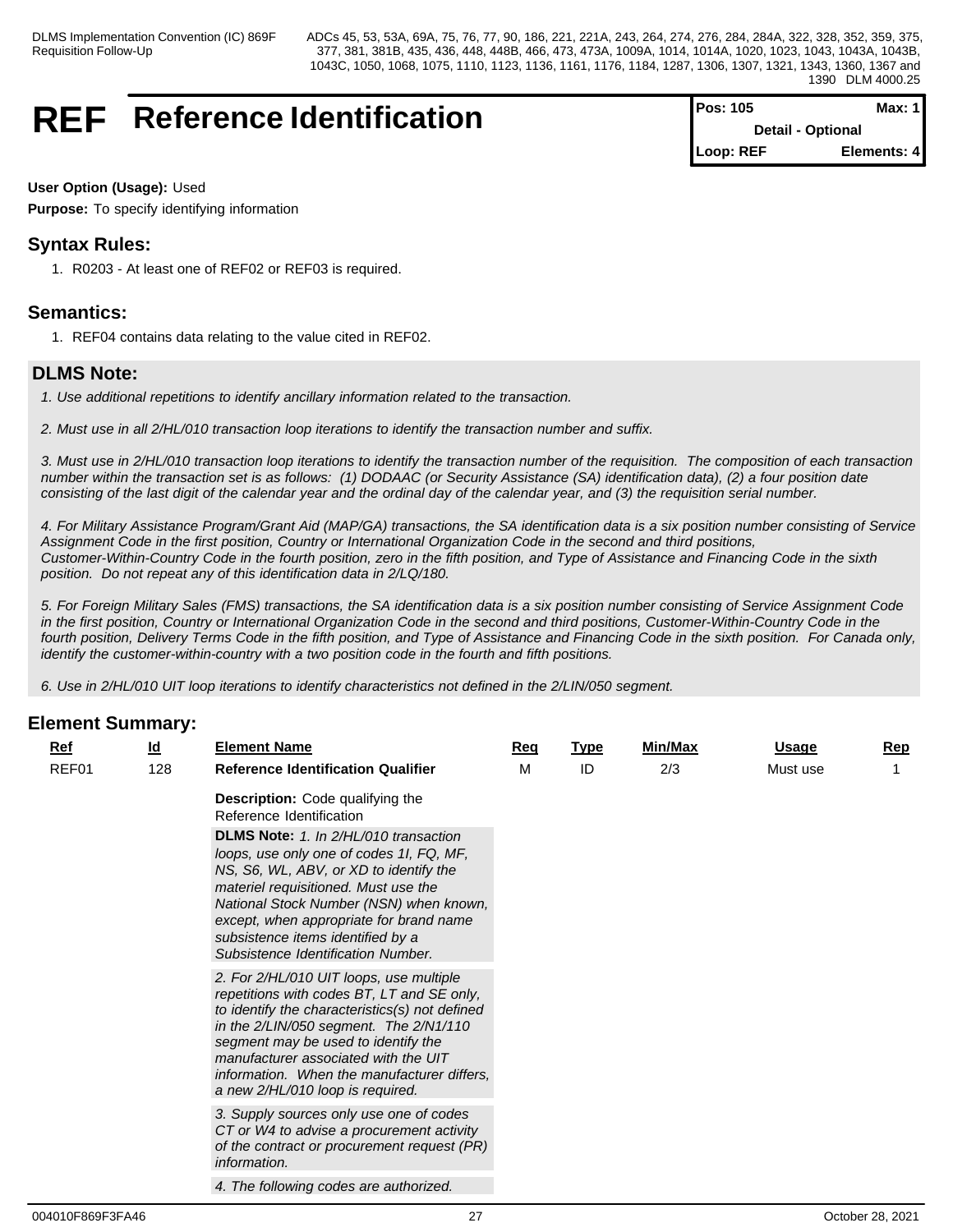| <b>Ref</b> | <u>ld</u> |                | <b>Element Name</b>                                                                                                                                                                                                                                                                                                                  | Req | <b>Type</b> | Min/Max | <b>Usage</b> | Rep |
|------------|-----------|----------------|--------------------------------------------------------------------------------------------------------------------------------------------------------------------------------------------------------------------------------------------------------------------------------------------------------------------------------------|-----|-------------|---------|--------------|-----|
|            |           | 11             | Code Name<br>Department of Defense Identification Code (DoDIC)                                                                                                                                                                                                                                                                       |     |             |         |              |     |
|            |           |                | <b>DLMS Note:</b>                                                                                                                                                                                                                                                                                                                    |     |             |         |              |     |
|            |           |                | Use in 2/HL/010 transaction loops to identify ammunition items.                                                                                                                                                                                                                                                                      |     |             |         |              |     |
|            |           | 60             | <b>Account Suffix Code</b><br><b>DLMS Note:</b>                                                                                                                                                                                                                                                                                      |     |             |         |              |     |
|            |           |                | Use in conjunction with the DTID Number (REF04 Code W1) to identify the DTID Suffix Code, when<br>applicable. DLMS enhancement, see ADC 466.                                                                                                                                                                                         |     |             |         |              |     |
|            |           | 86             | <b>Operation Number</b>                                                                                                                                                                                                                                                                                                              |     |             |         |              |     |
|            |           |                | <b>DLMS Note:</b>                                                                                                                                                                                                                                                                                                                    |     |             |         |              |     |
|            |           |                | 1. Use to identify the Key Operation (KO) Number associated with the JO.                                                                                                                                                                                                                                                             |     |             |         |              |     |
|            |           |                | 2. Authorized DLMS enhancement under DLA industrial activity support agreement. Refer to ADC 381.                                                                                                                                                                                                                                    |     |             |         |              |     |
|            |           | 98             | Container/Packaging Specification Number                                                                                                                                                                                                                                                                                             |     |             |         |              |     |
|            |           |                | <b>DLMS Note:</b>                                                                                                                                                                                                                                                                                                                    |     |             |         |              |     |
|            |           |                | DLA Disposition Services uses to identify the Disposition Services Container Identification (ID). DLA<br>Disposition Services uses container ID on requisitions to link the DTID Number to the applicable<br>container. DLMS enhancement; refer to ADC 466.                                                                          |     |             |         |              |     |
|            |           | 9R.            | Job Order Number                                                                                                                                                                                                                                                                                                                     |     |             |         |              |     |
|            |           |                | <b>DLMS Note:</b>                                                                                                                                                                                                                                                                                                                    |     |             |         |              |     |
|            |           |                | 1. Use to identify Job Order (JO) Number.                                                                                                                                                                                                                                                                                            |     |             |         |              |     |
|            |           |                | 2. Authorized DLMS enhancement under DLA industrial activity support agreement. Refer to ADC 381.                                                                                                                                                                                                                                    |     |             |         |              |     |
|            |           |                | 3. For DoD SLOA/Accounting Classification compliance the Job Order Number may be repeated as a<br>Work Order Number (FA201 Qualifier WO). Refer to ADC 1043.                                                                                                                                                                         |     |             |         |              |     |
|            |           | AN             | <b>Associated Purchase Orders</b>                                                                                                                                                                                                                                                                                                    |     |             |         |              |     |
|            |           |                | <b>DLMS Note:</b>                                                                                                                                                                                                                                                                                                                    |     |             |         |              |     |
|            |           |                | 1. Use for cross-reference to the customer's internal Purchase Order (PO) Number (one PO Number<br>per requisition document number). When submitted, this value will be perpetuated to subsequent<br>transactions. Authorized for DLA interface with the Exchange, NEXCOM, MCX, and non-DoD customers<br>as required. (See ADC 473A) |     |             |         |              |     |
|            |           |                | 2. Use to identify the FEMA Logistics Supply Chain Management System (LSCMS) Distribution Order<br>Number. Refer to ADC 1306.                                                                                                                                                                                                        |     |             |         |              |     |
|            |           | ВT             | <b>Batch Number</b>                                                                                                                                                                                                                                                                                                                  |     |             |         |              |     |
|            |           |                | <b>DLMS Note:</b>                                                                                                                                                                                                                                                                                                                    |     |             |         |              |     |
|            |           |                | Use in UIT loops to indicate the manufacturer's batch number or other number identifying the production<br>run.                                                                                                                                                                                                                      |     |             |         |              |     |
|            |           | CO.            | <b>Customer Order Number</b>                                                                                                                                                                                                                                                                                                         |     |             |         |              |     |
|            |           |                | <b>DLMS Note:</b>                                                                                                                                                                                                                                                                                                                    |     |             |         |              |     |
|            |           |                | 1. Use to identify the Customer Order Acceptance Record (COAR) applicable to the Job Order Number.                                                                                                                                                                                                                                   |     |             |         |              |     |
|            |           |                | 2. Authorized DLMS enhancement under DLA industrial activity support agreement. Refer to ADC 381<br>(or as applicable).                                                                                                                                                                                                              |     |             |         |              |     |
|            |           | СT             | <b>Contract Number</b>                                                                                                                                                                                                                                                                                                               |     |             |         |              |     |
|            |           |                | <b>DLMS Note:</b>                                                                                                                                                                                                                                                                                                                    |     |             |         |              |     |
|            |           |                | Use to identify the PIID or obligation authority number associated with the requisition. When<br>procurement is authorized under a PIID call/order number (F in 9th position), provide the value in the<br>PIID field.                                                                                                               |     |             |         |              |     |
|            |           | F <sub>8</sub> | Original Reference Number                                                                                                                                                                                                                                                                                                            |     |             |         |              |     |
|            |           |                |                                                                                                                                                                                                                                                                                                                                      |     |             |         |              |     |

## **DLMS Note:**

*1. Use to identify the Prior Requisition Document Number when re-requisitioning materiel subsequent to purchase of materiel from DLA. Applicable when re-requisitioning is due to storage activity denial or receipt of quality deficient materiel.*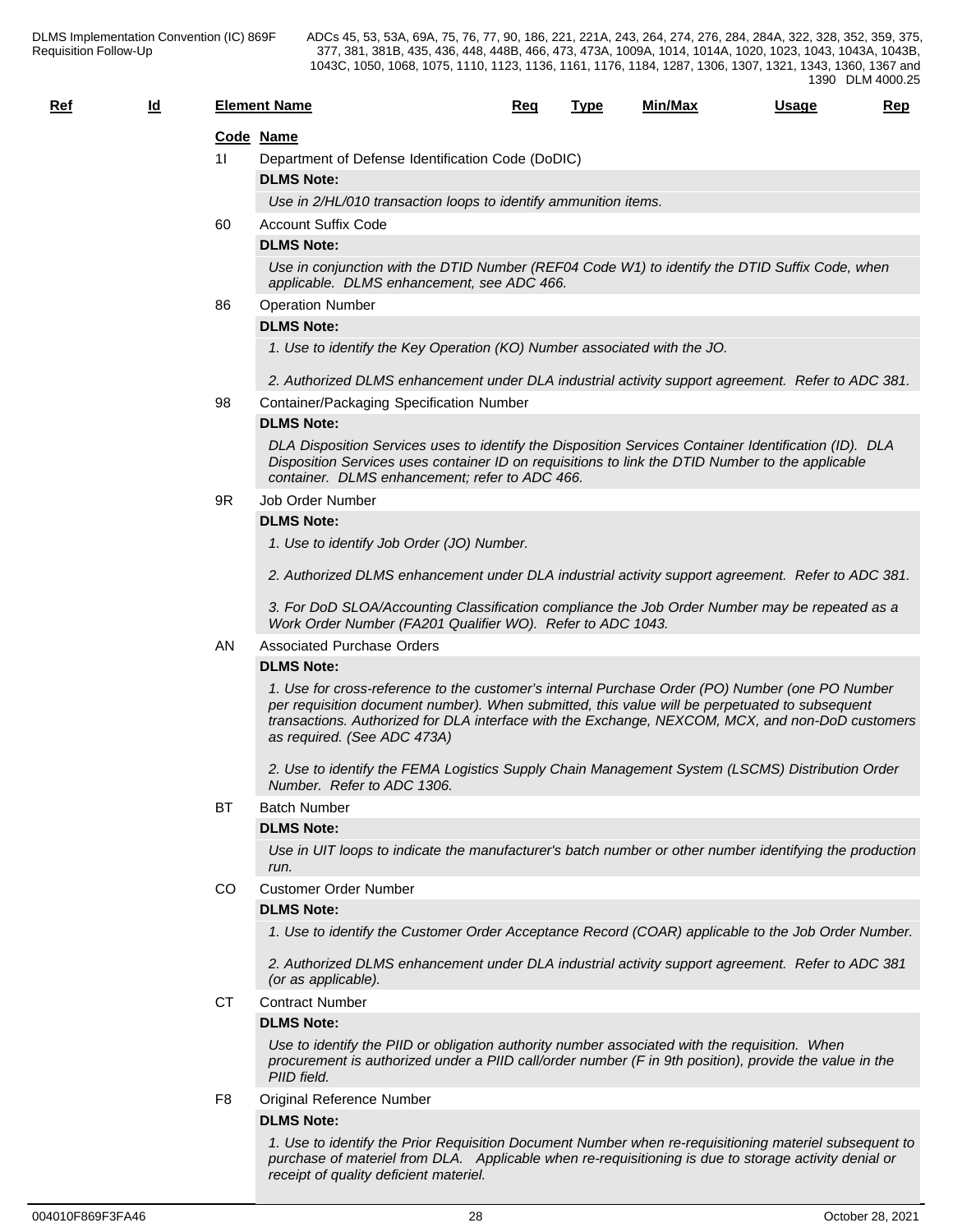## **Code Name**

*2. Authorized DLMS enhancement for BRAC IMSP only. Refer to ADC 352 and ADC 359.*

### FQ Form Number

## **DLMS Note:**

*1. Use in 2/HL/010 transaction loops to identify the form stock number.*

*2. Enter the form number in REF03. Refer to ADC 1287.*

LT Lot Number

## **DLMS Note:**

*Use in UIT loops to indicate the manufacturer's lot number.*

MF Manufacturers Part Number

### **DLMS Note:**

*1. Use in 2/HL/010 transaction loops to identify nonstandard materiel. Use code W7 in REF04 to identify the CAGE code.*

*2. May be used to identify the supplier-assigned part number when applicable to a DoD EMALL or GSA Advantage/Global internet order from a vendor catalog. Refer to ADC 1068.*

*3. Enter the manufacturer's part number in REF03. Refer to ADC 1287.*

NS National Stock Number

### **DLMS Note:**

*1. Use to identify the NSN.* 

*2. When the unit of use indicator is included (1/BSI07/20=ZZ), the NSN ordered will be interpreted as a unit of use requirement so that the order may be processed against the associated DLA-assigned LSN. The requested quantity is expressed in the unit of use for the LSN in lieu of the unit of issue for the identified NSN. Authorized DLMS enhancement under DLA industrial activity support agreement.*

## S6 Stock Number

## **DLMS Note:**

*1. Use to identify the local stock number (LSN).* 

*2. Applicable to Navy IAs requisitions and requisition alerts. May be used for identification of LSNs for part-numbered items in lieu of a part-numbered requisition.*

*3. Authorized DLMS enhancement under DLA industrial activity support agreement. Refer to ADC 381.*

### SE Serial Number

### **DLMS Note:**

*Use in UIT loops to indicate the unique item identifier (UII).*

### TN Transaction Reference Number

### **DLMS Note:**

*1. Must use in 2/HL/010 transaction loops to identify a transaction number assigned to the transaction. This is the document number.*

*2. When used in the requisition alert follow-up (BSI09=83), this will be the requisition alert document number. The requisition alert is an Authorized DLMS enhancement under DLA industrial activity support agreement. Refer to ADC 381.*

W4 Procurement Request Number

### **DLMS Note:**

*Use to identify a procurement request associated with the requisition when no contract number is assigned.*

- W6 Federal Supply Schedule Number
- WL Federal Supply Classification Code

## **DLMS Note:**

*Use to identify the Federal Supply Classification of nonstandard materiel when a part number is not available and materiel can only be identified by description (e.g., non-NSN lumber products).*

## WO Work Order Number

**DLMS Note:**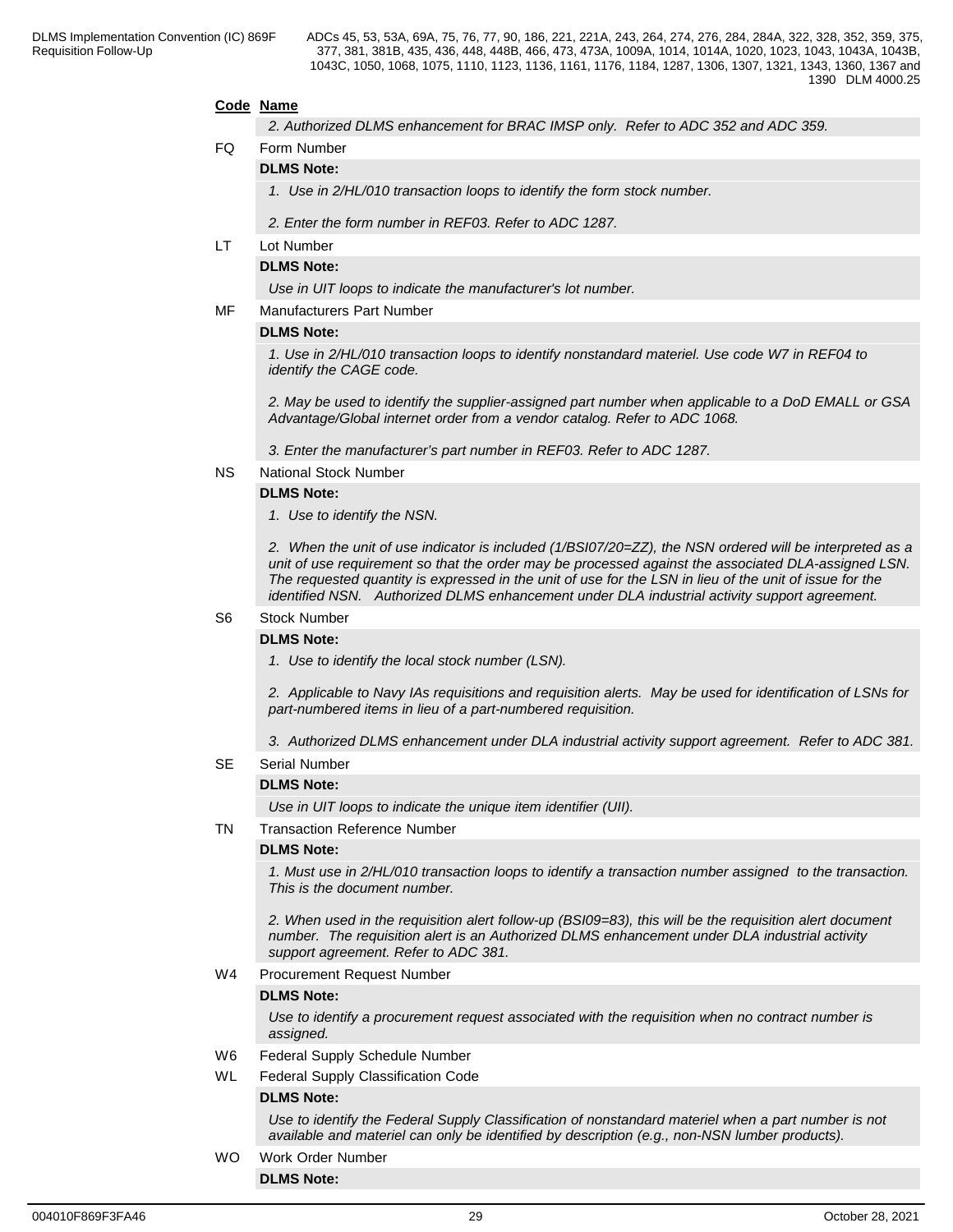### **Code Name**

- *1. Use to identify a maintenance work order number.*
- *2. DLMS enhancement; see introductory DLMS note 4g.*

*3. For DoD SLOA/Accounting Classification compliance the Work Order Number may be repeated at FA201 Qualifier WO. Refer to ADC 1043.*

WP Warehouse Pick Ticket Number

### **DLMS Note:**

*1. Use to identify the picklist control number assigned to identify a specific job for which materiels are being requisitioned and assembled together in support of planned maintenance.* 

- *2. Cite the picklist control number in REF03 due to field length.*
- *3. Authorized DLMS enhancement under DLA industrial activity support agreement. Refer to ADC 381.*
- XD Subsistence Identification Number

## **DLMS Note:**

*Use in 2/HL/010 transaction loops to identify subsistence items.*

ZZ Mutually Defined

## **DLMS Note:**

*Use to identify nonstandard materiel when all other authorized codes do not apply or cannot be determined (includes management control numbers and locally assigned control numbers). May be used for legacy MILSTRIP-to-DLMS conversion when the translator cannot determine a more appropriate code.* 

ABV Book Number

## **DLMS Note:**

*Use for publication stock number. This is a DLMS enhancement for future use.*

PWC Preliminary Work Candidate Number

### **DLMS Note:**

*1. Use to identify a Requisition Alert Document Number.* 

*2. Used by Navy Shipyards to associate the funded requisition follow-up with a previously submitted requisition alert.* 

*3. Authorized DLMS enhancement under DLA industrial activity support agreement. Refer to ADC 381.*

| REF02 | 127  | <b>Reference Identification</b>                                                                                                                   | X | AN   | 1/30 | Used |  |
|-------|------|---------------------------------------------------------------------------------------------------------------------------------------------------|---|------|------|------|--|
|       |      | Description: Reference information as<br>defined for a particular Transaction Set or<br>as specified by the Reference Identification<br>Qualifier |   |      |      |      |  |
| REF03 | 352  | <b>Description</b>                                                                                                                                | X | AN   | 1/80 | Used |  |
|       |      | <b>Description:</b> A free-form description to<br>clarify the related data elements and their<br>content                                          |   |      |      |      |  |
|       |      | <b>DLMS Note:</b> Use with REF01 codes FQ<br>and MF. Refer to ADC 1287.                                                                           |   |      |      |      |  |
| REF04 | C040 | <b>Reference Identifier</b>                                                                                                                       | O | Comp |      | Used |  |
|       |      | <b>Description:</b> To identify one or more<br>reference numbers or identification<br>numbers as specified by the Reference<br>Qualifier          |   |      |      |      |  |
|       |      | Syntax:                                                                                                                                           |   |      |      |      |  |
|       |      | 1. P0304 - If either C04003 or C04004 is<br>present, then the other is required.                                                                  |   |      |      |      |  |
|       |      | 2. P0506 - If either C04005 or C04006 is<br>present, then the other is required.                                                                  |   |      |      |      |  |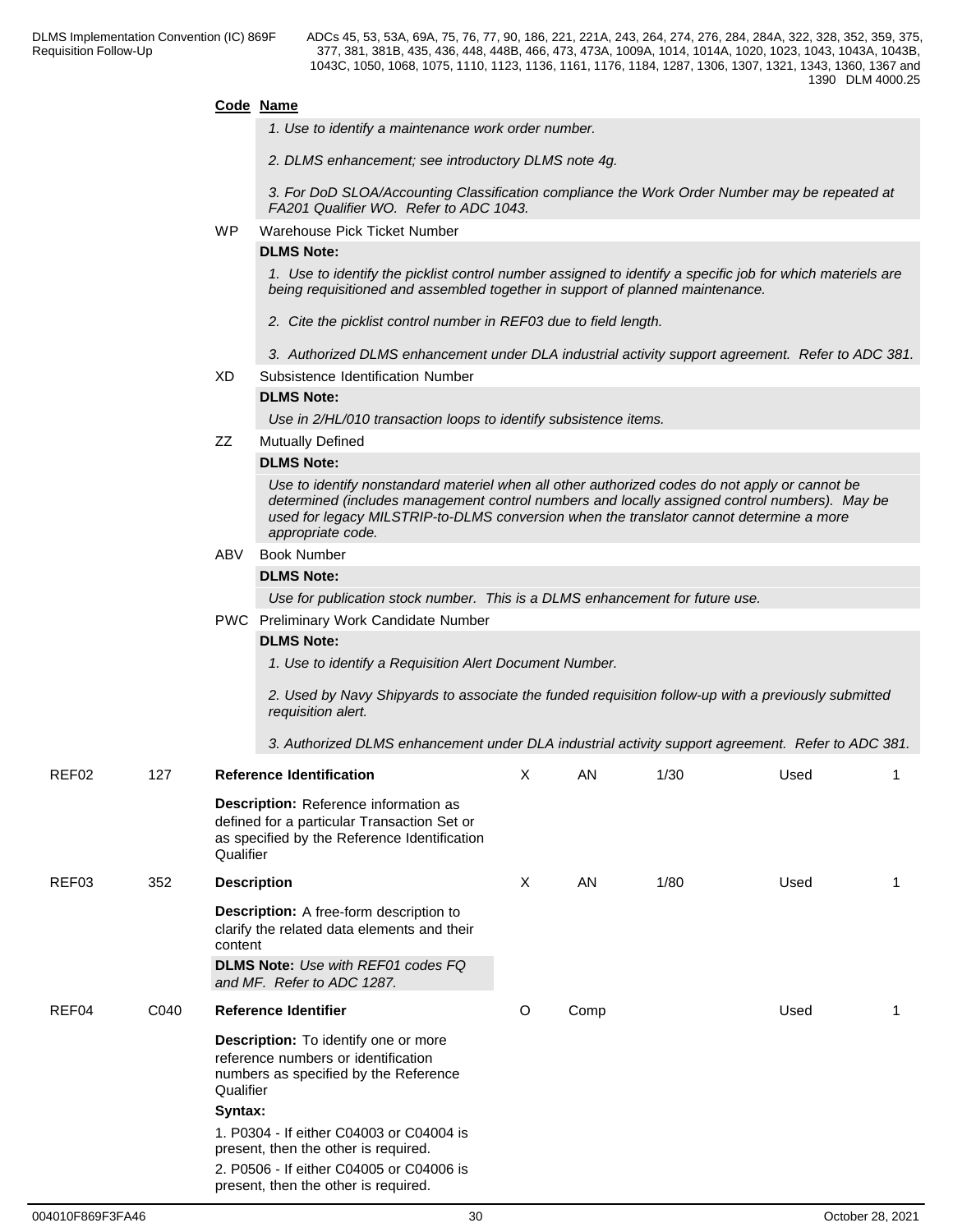| <u>Ref</u> | Id<br>- | <b>Element Name</b>                       | Reg | $\overline{\phantom{0}}$<br>Type | Min/Max<br>--- | Jsaqe    | <u>Rep</u> |
|------------|---------|-------------------------------------------|-----|----------------------------------|----------------|----------|------------|
| REF04-01   | 128     | <b>Reference Identification Qualifier</b> | IVI |                                  | 2/3            | Must use |            |

**Description:** Code qualifying the Reference Identification

**DLMS Note:** *1. Use only one of code PG or W7 to identify the materiel.*

*2. Use code PGC with the code used to identify the materiel.*

## **Code Name**

43 Supporting Document Number

## **DLMS Note:**

*1. Use with REF01 code TN to identify the Special Program Requirement (SPR) transaction number.*

*2. Use to establish an audit trail between the draw-down requisition and the original SPR against which the requirement was established.*

- *3. DLMS enhancement; see introductory DLMS note 4a.*
- 55 Sequence Number

### **DLMS Note:**

*DLA Disposition Services uses in conjunction with the Disposition Services Container ID (REF01 Code 98) to identify the Disposition Services Container DTID Sequence Number. This is a sequential number assigned for the requisitioned DTIDs that make up a container. Only applicable if an entire container is requisitioned. Refer to ADC 466.*

C7 Contract Line Item Number

## **DLMS Note:**

*Use with 2/REF/105 REF01 code CT, to identify the associated Contract Line Item Number (CLIN), including the SUB Contract Line Item Number (SUBCLIN), or Agreement Line Item Number (ALIN) as appropriate.*

## IX Item Number

**DLMS Note:**

*1. Use with REF01 code W6 to indicate the Federal Supply Schedule Special Item Number.*

*2. DLMS enhancement; see introductory DLMS note 4a.*

### PG Product Group

## **DLMS Note:**

*Use only with REF01 code WL to identify the materiel name or description.*

## W1 Disposal Turn-In Document Number

## **DLMS Note:**

*1. Use in conjunction with the controlling requisition document number for the transaction (REF01 Code TN) when requisitioning a specific item from DLA Disposition Services.*

- *2. DLMS enhancement; see introductory DLMS note 4a.*
- W7 Commercial and Government Entity (CAGE) Code

## **DLMS Note:**

*1. Use with REF01 code MF to uniquely identify a manufacturer's (or supplier's) part number.*

*2. May be used to identify the supplier CAGE when applicable to a DoD EMALL or GSA Advantage/Global internet order from a vendor catalog.* 

W8 Suffix

### **DLMS Note:**

*1. Use with 2/REF/105 REF01 code TN to identify the document number suffix. Use when initial 511R is a referral order identified with BR02 transaction type code BN.*

*2. Also authorized on an Intra-Army basis for identification of the post-post partial issue of materiel by Army Single Stock Fund activities. This use is allowed when the initial 511R is a requisition identified with BR02 transaction type code A0 and BR06 action code is "J".*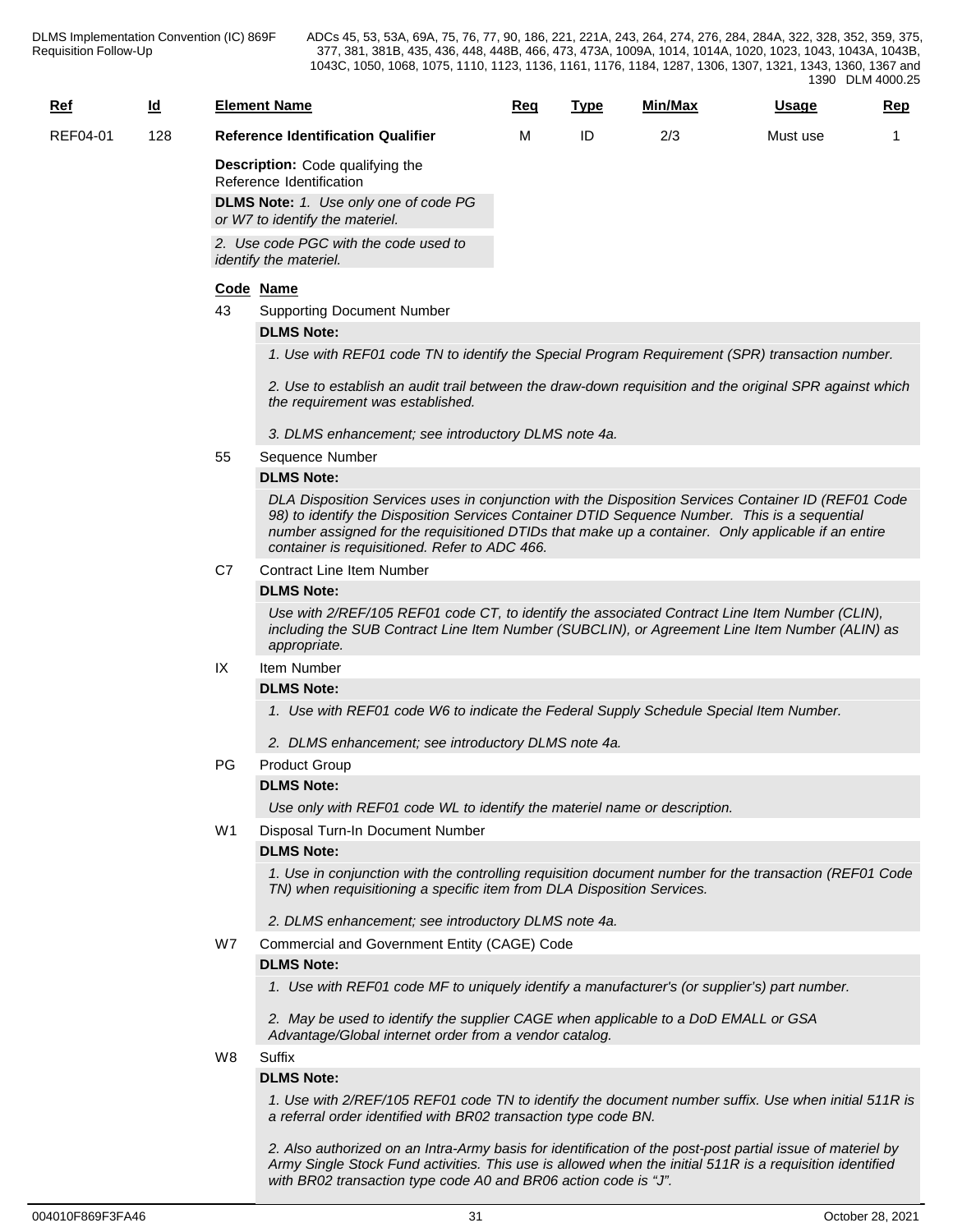### **Code Name**

*3. Use with REF01 Code F8 to identify the prior requisition document number suffix if applicable. Authorized DLMS enhancement for BRAC IMSP only. Refer to ADC 352 and ADC 359.*

*4. When used in the requisition alert follow-up (BSI09=83), or when used in association with the Requisition Alert Document Number (Qualifier PWC, above), this will be the requisition alert document suffix. The Requisition Alert Document Number Suffix is an Authorized DLMS enhancement under DLA industrial activity support agreement. Refer to ADC 381.*

*5. DLA Disposition Services uses on an intra-DLA basis for requisitions processed between the RTD Web Application and DLA Disposition Services. The RTD Web-sequentially assigned suffix code is used for open requisition quantity on externally submitted requisitions when required to establish separate requisition transactions to DLA Disposition Services by DTID Number and, when applicable, the associated DTID Suffix Code. Refer to ADC 466.*

#### PGC Packing Group Code

### **DLMS Note:**

*Must use to indicate Outside Continental United States (OCONUS) shipment. When used, the paired data element 127 will cite 1 indicating that the packaging number must meet OCONUS specifications.*

| REF04-02 | 127 | <b>Reference Identification</b>                                                                                                                          | м | AN | 1/30 | Must use |  |
|----------|-----|----------------------------------------------------------------------------------------------------------------------------------------------------------|---|----|------|----------|--|
|          |     | <b>Description:</b> Reference information as<br>defined for a particular Transaction Set or<br>as specified by the Reference Identification<br>Qualifier |   |    |      |          |  |
| REF04-03 | 128 | <b>Reference Identification Qualifier</b>                                                                                                                |   | ID | 2/3  | Used     |  |
|          |     | <b>Description:</b> Code qualifying the                                                                                                                  |   |    |      |          |  |

Reference Identification

### **Code Name**

60 Account Suffix Code

### **DLMS Note:**

*1. Use in conjunction with the DTID Number (REF04 Code W1) to identify the DTID Number Suffix Code, when applicable.* 

*2. When the DTID Number is provided in REF04-02, enter the correlating DTID Suffix using this location. DLMS enhancement, see ADC 466.*

### PO Purchase Order Number

### **DLMS Note:**

*Use in CAV transactions with 2/REF01/105/CT to identify an associated purchase order number for the item being validated,*

W1 Disposal Turn-In Document Number

### **DLMS Note:**

*1. Use in conjunction with the requisition document number (REF01 Code TN) when requisitioning a specific item from DLA Disposition Services.* 

*2. When there is no Suffix Code (REF04 Code W8), associated with the customer's Document Number, enter the correlating DTID in the REF04-02. If there is a Suffix Code, then enter the DTID in the REF04-04. DLMS enhancement, see ADC 466.*

WF Locally Assigned Control Number

## **DLMS Note:**

*1. Defense Medical Logistics Standard Support (DMLSS)/Theater Enterprise-Wide Logistics System (TEWLS) use to cite their Local Catalog Identification for subsequent use as the stock number applicable to receipt and inventory processing. Must be used with the manufacturer's part number and associated CAGE cited above.*

*2. DLMS enhancement; see introductory DLMS Note 4a. Refer to ADC 322.*

*3. Under DLMS, field length is restricted to a maximum of 30 positions.*

| <b>REF04-0</b><br>$-0.00$<br>$10-$<br>$^{\circ}$<br>Reference<br><b>Identification</b><br>╯<br>$\cdot$ 14 |  | ΑN | 7ว∩<br>,,,, | Used |  |  |
|-----------------------------------------------------------------------------------------------------------|--|----|-------------|------|--|--|
|-----------------------------------------------------------------------------------------------------------|--|----|-------------|------|--|--|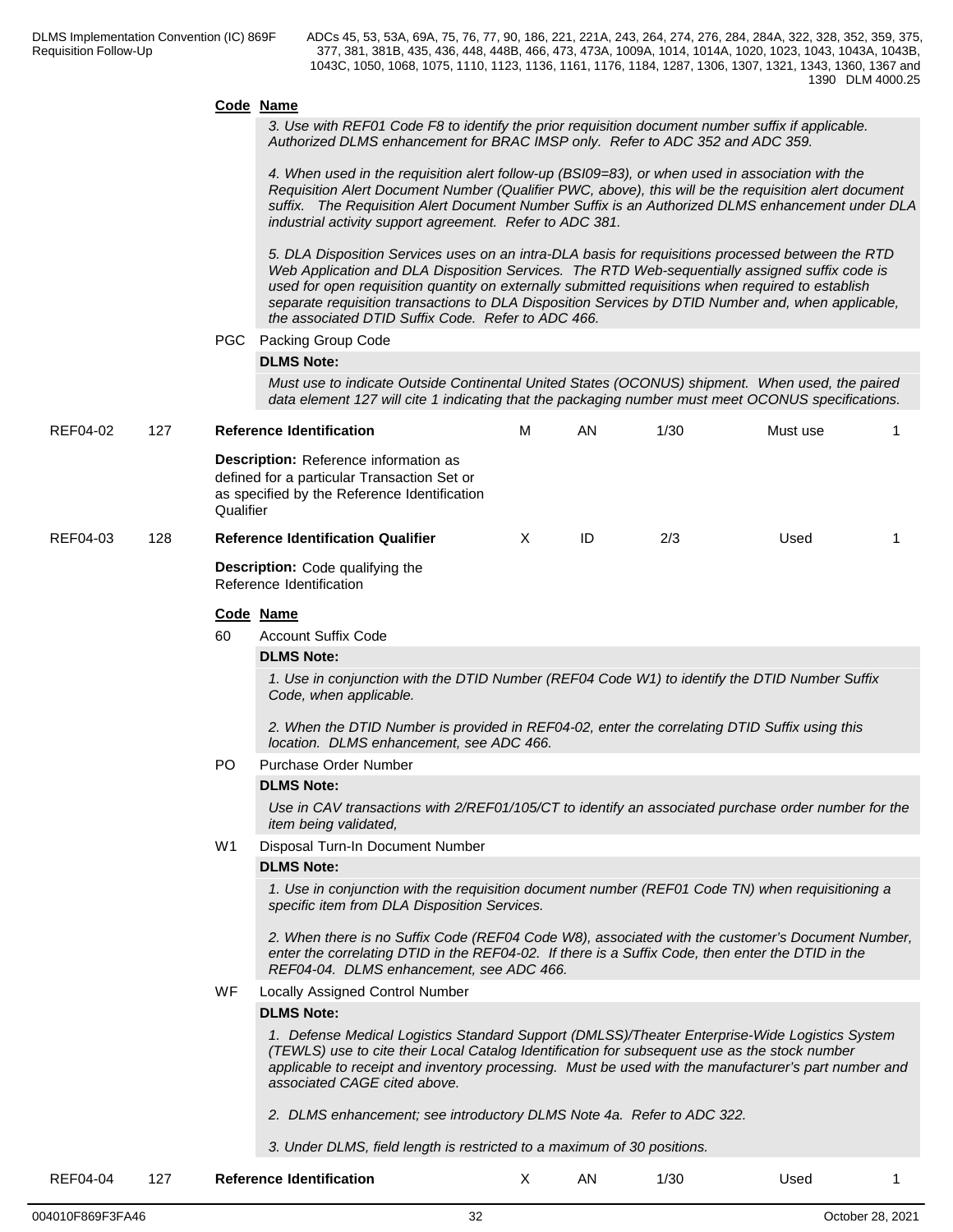DLMS Implementation Convention (IC) 869F Requisition Follow-Up

| Ref             | $\underline{\mathsf{Id}}$ |                                                                                                                         | <b>Element Name</b>                                                                                                                       | Req | <u>Type</u> | Min/Max | <b>Usage</b> | Rep |  |  |  |
|-----------------|---------------------------|-------------------------------------------------------------------------------------------------------------------------|-------------------------------------------------------------------------------------------------------------------------------------------|-----|-------------|---------|--------------|-----|--|--|--|
|                 |                           | Qualifier                                                                                                               | Description: Reference information as<br>defined for a particular Transaction Set or<br>as specified by the Reference Identification      |     |             |         |              |     |  |  |  |
| <b>REF04-05</b> | 128                       |                                                                                                                         | <b>Reference Identification Qualifier</b>                                                                                                 | X   | ID          | 2/3     | Used         |     |  |  |  |
|                 |                           |                                                                                                                         | Description: Code qualifying the<br>Reference Identification                                                                              |     |             |         |              |     |  |  |  |
|                 |                           |                                                                                                                         | Code Name                                                                                                                                 |     |             |         |              |     |  |  |  |
|                 |                           | 60                                                                                                                      | <b>Account Suffix Code</b>                                                                                                                |     |             |         |              |     |  |  |  |
|                 |                           |                                                                                                                         | <b>DLMS Note:</b>                                                                                                                         |     |             |         |              |     |  |  |  |
|                 |                           | 1. Use in conjunction with the DTID Number (REF04 Code W1) to identify the DTID Number Suffix<br>Code, when applicable. |                                                                                                                                           |     |             |         |              |     |  |  |  |
|                 |                           |                                                                                                                         | 2. When the DTID Number is provided in REF04-04, enter the correlating DTID Suffix using this<br>location. DLMS enhancement, see ADC 466. |     |             |         |              |     |  |  |  |
| REF04-06        | 127                       |                                                                                                                         | <b>Reference Identification</b>                                                                                                           | X.  | AN          | 1/30    | Used         |     |  |  |  |
|                 |                           | Qualifier                                                                                                               | Description: Reference information as<br>defined for a particular Transaction Set or<br>as specified by the Reference Identification      |     |             |         |              |     |  |  |  |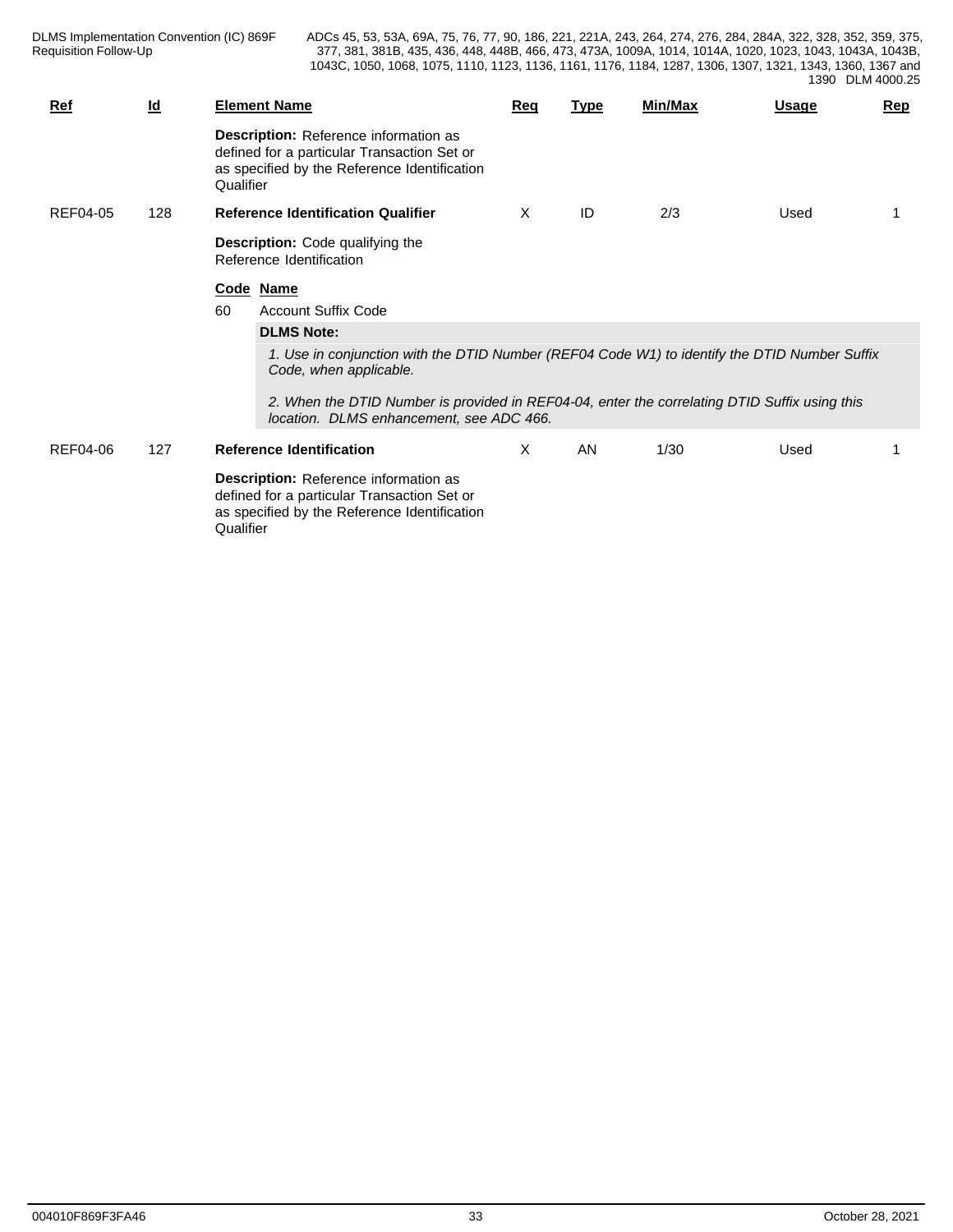**N1 Name Max:** 1 **Max:** 1 **Detail - Optional Loop: N1 Elements: 5**

## **User Option (Usage):** Used

**Purpose:** To identify a party by type of organization, name, and code

# **Syntax Rules:**

- 1. R0203 At least one of N102 or N103 is required.
- 2. P0304 If either N103 or N104 is present, then the other is required.

# **Comments:**

- 1. This segment, used alone, provides the most efficient method of providing organizational identification. To obtain this efficiency the "ID Code" (N104) must provide a key to the table maintained by the transaction processing party.
- 2. N105 and N106 further define the type of entity in N101.

# **DLMS Note:**

*1. Must use one iteration of this 2/N1/110 loop in every 2/HL/010 address loop to identify the organizations originating the transaction set.*

*2. Use multiple iterations as needed for each transaction loop to identify the transaction recipients and other organizations associated with the transaction.*

*3. Use one iteration as needed for each UIT loop to identify the manufacturer of the UIT item(s).*

| Ref              | $\underline{\mathsf{Id}}$ |             | <b>Element Name</b>                                                                                                                                                                                                                             | Req | <b>Type</b> | Min/Max | Usage    | Rep |  |  |
|------------------|---------------------------|-------------|-------------------------------------------------------------------------------------------------------------------------------------------------------------------------------------------------------------------------------------------------|-----|-------------|---------|----------|-----|--|--|
| N <sub>101</sub> | 98                        |             | <b>Entity Identifier Code</b>                                                                                                                                                                                                                   | м   | ID          | 2/3     | Must use |     |  |  |
|                  |                           | authorized. | Description: Code identifying an<br>organizational entity, a physical location,<br>property or an individual<br><b>DLMS Note:</b> The following codes are                                                                                       |     |             |         |          |     |  |  |
|                  |                           | Code Name   |                                                                                                                                                                                                                                                 |     |             |         |          |     |  |  |
|                  |                           | <b>BS</b>   | Bill and Ship To                                                                                                                                                                                                                                |     |             |         |          |     |  |  |
|                  |                           |             | <b>DLMS Note:</b>                                                                                                                                                                                                                               |     |             |         |          |     |  |  |
|                  |                           |             | Use either this code, or both codes BT and ST, for reimbursable materiel. Use to identify the<br>organization which receives both the materiel and the billing for the materiel.                                                                |     |             |         |          |     |  |  |
|                  |                           | BT          | <b>Bill-to-Party</b>                                                                                                                                                                                                                            |     |             |         |          |     |  |  |
|                  |                           |             | <b>DLMS Note:</b>                                                                                                                                                                                                                               |     |             |         |          |     |  |  |
|                  |                           |             | 1. Use with code ST for reimbursable materiel. Use to identify the organization to receive billing for<br>materiel when different from the organization receiving the materiel. Use precludes the use of code BS<br>for the Bill-to DoDAAC.     |     |             |         |          |     |  |  |
|                  |                           |             | 2. Use for SFIS compliant systems to identify the BPN of the party to receive the bill. BPN may only be<br>used when the corresponding DoDAAC is also provided. This will require a second iteration of the N1<br>loop with the same qualifier. |     |             |         |          |     |  |  |
|                  |                           |             | 3. Authorized DLMS enhancement; see introductory DLMS note 4g.                                                                                                                                                                                  |     |             |         |          |     |  |  |
|                  |                           | DA          | <b>Delivery Address</b>                                                                                                                                                                                                                         |     |             |         |          |     |  |  |
|                  |                           |             | <b>DLMS Note:</b>                                                                                                                                                                                                                               |     |             |         |          |     |  |  |
|                  |                           |             | 1. Use with 2/N2/120, 2/N3/130 and 2/N4/140 to fully identify in-the-clear exception ship-to address<br>information.                                                                                                                            |     |             |         |          |     |  |  |
|                  |                           |             | 2. Use for Requisition Exception Data Transaction (DLA DIC YRZ-Transaction Code ST) for exception<br>ship-to address information. See introductory DLMS note 4f.                                                                                |     |             |         |          |     |  |  |
|                  |                           | DZ          | Delivery Zone                                                                                                                                                                                                                                   |     |             |         |          |     |  |  |
|                  |                           |             |                                                                                                                                                                                                                                                 |     |             |         |          |     |  |  |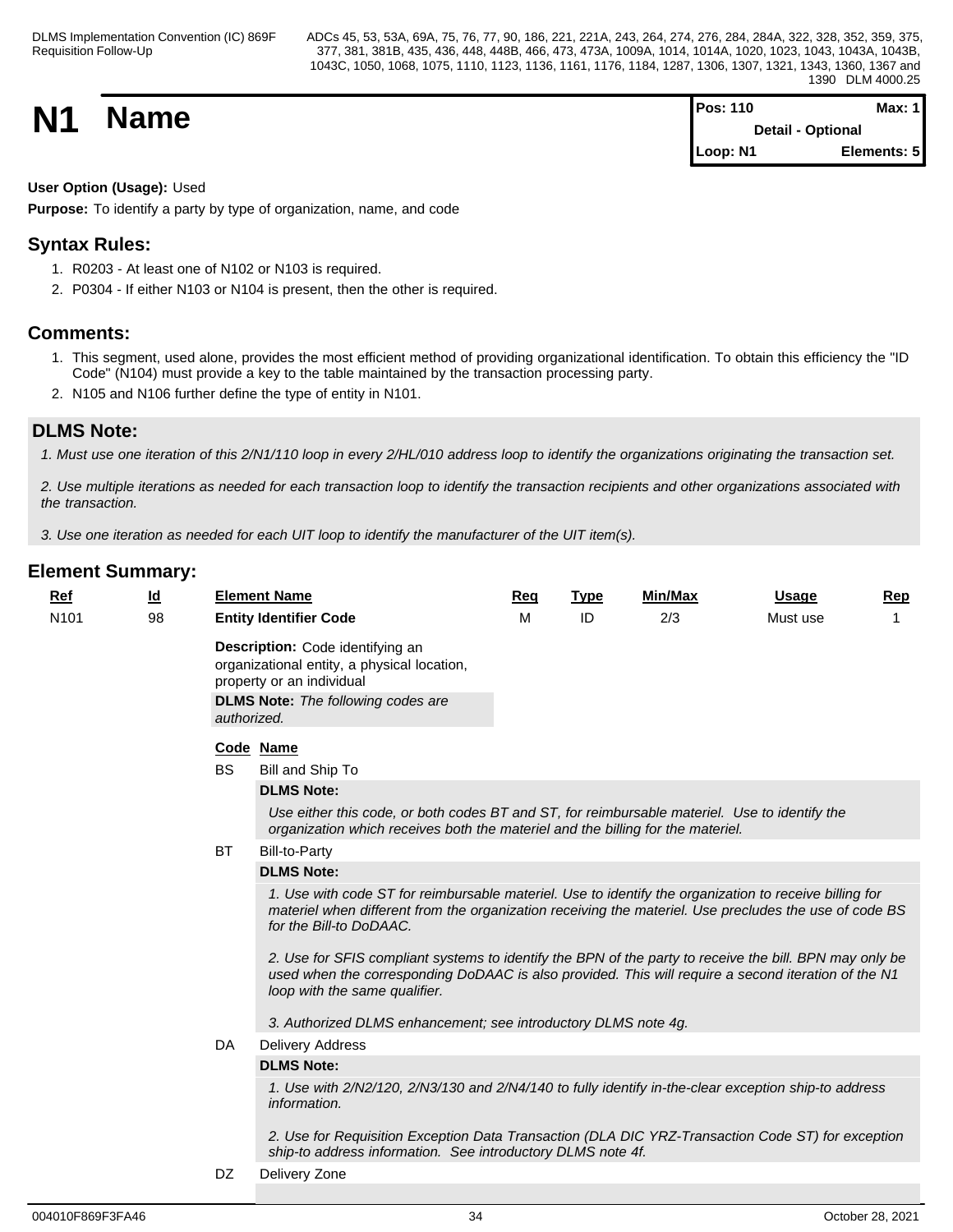## **Code Name**

### **DLMS Note:**

*1. Use to provide the DELIVERY LOCATION indicating where the materiel is to be staged/stored.* 

*2. Authorized DLMS enhancement under DLA industrial activity support agreement. Refer to ADC 381.*

IF International Freight Forwarder

## **DLMS Note:**

*Use for Requisition Exception Data Transaction (DLA DIC YRZ-Transaction Code NA) Notice of Availability (NOA) address information. See introductory DLMS note 4f.*

MF Manufacturer of Goods

## **DLMS Note:**

- *1. Use in 2/HL/010 transaction loops to identify the manufacturer's name for nonstandard materiel.*
- *2. Use in each 2/HL/010 UIT loop to identify the manufacturer.*

## OB Ordered By

## **DLMS Note:**

*Must use to identify the requisitioner.*

PK Party to Receive Copy

### **DLMS Note:**

*1. Use as needed to identify an organization to be provided a copy of this transaction. Use with N103, qualifier M4 (Routing Identifier); and, N106, qualifier To (Message To).*

*2. Must be used between Army and DLA for their integrated set assembly program, when an assembly component part being ordered by the Army is not managed by DLA, and DLA is acquiring it in support of the Army medical mission. Refer ADC 276.* 

*3. Used between Navy and DLA for Navy requisitions submitted directly to other Component SoS, so that DLA will be able to support follow-on actions on behalf of the Navy industrial activity (IA) under a DLA industrial activity support agreement. Refer to ADC 377.*

*4. DLMS enhancement; see introductory DLMS Note 4a.*

## ST Ship To

## **DLMS Note:**

*Use with code BT for reimbursable materiel. Use to identify the organization to receive the materiel when different from the activity being billed for the materiel. Use precludes the use of code BS.*

UK System

## **DLMS Note:**

*Use to identify the originating system Communications (COMMRI).*

## UQ Subsequent Owner

## **DLMS Note:**

*Use only on a referral order follow-up to initiate an inter-Service ammunition or ammunition-related ownership transfer with no physical movement of materiel. Use to identify the RIC to which ownership is being transferred (the New Owner RIC). DLMS enhancement. Refer to ADC 1020.*

## XN Planning/Maintenance Organization

### **DLMS Note:**

*1. Use between Service industrial/maintenance sites and DLA to identify the Shop Service Center (SSC), or Shop Store.*

*2. Authorized DLMS enhancement under DLA industrial activity support agreement. Refer to ADC 284A & 381.*

Z1 Party to Receive Status

## **DLMS Note:**

*1. Use to identify the party to receive status when different from Service/Agency prescribed status recipient. Use multiple iterations to identify all status recipients, as required.*

*2. The DLMS provides the capability to carry additional status recipients beyond those identified by the legacy MILSTRIP. The Media and Status Code and the Distribution Code will be retained in the DLMS to facilitate transaction conversion in a mixed legacy MILSTRIP/DLMS environment. Additional status*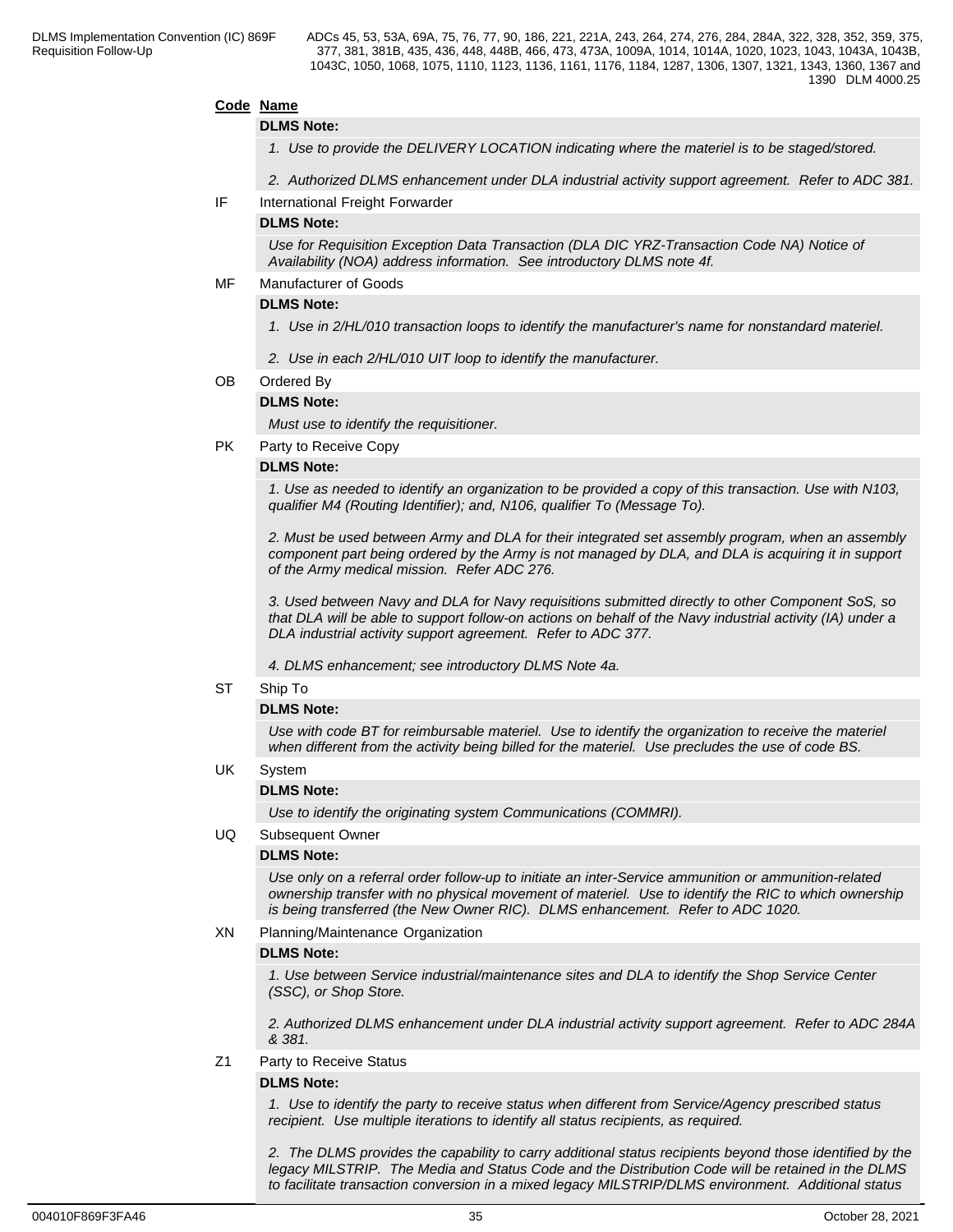### **Code Name**

*recipients identified here cannot be passed to legacy MILSTRIP users.*

Z3 Potential Source of Supply

## **DLMS Note:**

*Use when requisitioning nonstandard materiel to identify potential supply sources.*

Z5 Management Control Activity

## **DLMS Note:**

*Use for submission of GFM and CFM transactions.*

## Z7 Mark-for Party

## **DLMS Note:**

*1. Use to identify an entity located within the ship-to address that is to actually receive the materiel.*

*2. The Mark-for Party may be identified by DoDAAC, RIC, clear text, or a combination of these. Only one of DoDAAC or RIC may be used.*

*3. Maximum length of the Mark-for Party is 24 positions: mark-for clear text (with no DoDAAC or RIC) displays on DoD shipment documents as two lines of 12 characters each. If text is combined with a DoDAAC, up to 17 clear text characters will be allowed. If text is combined with a RIC, up to 20 clear text characters will be allowed. A slash (/) will be inserted during printing of shipment documentation to separate the DoDAAC or RIC from clear text; do not perpetuate the slash (/) in the DLMS transaction.*

*4. Authorized DLMS enhancement; see introductory DLMS note 4g. Refer to ADC 1009A.*

*5. Also use for Requisition Exception Data Transaction (DLA Code YRZ-Transaction Code MF) to identify mark-for delivery information. See introductory DLMS note 4f.*

## Z8 Last Known Source of Supply

## **DLMS Note:**

*Use to identify the supply source to receive the transaction set.*

### ZL Party Passing the Transaction

## **DLMS Note:**

*Use to identify the processing point passing the requisition followup to another supply source for continued processing.*

### 003 Application Party

## **DLMS Note:**

*Used with Supply Status CX to identify the Routing Identifier of the internet ordering application in notification to DAAS that the requisition follow-up failed to receive authorization for continued processing under funds verification procedures. DAAS shall prepare CX Supply Status on behalf of the identified internet ordering application rather than continue processing the follow-up. Refer to ADC 328.*

## IAD Foreign Office

### **DLMS Note:**

*1. Use for clear-text exception data FMS in-country address.*

*2. Use for Requisition Exception Data Transaction (DLA DIC YRZ-Transaction Code MA) FOR FMS in-country mark-for address. See introductory DLMS note 4f.*

| N <sub>102</sub> | 93 | Name                                                                                                                                                                                                        | X | AN | 1/60 | Used |  |
|------------------|----|-------------------------------------------------------------------------------------------------------------------------------------------------------------------------------------------------------------|---|----|------|------|--|
|                  |    | <b>Description:</b> Free-form name                                                                                                                                                                          |   |    |      |      |  |
|                  |    | <b>DLMS Note: 1. Use with 2/N1/110 N101</b><br>code DA to identify the ship-to organization.<br>Also use 2/N2/120 if additional information<br>is required.                                                 |   |    |      |      |  |
|                  |    | 2. Use in 2/HL/010 transaction loops with<br>N <sub>101</sub> code MF to identify the<br>manufacturer's name when the CAGE code<br>is not available. When the CAGE code is<br>available, use N103 and N104. |   |    |      |      |  |
|                  |    | 3. Use with N101 Code Z7 to identify the<br>recipient of materiel. Total field length is<br>restricted to 24 clear text characters, when                                                                    |   |    |      |      |  |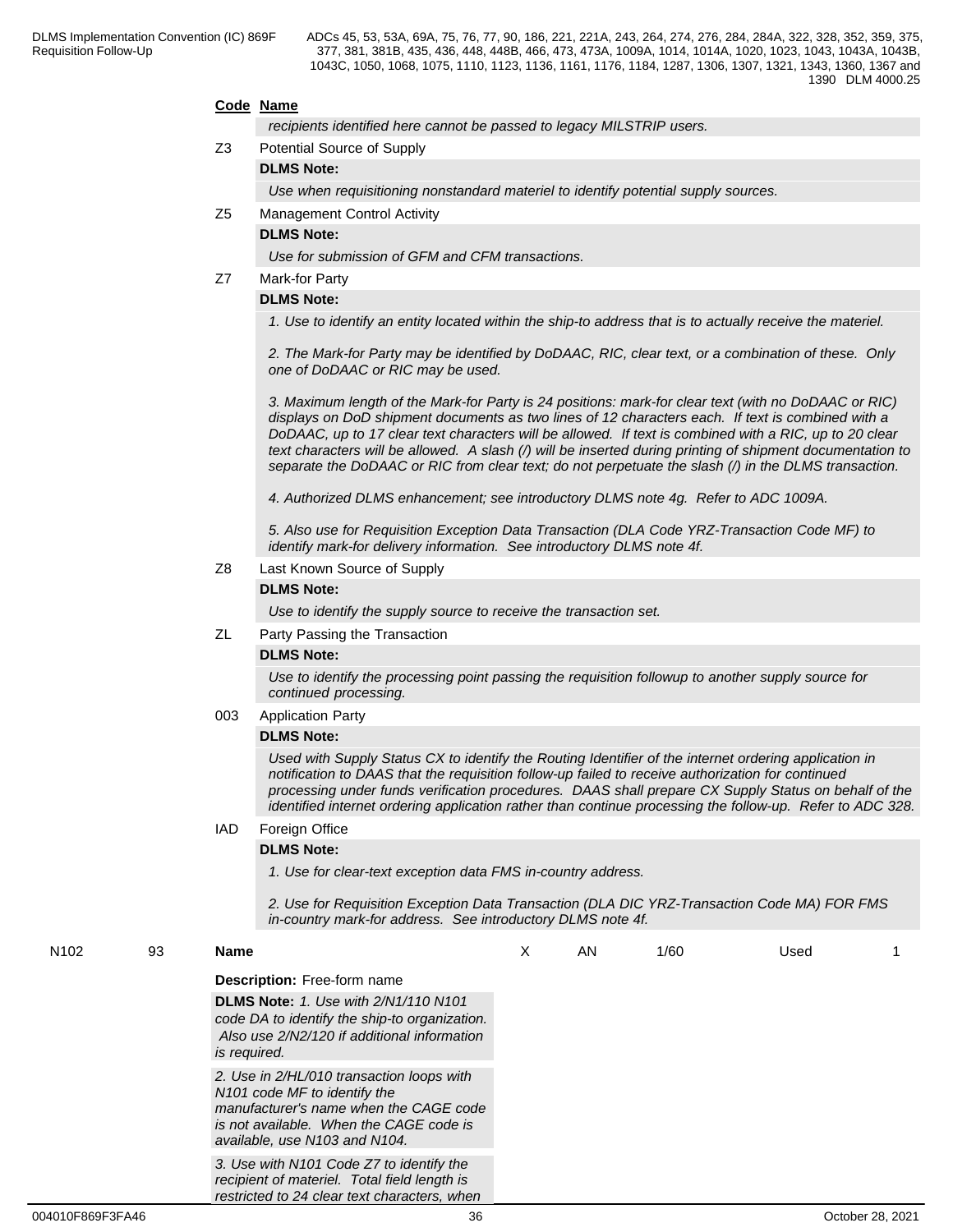| $Ref$            | $\underline{\mathsf{Id}}$ |           | <b>Element Name</b><br>not used in combination with a DoDAAC or<br>RIC. If combined with a Mark-for DoDAAC,<br>restrict clear text to 17 characters. If<br>combined with a Mark-for RIC, restrict clear<br>text to 20 characters. Authorized DLMS<br>enhancement; see introductory DLMS note<br>4g. Refer to ADC 1009A.                                                              | <u>Req</u> | <b>Type</b> | Min/Max | <b>Usage</b> | <b>Rep</b> |  |  |  |  |
|------------------|---------------------------|-----------|--------------------------------------------------------------------------------------------------------------------------------------------------------------------------------------------------------------------------------------------------------------------------------------------------------------------------------------------------------------------------------------|------------|-------------|---------|--------------|------------|--|--|--|--|
|                  |                           | notes 4f. | 4. Use for Requisition Exception Data<br>Transaction (DLA DIC YRZ-Transaction<br>Codes ST, MA, NA and MF) with N101<br>code DA, IAD, IF and Z7 to identify the<br>exception address line 1. For Codes DA,<br>IAD and IF a maximum of 35 positions<br>(including spaces) is allowed. For code Z7<br>a maximum of 30 positions (including<br>spaces) is allowed. See introductory DLMS |            |             |         |              |            |  |  |  |  |
|                  |                           |           | 5. Use to identify the delivery location<br>(Qualifier DZ, 2/N101/110). Field length is<br>30 positions maximum.                                                                                                                                                                                                                                                                     |            |             |         |              |            |  |  |  |  |
| N <sub>103</sub> | 66                        |           | <b>Identification Code Qualifier</b>                                                                                                                                                                                                                                                                                                                                                 | X          | ID          | 1/2     | Used         | -1         |  |  |  |  |
|                  |                           |           | Description: Code designating the<br>system/method of code structure used for<br>Identification Code (67)                                                                                                                                                                                                                                                                            |            |             |         |              |            |  |  |  |  |
|                  |                           |           | Code Name                                                                                                                                                                                                                                                                                                                                                                            |            |             |         |              |            |  |  |  |  |
|                  |                           |           | D-U-N-S Number, Dun & Bradstreet                                                                                                                                                                                                                                                                                                                                                     |            |             |         |              |            |  |  |  |  |
|                  |                           |           | <b>DLMS Note:</b>                                                                                                                                                                                                                                                                                                                                                                    |            |             |         |              |            |  |  |  |  |
|                  |                           |           | DLMS enhancement; see introductory DLMS note 4a.                                                                                                                                                                                                                                                                                                                                     |            |             |         |              |            |  |  |  |  |
|                  |                           | 9         | D-U-N-S+4, D-U-N-S Number with Four Character Suffix                                                                                                                                                                                                                                                                                                                                 |            |             |         |              |            |  |  |  |  |
|                  |                           |           | <b>DLMS Note:</b>                                                                                                                                                                                                                                                                                                                                                                    |            |             |         |              |            |  |  |  |  |
|                  |                           |           | DLMS enhancement; see introductory DLMS note 4a.<br>Department of Defense Activity Address Code (DODAAC)                                                                                                                                                                                                                                                                             |            |             |         |              |            |  |  |  |  |
|                  |                           | 10        | <b>DLMS Note:</b>                                                                                                                                                                                                                                                                                                                                                                    |            |             |         |              |            |  |  |  |  |
|                  |                           |           |                                                                                                                                                                                                                                                                                                                                                                                      |            |             |         |              |            |  |  |  |  |
|                  |                           |           | DLMS enhancement; see introductory DLMS note 4a.                                                                                                                                                                                                                                                                                                                                     |            |             |         |              |            |  |  |  |  |
|                  |                           | 33        | Commercial and Government Entity (CAGE)<br><b>DLMS Note:</b>                                                                                                                                                                                                                                                                                                                         |            |             |         |              |            |  |  |  |  |
|                  |                           | 50        | Use when the organization is a contractor not assigned a DODAAC.                                                                                                                                                                                                                                                                                                                     |            |             |         |              |            |  |  |  |  |
|                  |                           |           | <b>Business License Number</b><br><b>DLMS Note:</b>                                                                                                                                                                                                                                                                                                                                  |            |             |         |              |            |  |  |  |  |
|                  |                           |           | 1. Use for SFIS to map to SFIS Data element "Business Partner Number TP3". Enter the buyer's BPN<br>in N104.                                                                                                                                                                                                                                                                         |            |             |         |              |            |  |  |  |  |
|                  |                           |           | 2. Authorized DLMS enhancement; see introductory DLMS note 4g.                                                                                                                                                                                                                                                                                                                       |            |             |         |              |            |  |  |  |  |
|                  |                           | 92        | Assigned by Buyer or Buyer's Agent                                                                                                                                                                                                                                                                                                                                                   |            |             |         |              |            |  |  |  |  |
|                  |                           |           | <b>DLMS Note:</b>                                                                                                                                                                                                                                                                                                                                                                    |            |             |         |              |            |  |  |  |  |
|                  |                           |           | Use with N101 Code XN to identify the Shop Service Center or Shop Store. Refer to ADC 284A & 381.                                                                                                                                                                                                                                                                                    |            |             |         |              |            |  |  |  |  |
|                  |                           | A2        | Military Assistance Program Address Code (MAPAC)                                                                                                                                                                                                                                                                                                                                     |            |             |         |              |            |  |  |  |  |
|                  |                           |           | <b>DLMS Note:</b>                                                                                                                                                                                                                                                                                                                                                                    |            |             |         |              |            |  |  |  |  |
|                  |                           |           | Use to indicate the SA structured address data.                                                                                                                                                                                                                                                                                                                                      |            |             |         |              |            |  |  |  |  |
|                  |                           | C4        | Department of Defense Communication Routing Identifier (COMMRI)                                                                                                                                                                                                                                                                                                                      |            |             |         |              |            |  |  |  |  |
|                  |                           |           | <b>DLMS Note:</b>                                                                                                                                                                                                                                                                                                                                                                    |            |             |         |              |            |  |  |  |  |
|                  |                           |           | 1. Use only when N101 is UK.                                                                                                                                                                                                                                                                                                                                                         |            |             |         |              |            |  |  |  |  |
|                  |                           |           | 2. At this time a local code C4 is established for use in 869F version 4010. A data maintenance action<br>was submitted to ASC X12 to establish C4 Department of Defense Communication Routing Identifier                                                                                                                                                                            |            |             |         |              |            |  |  |  |  |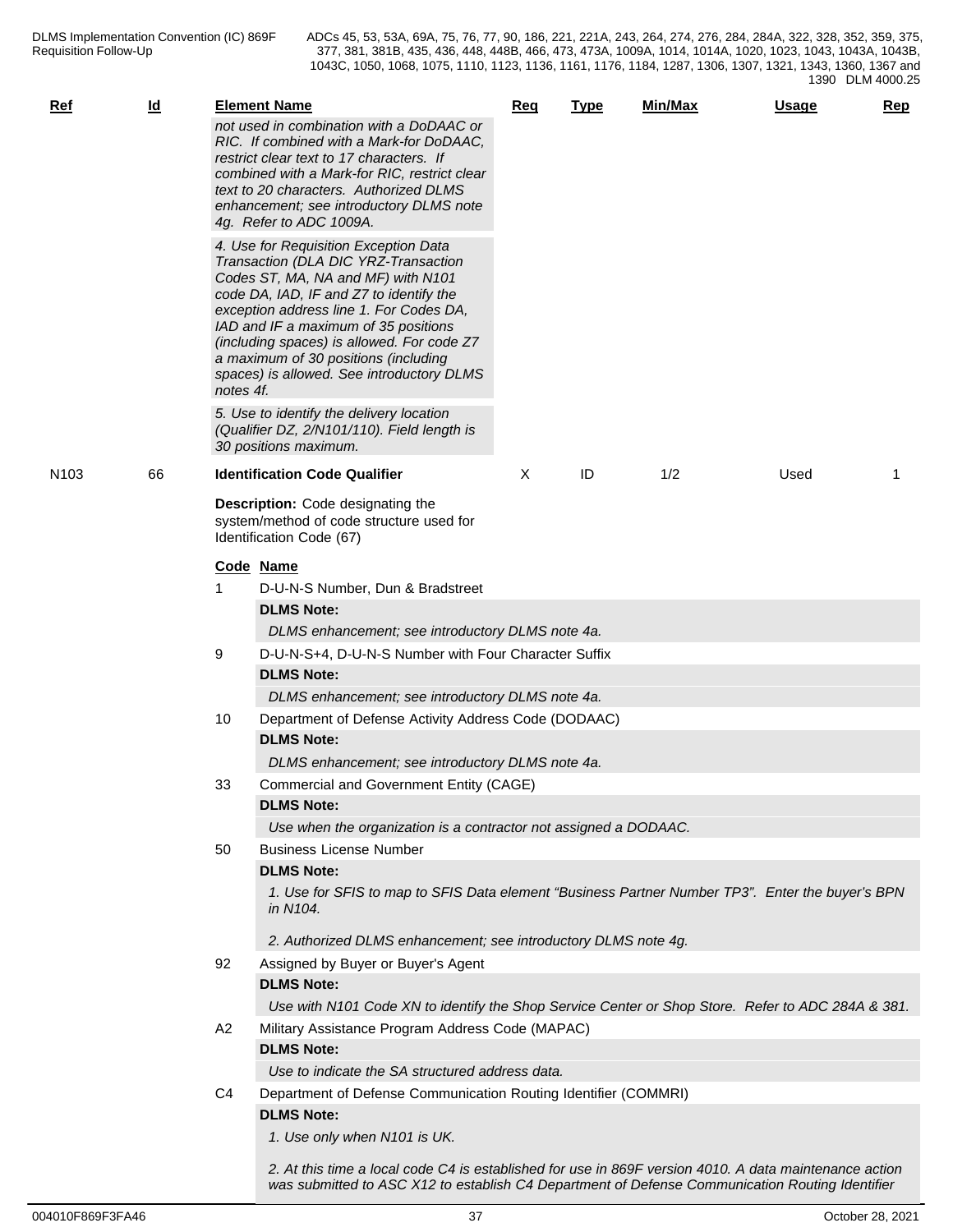|                  |    |                                                                                                              | Code Name                                                                                                                     |         |    |      |      |  |  |  |
|------------------|----|--------------------------------------------------------------------------------------------------------------|-------------------------------------------------------------------------------------------------------------------------------|---------|----|------|------|--|--|--|
|                  |    |                                                                                                              | (COMMRI) in a future version.                                                                                                 |         |    |      |      |  |  |  |
|                  |    | M4                                                                                                           | Department of Defense Routing Identifier Code (RIC)                                                                           |         |    |      |      |  |  |  |
| N <sub>104</sub> | 67 |                                                                                                              | <b>Identification Code</b>                                                                                                    | X       | AN | 2/80 | Used |  |  |  |
|                  |    | other code                                                                                                   | <b>Description:</b> Code identifying a party or                                                                               |         |    |      |      |  |  |  |
| N <sub>106</sub> | 98 |                                                                                                              | <b>Entity Identifier Code</b>                                                                                                 | $\circ$ | ID | 2/3  | Used |  |  |  |
|                  |    | Description: Code identifying an<br>organizational entity, a physical location,<br>property or an individual |                                                                                                                               |         |    |      |      |  |  |  |
|                  |    |                                                                                                              | Code Name                                                                                                                     |         |    |      |      |  |  |  |
|                  |    | <b>FR</b>                                                                                                    | Message From                                                                                                                  |         |    |      |      |  |  |  |
|                  |    |                                                                                                              | <b>DLMS Note:</b>                                                                                                             |         |    |      |      |  |  |  |
|                  |    |                                                                                                              | Must use with the appropriate 2/N1/110 code to indicate the organization cited in N104 is originating the<br>transaction set. |         |    |      |      |  |  |  |
|                  |    | TO                                                                                                           | Message To                                                                                                                    |         |    |      |      |  |  |  |
|                  |    |                                                                                                              | <b>DLMS Note:</b>                                                                                                             |         |    |      |      |  |  |  |
|                  |    |                                                                                                              | Must use with appropriate 2/N1/110 codes to indicate the organization cited in N104 is receiving the<br>transaction.          |         |    |      |      |  |  |  |
|                  |    |                                                                                                              |                                                                                                                               |         |    |      |      |  |  |  |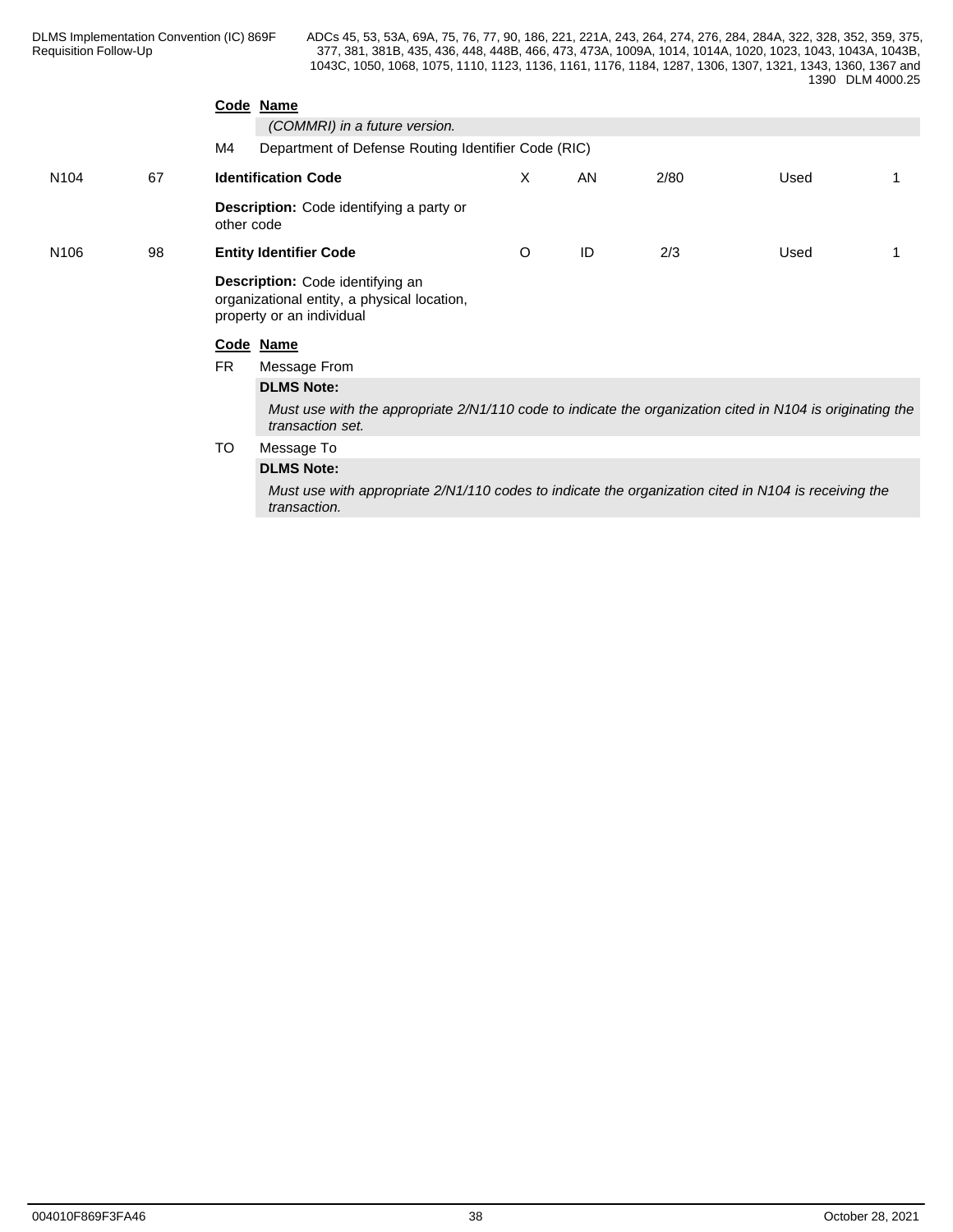# **N2** Additional Name Information

| <b>IPos: 120</b>         | Max: 2      |  |
|--------------------------|-------------|--|
| <b>Detail - Optional</b> |             |  |
| Loop: N1                 | Elements: 2 |  |

## **User Option (Usage):** Used

**Purpose:** To specify additional names or those longer than 35 characters in length

# **DLMS Note:**

*1. Use to identify additional name information as authorized.*

*2. Use with 2/N1/110 code DA to identify additional in-the-clear exception ship-to name information, with code MF (for 2/HL/010 transaction loops only) to identify the manufacturer's name information and with code Z7 to identify the in-the-clear recipient when coded data is not available.*

*3. Use for Requisition Exception Data Transaction (DLA DIC YRZ) for mark-for, ship-to, FMS in-country mark-for and notice of availability address information. See introductory DLMS note 4f.*

| Ref              | $\underline{\mathsf{Id}}$ | <b>Element Name</b>                                                                                                                                                                                                                                                                                                                                                                                                                                                                    | <u>Req</u> | <b>Type</b> | Min/Max | <b>Usage</b> | Rep |
|------------------|---------------------------|----------------------------------------------------------------------------------------------------------------------------------------------------------------------------------------------------------------------------------------------------------------------------------------------------------------------------------------------------------------------------------------------------------------------------------------------------------------------------------------|------------|-------------|---------|--------------|-----|
| N <sub>201</sub> | 93                        | <b>Name</b>                                                                                                                                                                                                                                                                                                                                                                                                                                                                            | М          | AN          | 1/60    | Must use     |     |
|                  |                           | <b>Description:</b> Free-form name<br><b>DLMS Note:</b> Use for Requisition Exception<br>Data Transaction (DLA DIC<br>YRZ-Transaction Codes ST, MA, NA and<br>MF) with N101 Codes DA, IAD, and IF for<br>address line 2, if not the final line and with<br>Z7 for address line 2. For Codes DA, IAD<br>and IF a maximum of 35 positions<br>(including spaces) is allowed. For code Z7<br>a maximum of 30 positions (including<br>spaces) is allowed. See introductory DLMS<br>note 4f. |            |             |         |              |     |
| N <sub>202</sub> | 93                        | <b>Name</b>                                                                                                                                                                                                                                                                                                                                                                                                                                                                            | O          | AN          | 1/60    | Used         |     |
|                  |                           | Description: Free-form name<br><b>DLMS Note:</b> Use for Requisition Exception<br>Data Transaction (DLA DIC<br>YRZ-Transaction Codes ST, MA, NA and<br>MF) with N101 Codes DA, IAD, and IF for<br>address line 3, if not the final line and with<br>Z7 for address line 3. For Codes DA, IAD<br>and IF a maximum of 35 positions<br>(including spaces) is allowed. For code Z7<br>a maximum of 30 positions (including<br>spaces) is allowed. See introductory DLMS<br>note 4f.        |            |             |         |              |     |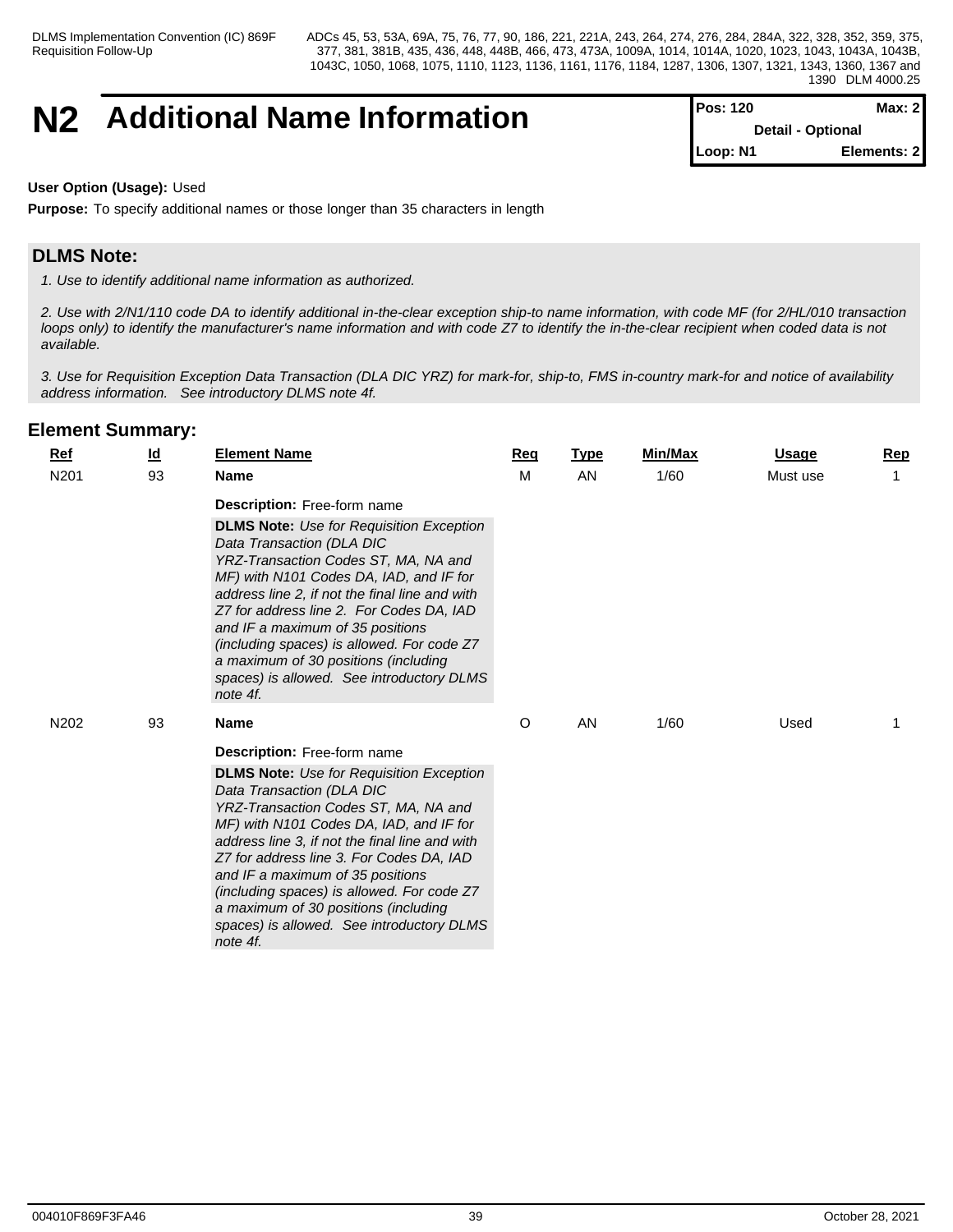# **N3** Address Information

| $Pos: 130$               | Max: 2I      |  |
|--------------------------|--------------|--|
| <b>Detail - Optional</b> |              |  |
| $L$ oop: N1              | Elements: 21 |  |

**User Option (Usage):** Used

**Purpose:** To specify the location of the named party

# **DLMS Note:**

*1. Use to identify additional address information as authorized.*

*2. Use with 2/N1/110 code DA to identify additional in-the-clear exception ship-to address information, with code MF (for 2/HL/010 transaction loops only) to identify the manufacturer's address information, and with code Z7 to identify the ship-to address that is to actually receive the materiel.*

*3. Use for Requisition Exception Data Transaction (DLA DIC YRZ) for mark-for delivery data. See introductory DLMS note 4f.*

| <u>Ref</u><br>N301 | . .<br>$\underline{\mathsf{Id}}$<br>166 | <b>Element Name</b><br><b>Address Information</b>                                                                                                                                                                                                                                         | <u>Req</u><br>М | <u>Type</u><br>AN | Min/Max<br>1/55 | <b>Usage</b><br>Must use | <u>Rep</u> |
|--------------------|-----------------------------------------|-------------------------------------------------------------------------------------------------------------------------------------------------------------------------------------------------------------------------------------------------------------------------------------------|-----------------|-------------------|-----------------|--------------------------|------------|
|                    |                                         | <b>Description: Address information</b><br><b>DLMS Note:</b> Use for Requisition Exception<br>Data Transaction (DLA DIC YRZ-<br>Transaction Code MF) with N101 code Z7<br>to reflect line 4 of the mark-for delivery data.<br>A maximum of 30 positions (including<br>spaces) is allowed. |                 |                   |                 |                          |            |
| N302               | 166                                     | <b>Address Information</b>                                                                                                                                                                                                                                                                |                 | AN                | 1/55            | Used                     |            |
|                    |                                         | <b>Description: Address information</b>                                                                                                                                                                                                                                                   |                 |                   |                 |                          |            |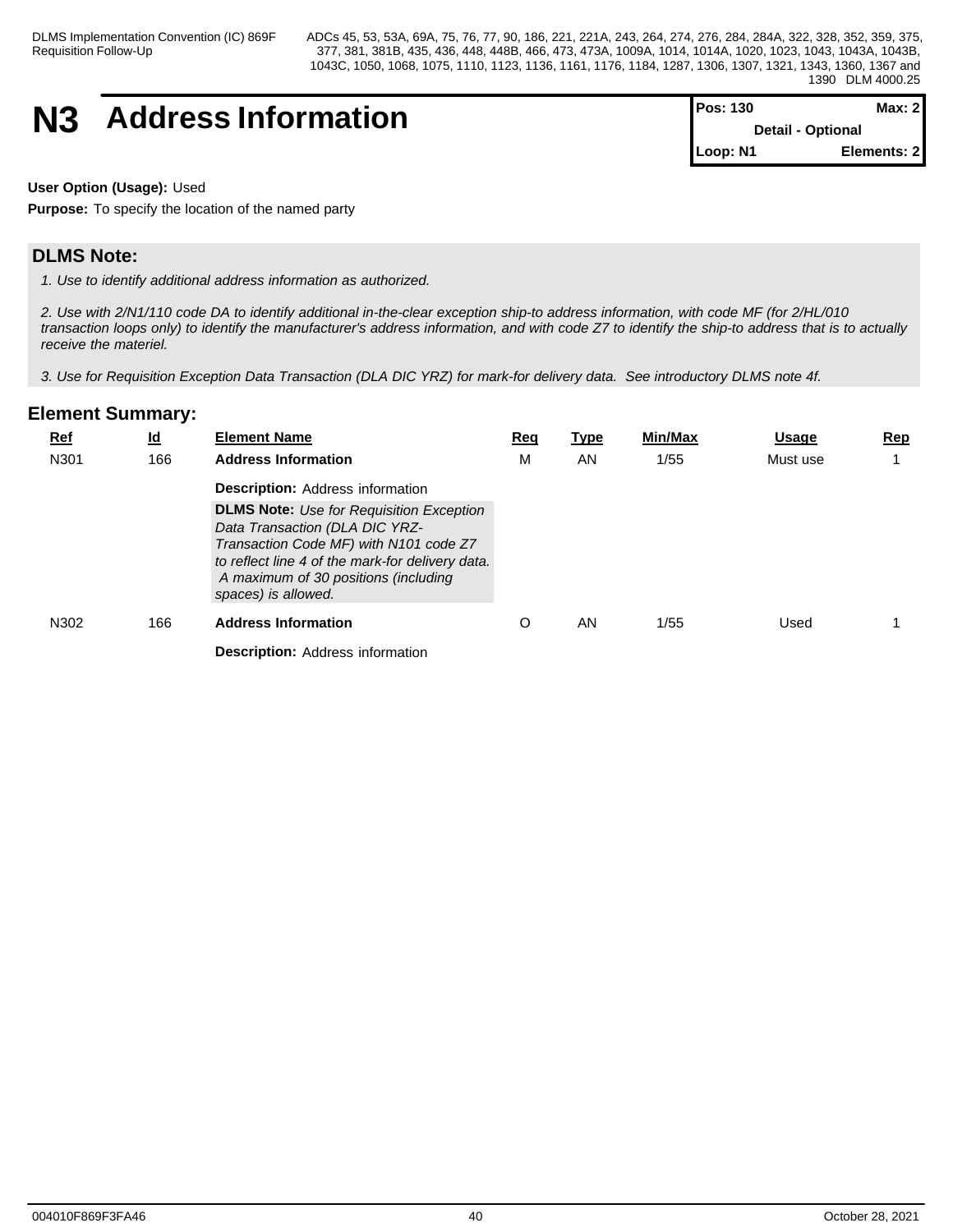# **N4 Geographic Location**

| $Pos: 140$               | Max: $1$    |  |
|--------------------------|-------------|--|
| <b>Detail - Optional</b> |             |  |
| $\blacksquare$ Loop: N1  | Elements: 4 |  |

## **User Option (Usage):** Used

**Purpose:** To specify the geographic place of the named party

# **Syntax Rules:**

1. C0605 - If N406 is present, then N405 is required.

## **Comments:**

- 1. A combination of either N401 through N404, or N405 and N406 may be adequate to specify a location.
- 2. N402 is required only if city name (N401) is in the U.S. or Canada.

# **DLMS Note:**

*1. Use with 2/N1/110 code DA to identify in-the-clear exception ship-to geographical location information, with code MF (for 2/HL/010 transaction loops only) to identify the manufacturer's geographical location information, and with code Z7 to provide the geographical location ship-to information that is to actually receive the materiel.*

*2. Use for Requisition Exception Data Transaction to reflect address information. See introductory DLMS note 4f.*

| Ref  | $\underline{\mathsf{Id}}$ | <b>Element Name</b>                                                                                                                                                                                                                                                                                                                                                                                                                                                           | Req     | <b>Type</b> | Min/Max | <b>Usage</b> | Rep          |
|------|---------------------------|-------------------------------------------------------------------------------------------------------------------------------------------------------------------------------------------------------------------------------------------------------------------------------------------------------------------------------------------------------------------------------------------------------------------------------------------------------------------------------|---------|-------------|---------|--------------|--------------|
| N401 | 19                        | <b>City Name</b>                                                                                                                                                                                                                                                                                                                                                                                                                                                              | $\circ$ | AN          | 2/30    | Used         | $\mathbf{1}$ |
|      |                           | <b>Description:</b> Free-form text for city name<br><b>DLMS Note:</b> Use for Requisition Exception<br>Data Transaction (DLA DIC<br>YRZ-Transaction Codes ST, MA and NA)<br>with N101 Codes DA, IF, and IAD for final<br>address line to reflect the city name. (DLA<br>DIC YRZ-City Name in field positions<br>22-41). A maximum of 20 positions<br>(including spaces) is allowed. See<br>introductory DLMS note 4f.                                                         |         |             |         |              |              |
| N402 | 156                       | <b>State or Province Code</b>                                                                                                                                                                                                                                                                                                                                                                                                                                                 | O       | ID          | 2/2     | Used         | $\mathbf{1}$ |
|      |                           | Description: Code (Standard<br>State/Province) as defined by appropriate<br>government agency<br><b>DLMS Note:</b> Use for Requisition Exception<br>Data Transaction (DLA DIC<br>YRZ-Transaction Code ST) with N101 code<br>DA and IF for final address line to indicate<br>the state code associated with the ship-to<br>address, when applicable. (DLA DIC<br>YRZ-State Code in field positions 43-44).                                                                     |         |             |         |              |              |
| N403 | 116                       | <b>Postal Code</b>                                                                                                                                                                                                                                                                                                                                                                                                                                                            | $\circ$ | ID          | 3/15    | Used         | $\mathbf{1}$ |
|      |                           | Description: Code defining international<br>postal zone code excluding punctuation<br>and blanks (zip code for United States)<br><b>DLMS Note:</b> Use for the Requisition<br>Exception Data Transaction (DLA DIC<br>YRZ-Transaction Codes ST, MA, and NA)<br>with the N101 Codes DA, IF, and IAD for<br>final address line to reflect the postal code.<br>(DLA DIC YRZ-Postal Code in field<br>positions 46-56). A maximum of 11<br>positions (including spaces) is allowed. |         |             |         |              |              |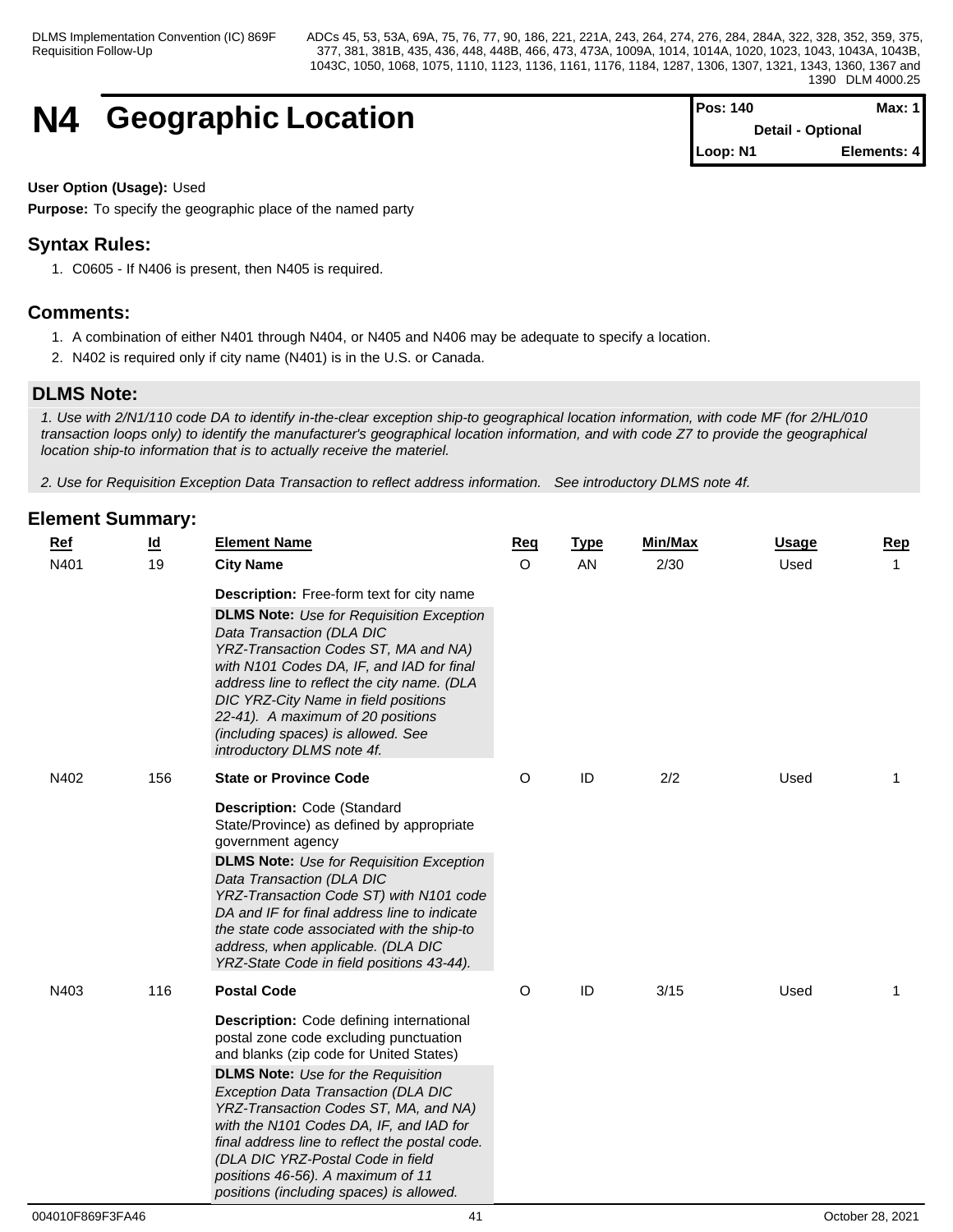| Ref  | <u>ld</u> | <b>Element Name</b>                                                                                                                                                                                                                                                                                                                                                                | Req | Type | Min/Max | <b>Usage</b> | Rep |
|------|-----------|------------------------------------------------------------------------------------------------------------------------------------------------------------------------------------------------------------------------------------------------------------------------------------------------------------------------------------------------------------------------------------|-----|------|---------|--------------|-----|
|      |           | See introductory DLMS note 4f.                                                                                                                                                                                                                                                                                                                                                     |     |      |         |              |     |
| N404 | 26        | <b>Country Code</b>                                                                                                                                                                                                                                                                                                                                                                | O   | ID   | 2/3     | Used         |     |
|      |           | <b>Description:</b> Code identifying the country                                                                                                                                                                                                                                                                                                                                   |     |      |         |              |     |
|      |           | <b>DLMS Note:</b> 1. Use to identify the country.<br>See DLMS introductory note 5 (Refer to<br>ADC 1075 for implementation).                                                                                                                                                                                                                                                       |     |      |         |              |     |
|      |           | 2. Use for the Requisition Exception Data<br>Transaction (DLA DIC YRZ-Transaction<br>Codes ST, MA and NA) with the N101<br>Codes DA and IF (when other than U.S.),<br>and IAD for final address line to reflect the<br>country code. May reflect DLA 3-position<br>country code, until ADC 1075 is<br>implemented (April 1, 2014). (DLA DIC<br>YRZ-Country Code in field position. |     |      |         |              |     |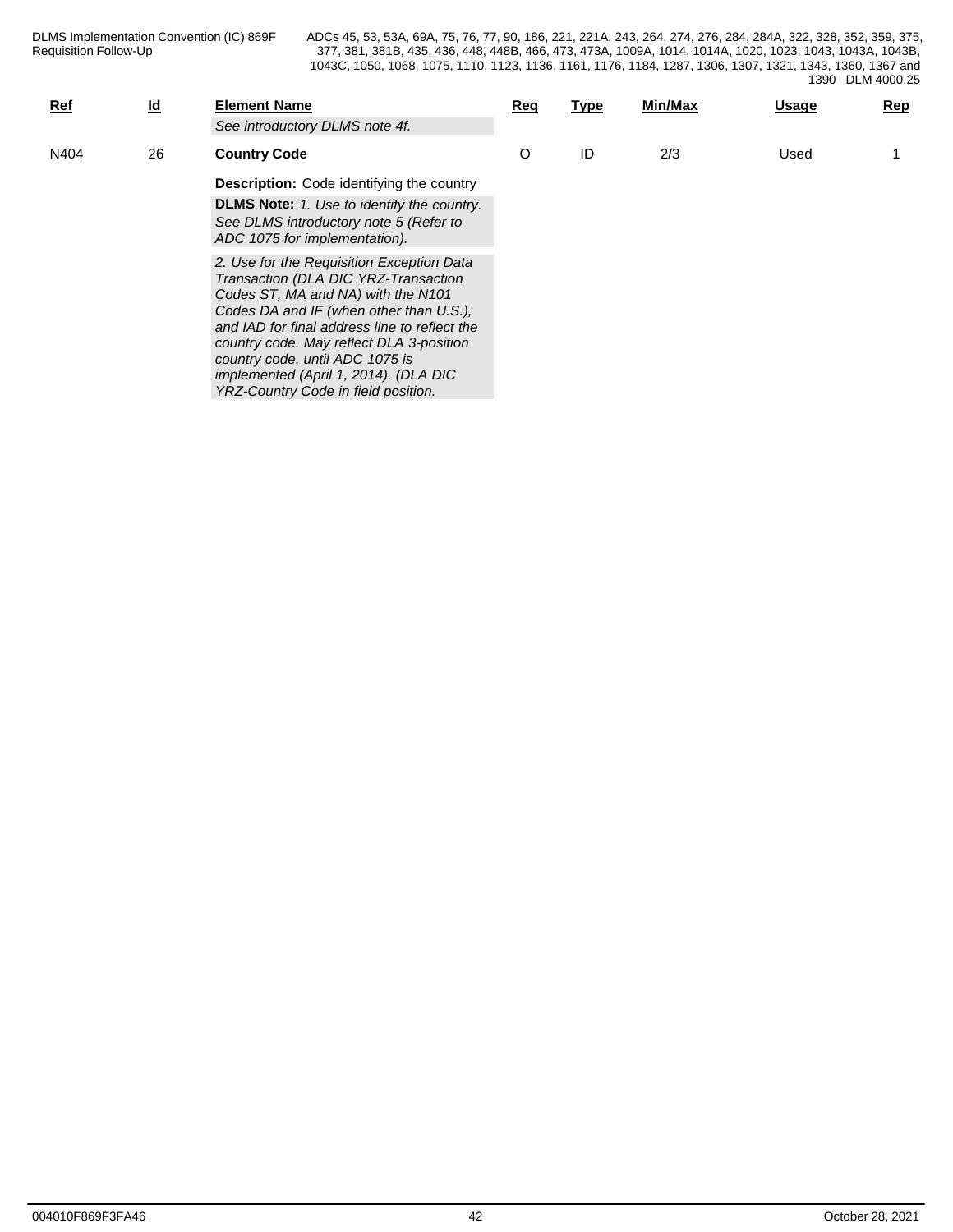# **PER Administrative Communications Contact**

| Pos: 160 | Max: $3$                 |
|----------|--------------------------|
|          | <b>Detail - Optional</b> |
| Loop: N1 | Elements: 9              |

# **User Option (Usage):** Used

**Purpose:** To identify a person or office to whom administrative communications should be directed

# **Syntax Rules:**

- 1. P0304 If either PER03 or PER04 is present, then the other is required.
- 2. P0506 If either PER05 or PER06 is present, then the other is required.
- 3. P0708 If either PER07 or PER08 is present, then the other is required.

# **DLMS Note:**

*1. Use when requiring direct communications with the party originating the transaction set.*

- *2. Use multiple repetitions to identify multiple communications numbers.*
- *3. Use for General Services Administration (GSA) requisitions. Refer to ADC 1321.*
- *4. DLMS enhancement; see introductory DLMS note 4a.*

| Ref<br>PER01      | $\underline{\mathsf{Id}}$<br>366 |             | <b>Element Name</b><br><b>Contact Function Code</b>                                                                                                                              | Req<br>M | <b>Type</b><br>ID | <b>Min/Max</b><br>2/2 | <b>Usage</b><br>Must use | <b>Rep</b><br>$\mathbf{1}$ |
|-------------------|----------------------------------|-------------|----------------------------------------------------------------------------------------------------------------------------------------------------------------------------------|----------|-------------------|-----------------------|--------------------------|----------------------------|
|                   |                                  | named       | Description: Code identifying the major<br>duty or responsibility of the person or group<br><b>DLMS Note: DLMS Note: Use to identify</b>                                         |          |                   |                       |                          |                            |
|                   |                                  |             | the point of contact.                                                                                                                                                            |          |                   |                       |                          |                            |
|                   |                                  | IC          | Code Name<br><b>Information Contact</b>                                                                                                                                          |          |                   |                       |                          |                            |
|                   |                                  |             | <b>DLMS Note:</b><br>Use to identify the point of contact.                                                                                                                       |          |                   |                       |                          |                            |
| PER <sub>02</sub> | 93                               | <b>Name</b> |                                                                                                                                                                                  | $\circ$  | AN                | 1/60                  | Used                     | 1                          |
|                   |                                  |             | Description: Free-form name                                                                                                                                                      |          |                   |                       |                          |                            |
|                   |                                  |             | <b>DLMS Note:</b> Use a job title or description<br>instead of an individual's name if security<br>or privacy concerns do not permit the use<br>of a name. Refer to ADC 1321.    |          |                   |                       |                          |                            |
| PER03             | 365                              |             | <b>Communication Number Qualifier</b>                                                                                                                                            | $\times$ | ID                | 2/2                   | Used                     | $\mathbf 1$                |
|                   |                                  |             | <b>Description:</b> Code identifying the type of<br>communication number                                                                                                         |          |                   |                       |                          |                            |
|                   |                                  | methods.    | <b>DLMS Note:</b> 1. Use to identify the<br>preferred method of communication in the<br>first repetition. Use additional repetitions<br>when identifying alternate communication |          |                   |                       |                          |                            |
|                   |                                  |             | 2. Use to provide a commercial phone<br>number and/or e-mail address to facilitate<br>carrier deliveries or source of supply<br>inquiries. Refer to ADC 1321.                    |          |                   |                       |                          |                            |
|                   |                                  |             | Code Name                                                                                                                                                                        |          |                   |                       |                          |                            |
|                   |                                  | AU          | <b>Defense Switched Network</b>                                                                                                                                                  |          |                   |                       |                          |                            |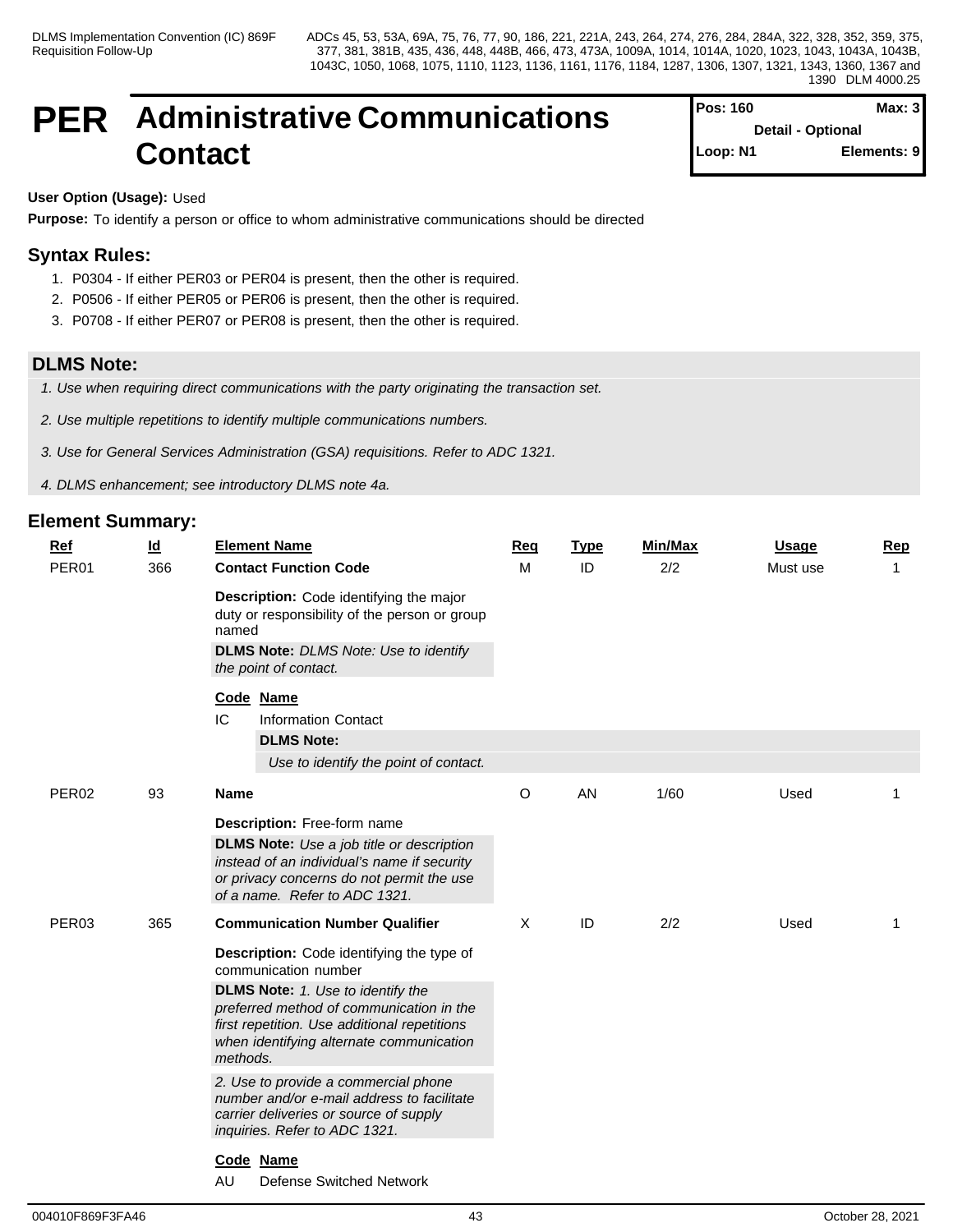|                   |     |                        | Code Name                                                                                                                                                                                           |          |    |      |      |             |
|-------------------|-----|------------------------|-----------------------------------------------------------------------------------------------------------------------------------------------------------------------------------------------------|----------|----|------|------|-------------|
|                   |     |                        | <b>DLMS Note:</b>                                                                                                                                                                                   |          |    |      |      |             |
|                   |     |                        | Use to identity the DSN telephone number.                                                                                                                                                           |          |    |      |      |             |
|                   |     | EM                     | <b>Electronic Mail</b>                                                                                                                                                                              |          |    |      |      |             |
|                   |     | EX                     | <b>Telephone Extension</b>                                                                                                                                                                          |          |    |      |      |             |
|                   |     |                        | <b>DLMS Note:</b>                                                                                                                                                                                   |          |    |      |      |             |
|                   |     |                        | Use immediately following codes AU, IT, or TE to identify a telephone extension.                                                                                                                    |          |    |      |      |             |
|                   |     | <b>FX</b>              | Facsimile                                                                                                                                                                                           |          |    |      |      |             |
|                   |     |                        | <b>DLMS Note:</b>                                                                                                                                                                                   |          |    |      |      |             |
|                   |     |                        | Use to identify the facsimile (FAX) telephone number.                                                                                                                                               |          |    |      |      |             |
|                   |     | IT                     | International Telephone                                                                                                                                                                             |          |    |      |      |             |
|                   |     |                        | <b>DLMS Note:</b>                                                                                                                                                                                   |          |    |      |      |             |
|                   |     |                        | Include country and city code.                                                                                                                                                                      |          |    |      |      |             |
|                   |     | TE                     | Telephone                                                                                                                                                                                           |          |    |      |      |             |
|                   |     |                        | <b>DLMS Note:</b>                                                                                                                                                                                   |          |    |      |      |             |
|                   |     |                        | Use to identify the commercial telephone number. Include the area code and number.                                                                                                                  |          |    |      |      |             |
|                   |     | TL                     | Telex                                                                                                                                                                                               |          |    |      |      |             |
|                   |     | <b>TX</b>              | <b>TWX</b>                                                                                                                                                                                          |          |    |      |      |             |
| PER <sub>04</sub> | 364 |                        | <b>Communication Number</b>                                                                                                                                                                         | X        | AN | 1/80 | Used | $\mathbf 1$ |
|                   |     |                        | <b>Description:</b> Complete communications<br>number including country or area code<br>when applicable<br><b>DLMS Note:</b> Do not include blank spaces,<br>dashes or parenthesis between numbers. |          |    |      |      |             |
| PER <sub>05</sub> | 365 |                        | <b>Communication Number Qualifier</b>                                                                                                                                                               | $\times$ | ID | 2/2  | Used | $\mathbf 1$ |
|                   |     |                        | Description: Code identifying the type of<br>communication number                                                                                                                                   |          |    |      |      |             |
|                   |     |                        | Code Name                                                                                                                                                                                           |          |    |      |      |             |
|                   |     | AU                     | <b>Defense Switched Network</b>                                                                                                                                                                     |          |    |      |      |             |
|                   |     |                        | <b>DLMS Note:</b>                                                                                                                                                                                   |          |    |      |      |             |
|                   |     |                        | Use to identify the DSN telephone number.                                                                                                                                                           |          |    |      |      |             |
|                   |     | EM                     | <b>Electronic Mail</b>                                                                                                                                                                              |          |    |      |      |             |
|                   |     | EX                     | <b>Telephone Extension</b>                                                                                                                                                                          |          |    |      |      |             |
|                   |     |                        | <b>DLMS Note:</b>                                                                                                                                                                                   |          |    |      |      |             |
|                   |     |                        | Use immediately following codes AU, IT or TE to identify a telephone extension.                                                                                                                     |          |    |      |      |             |
|                   |     | FX                     | Facsimile                                                                                                                                                                                           |          |    |      |      |             |
|                   |     |                        | <b>DLMS Note:</b>                                                                                                                                                                                   |          |    |      |      |             |
|                   |     |                        | Use to identify the facsimile (FAX) telephone number.                                                                                                                                               |          |    |      |      |             |
|                   |     | IT                     | International Telephone                                                                                                                                                                             |          |    |      |      |             |
|                   |     |                        | <b>DLMS Note:</b>                                                                                                                                                                                   |          |    |      |      |             |
|                   |     |                        | Include country and city code.                                                                                                                                                                      |          |    |      |      |             |
|                   |     | TE                     | Telephone                                                                                                                                                                                           |          |    |      |      |             |
|                   |     |                        | <b>DLMS Note:</b>                                                                                                                                                                                   |          |    |      |      |             |
|                   |     |                        | Use to identify the commercial telephone number. Include the area code and number.                                                                                                                  |          |    |      |      |             |
|                   |     | <b>TL</b><br><b>TX</b> | Telex<br><b>TWX</b>                                                                                                                                                                                 |          |    |      |      |             |
| PER <sub>06</sub> | 364 |                        | <b>Communication Number</b>                                                                                                                                                                         | X        | AN | 1/80 | Used | -1          |
|                   |     |                        | <b>Description:</b> Complete communications<br>number including country or area code<br>when applicable                                                                                             |          |    |      |      |             |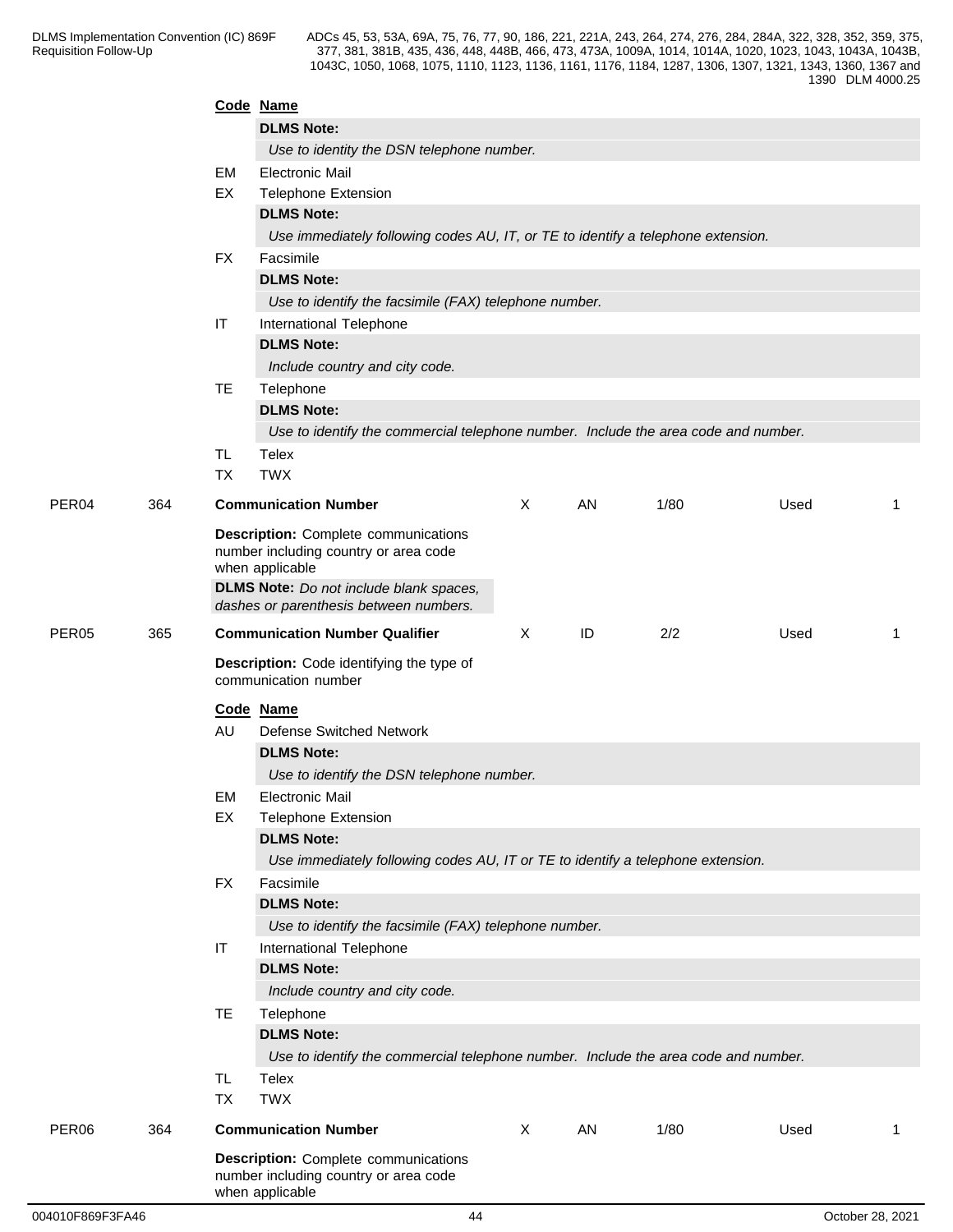| <b>Ref</b>        | <u>ld</u> |                        | <b>Element Name</b>                                                                                                                                                                                                                                                            | Req | <b>Type</b> | Min/Max | <b>Usage</b> | Rep            |
|-------------------|-----------|------------------------|--------------------------------------------------------------------------------------------------------------------------------------------------------------------------------------------------------------------------------------------------------------------------------|-----|-------------|---------|--------------|----------------|
| PER07             | 365       |                        | <b>Communication Number Qualifier</b>                                                                                                                                                                                                                                          | X   | ID          | 2/2     | Used         | $\mathbf 1$    |
|                   |           |                        | Description: Code identifying the type of<br>communication number                                                                                                                                                                                                              |     |             |         |              |                |
|                   |           | AU<br>EM<br>EX         | Code Name<br><b>Defense Switched Network</b><br><b>DLMS Note:</b><br>Use to identify the DSN telephone number.<br><b>Electronic Mail</b><br><b>Telephone Extension</b><br><b>DLMS Note:</b><br>Use immediately following codes AU, IT or TE to identify a telephone extension. |     |             |         |              |                |
|                   |           | <b>FX</b>              | Facsimile<br><b>DLMS Note:</b><br>Use to identify the facsimile (FAX) telephone number.                                                                                                                                                                                        |     |             |         |              |                |
|                   |           | $\sf IT$               | International Telephone<br><b>DLMS Note:</b><br>Include country and city code.                                                                                                                                                                                                 |     |             |         |              |                |
|                   |           | <b>TE</b>              | Telephone<br><b>DLMS Note:</b><br>Use to identify the commercial telephone number. Include the area code and number.                                                                                                                                                           |     |             |         |              |                |
|                   |           | <b>TL</b><br><b>TX</b> | <b>Telex</b><br><b>TWX</b>                                                                                                                                                                                                                                                     |     |             |         |              |                |
| PER <sub>08</sub> | 364       |                        | <b>Communication Number</b>                                                                                                                                                                                                                                                    | X   | AN          | 1/80    | Used         | 1              |
|                   |           |                        | <b>Description:</b> Complete communications<br>number including country or area code<br>when applicable                                                                                                                                                                        |     |             |         |              |                |
| PER09             | 443       |                        | <b>Contact Inquiry Reference</b>                                                                                                                                                                                                                                               | O   | AN.         | 1/20    | Used         | $\overline{1}$ |
|                   |           | identified.            | Description: Additional reference number<br>or description to clarify a contact number<br><b>DLMS Note:</b> Use to indicate the office<br>symbol or activity code for the party                                                                                                |     |             |         |              |                |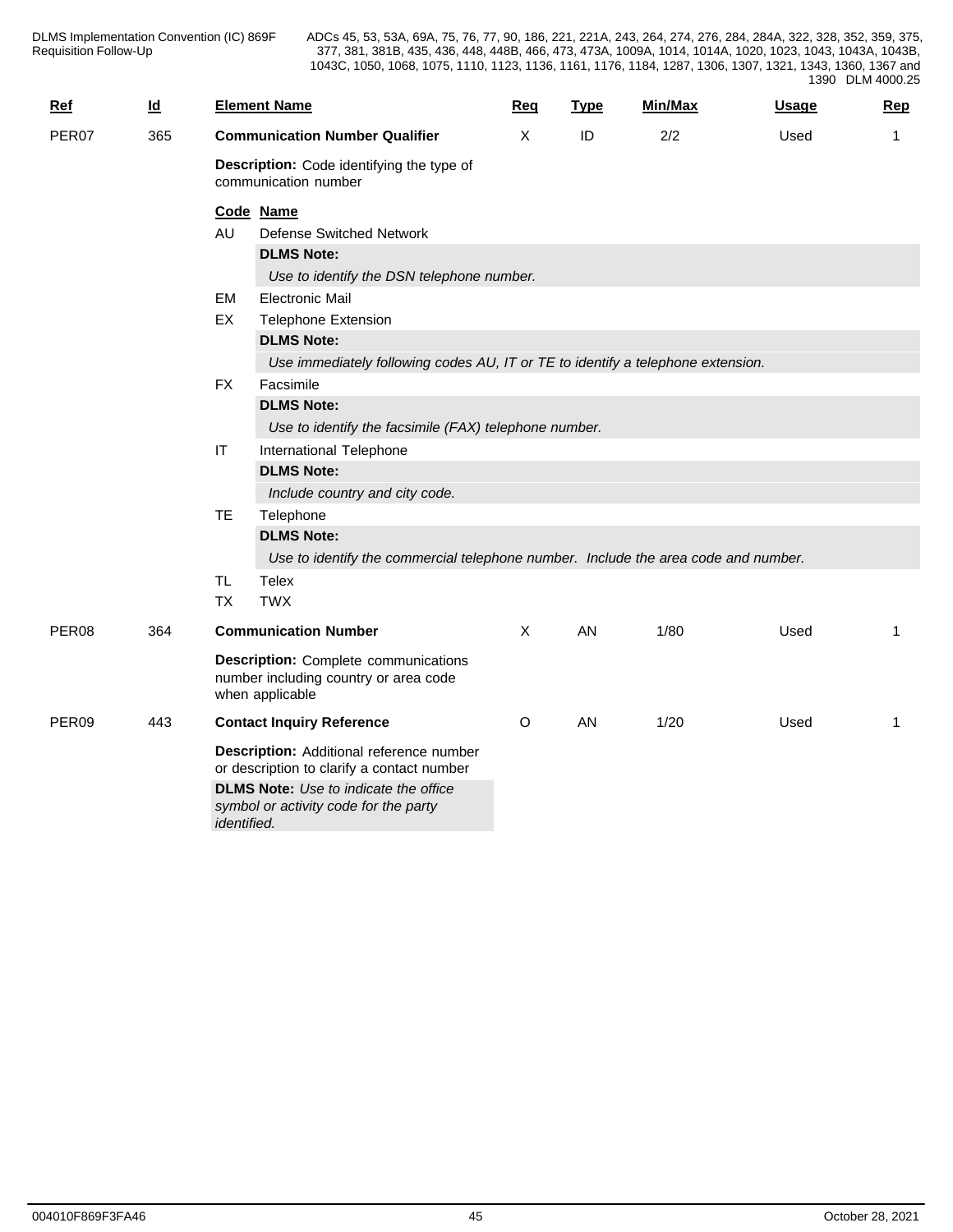Requisition Follow-Up

DLMS Implementation Convention (IC) 869F ADCs 45, 53, 53A, 69A, 75, 76, 77, 90, 186, 221, 221A, 243, 264, 274, 276, 284, 284A, 322, 328, 352, 359, 375, 377, 381, 381B, 435, 436, 448, 448B, 466, 473, 473A, 1009A, 1014, 1014A, 1020, 1023, 1043, 1043A, 1043B, 1043C, 1050, 1068, 1075, 1110, 1123, 1136, 1161, 1176, 1184, 1287, 1306, 1307, 1321, 1343, 1360, 1367 and 1390 DLM 4000.25

# **LM** Code Source Information

| <b>Pos: 170</b> | Max: $1$                 |
|-----------------|--------------------------|
|                 | <b>Detail - Optional</b> |
| Loop: LM        | Elements: 1              |

**User Option (Usage):** Used

**Purpose:** To transmit standard code list identification information

# **Comments:**

1. LM02 identifies the applicable industry code list source information.

# **DLMS Note:**

*Use this 2/LM/170 loop to identify coded information maintained in department or agency documentation.*

# **Element Summary:**

| $Ref$       | $\underline{\mathsf{Id}}$ | <b>Element Name</b>                                                          | <u>Req</u> | <u>Type</u> | Min/Max | <u>Usage</u> | <u>Rep</u> |
|-------------|---------------------------|------------------------------------------------------------------------------|------------|-------------|---------|--------------|------------|
| <b>LM01</b> | 559                       | <b>Agency Qualifier Code</b>                                                 | М          | ID          | 2/2     | Must use     |            |
|             |                           | <b>Description:</b> Code identifying the agency<br>assigning the code values |            |             |         |              |            |
|             |                           | Code Name                                                                    |            |             |         |              |            |

DF Department of Defense (DoD)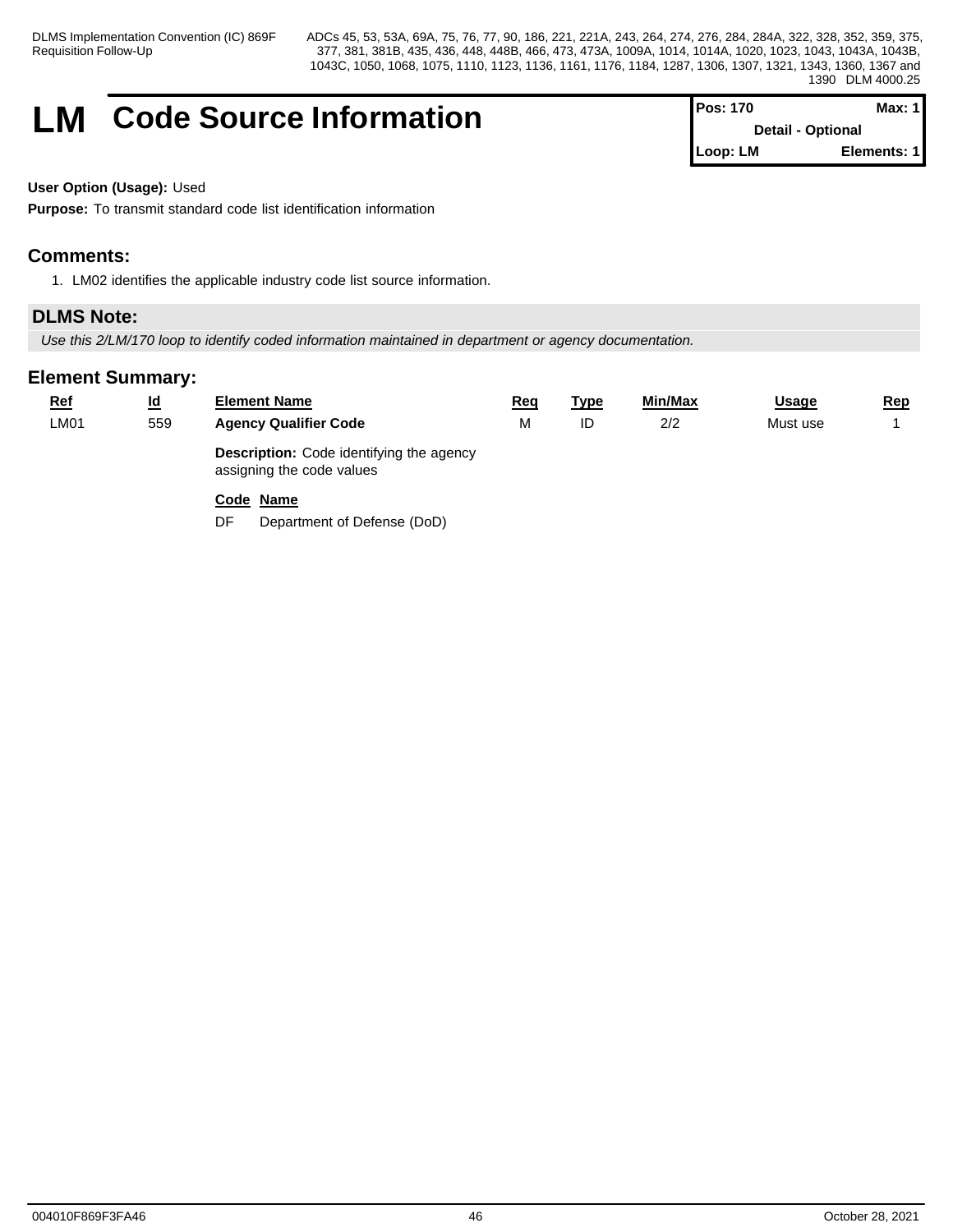

| $Pos: 180$                | Max: >1     |  |
|---------------------------|-------------|--|
| <b>Detail - Mandatory</b> |             |  |
| $Loop: LM$                | Elements: 2 |  |

## **User Option (Usage):** Must use

**Purpose:** Code to transmit standard industry codes

# **Syntax Rules:**

1. C0102 - If LQ01 is present, then LQ02 is required.

# **DLMS Note:**

*Use to identify codes, as appropriate, consistent with management information requirements.*

# **Element Summary:**

| <u>Ref</u> | $\underline{\mathsf{Id}}$ |          | <b>Element Name</b>                                                                                                                                                                                                                                                                                                                                                      | <u>Req</u> | <b>Type</b> | Min/Max | <b>Usage</b> | <u>Rep</u> |
|------------|---------------------------|----------|--------------------------------------------------------------------------------------------------------------------------------------------------------------------------------------------------------------------------------------------------------------------------------------------------------------------------------------------------------------------------|------------|-------------|---------|--------------|------------|
| LQ01       | 1270                      |          | <b>Code List Qualifier Code</b>                                                                                                                                                                                                                                                                                                                                          | $\circ$    | ID          | 1/3     | Used         | 1          |
|            |                           |          | <b>Description:</b> Code identifying a specific<br>industry code list                                                                                                                                                                                                                                                                                                    |            |             |         |              |            |
|            |                           |          | DLMS Note: 1. Use to identify codes, as                                                                                                                                                                                                                                                                                                                                  |            |             |         |              |            |
|            |                           |          | appropriate, consistent with management                                                                                                                                                                                                                                                                                                                                  |            |             |         |              |            |
|            |                           |          | information requirements.                                                                                                                                                                                                                                                                                                                                                |            |             |         |              |            |
|            |                           |          | 2. Use code 99 or A1, but not both, except<br>for ammunition where both codes may be<br>used. Use of both codes for ammunition is<br>a DLMS enhancement. If communicating<br>with a legacy MILSTRIP system only one of<br>the codes may be received by the                                                                                                               |            |             |         |              |            |
|            |                           |          | recipient's automated processing system.                                                                                                                                                                                                                                                                                                                                 |            |             |         |              |            |
|            |                           |          | 3. The following codes are authorized.                                                                                                                                                                                                                                                                                                                                   |            |             |         |              |            |
|            |                           |          | Code Name                                                                                                                                                                                                                                                                                                                                                                |            |             |         |              |            |
|            |                           | $\Omega$ | Document Identification Code                                                                                                                                                                                                                                                                                                                                             |            |             |         |              |            |
|            |                           |          | <b>DLMS Note:</b>                                                                                                                                                                                                                                                                                                                                                        |            |             |         |              |            |
|            |                           |          | 1. The legacy MILSTRIP DIC is retained in the DLMS to facilitate transaction conversion in a mixed<br>legacy MILSTRIP/DLMS environment. Continued support of the DIC in a full DLMS environment will be<br>assessed at a future date.<br>2. Use two iterations to identify requisition DIC and Requisition Exception Data Transaction (DLA DIC<br>YRZ), when applicable. |            |             |         |              |            |
|            |                           |          | 3. Future streamlined data; see introductory DLMS note 4c.                                                                                                                                                                                                                                                                                                               |            |             |         |              |            |
|            |                           | 67       | Type of Assistance Code                                                                                                                                                                                                                                                                                                                                                  |            |             |         |              |            |
|            |                           |          | <b>DLMS Note:</b>                                                                                                                                                                                                                                                                                                                                                        |            |             |         |              |            |
|            |                           |          | 1. For Security Assistance (SA) transactions, use when the coded address in the transaction number<br>does not identify the type of assistance and financing.                                                                                                                                                                                                            |            |             |         |              |            |
|            |                           |          | 2. DLMS enhancement; see introductory DLMS note 4a.                                                                                                                                                                                                                                                                                                                      |            |             |         |              |            |
|            |                           | 74       | Demand Code                                                                                                                                                                                                                                                                                                                                                              |            |             |         |              |            |
|            |                           | 78       | Project Code<br><b>DLMS Note:</b>                                                                                                                                                                                                                                                                                                                                        |            |             |         |              |            |
|            |                           |          | 1. Use to identify special programs, exercises, projects, operations, and other purposes.                                                                                                                                                                                                                                                                                |            |             |         |              |            |
|            |                           |          | 2. For DoD SLOA/Accounting Classification compliance the Project Code may be repeated as a Project<br>Identifier (FA201 Qualifier 90). Refer to ADC 1043.                                                                                                                                                                                                                |            |             |         |              |            |
|            |                           | 79       | <b>Priority Designator Code</b>                                                                                                                                                                                                                                                                                                                                          |            |             |         |              |            |
|            |                           | 80       | Advice Code                                                                                                                                                                                                                                                                                                                                                              |            |             |         |              |            |

**DLMS Note:**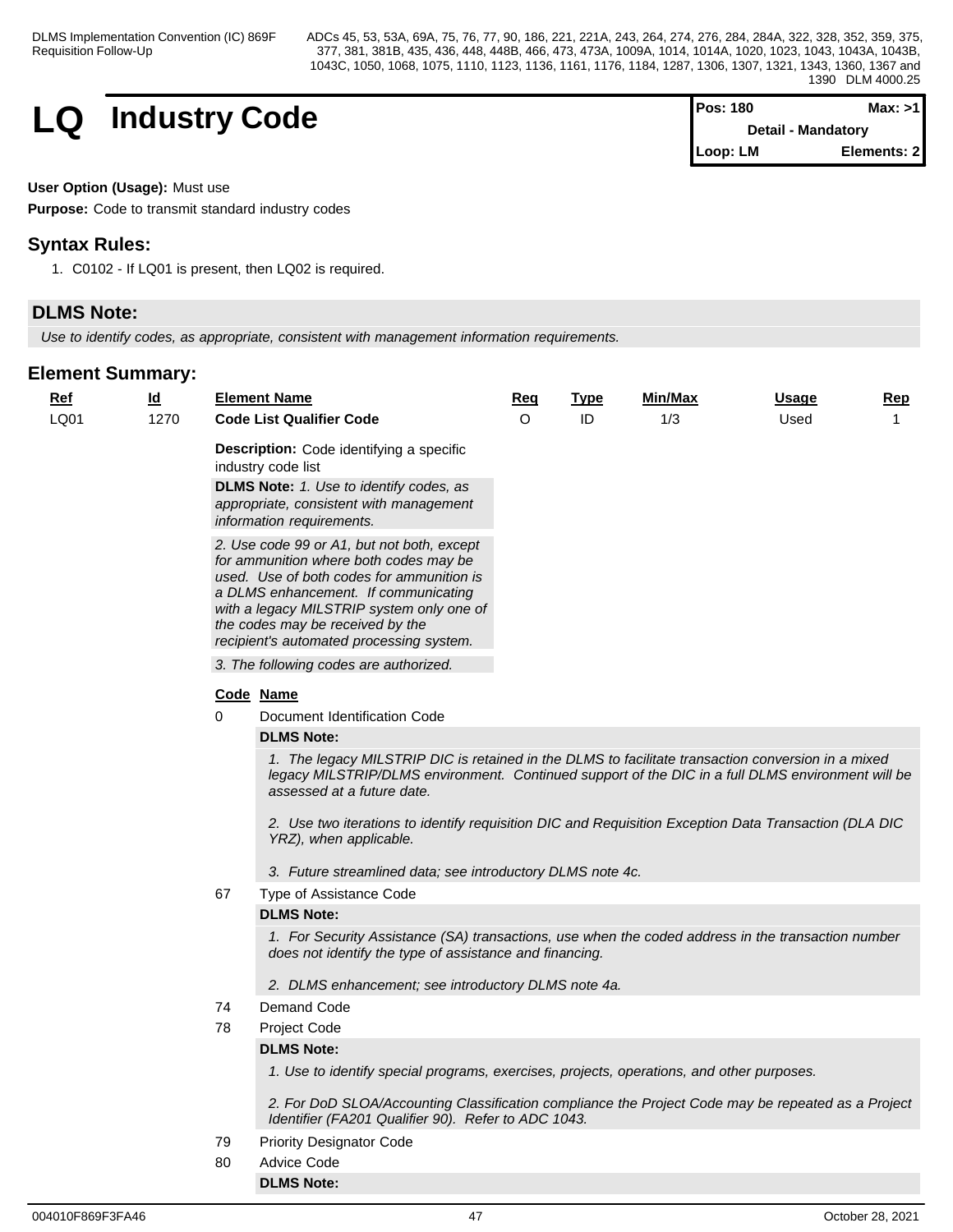## **Code Name**

*Use to convey information to the supply source which is considered essential to the supply system.*

## 81 Status Code **DLMS Note:**

*Used by internet ordering applications to notify DAAS that the requisition follow-up failed to receive authorization for continued processing under funds verification procedures. Only Supply Status CX is applicable. This is an authorized DLMS enhancement. Refer to ADC 328.*

## 83 Supply Condition Code

### **DLMS Note:**

*1. Use to indicate the lowest acceptable condition of materiel when requisitioning from DLA Disposition Services.*

*2. When requisitioning specific reparables for induction under Depot Maintenance Inter-Service Agreement (DMISA) or comparable inter-Service agreement, cite the supply condition code (SCC) applicable to the reparable item requested. Authorized SCCs include D, F, G, and Q. Requisitions for induction of a Product Quality Deficiency Report (PQDR) exhibit for warrantied maintenance will cite SCC Q. Refer to ADC 1176.*

84 Management Code

### **DLMS Note:**

*1. Authorized on an Intra-Army basis to provide required management code information in order to accurately process transactions relative to image and post-post requisitions submitted by Army Single Stock Fund activities. (Refer to ADC 243)*

*2. Authorized DLMS enhancement under DLA industrial activity support agreement. (Refer to ADC 352, ADC 359 and ADC 375).*

*3. Authorized on an Intra-Air Force basis to provided required management code information on the reason for the requisition. (Refer to ADC 1390)*

87 Subsistence Type of Pack Code

### **DLMS Note:**

*Use with subsistence items.*

89 Cooperative Logistics Program Support Code

## **DLMS Note:**

*For FMS transactions, must use to identify programmed, nonprogrammed, and termination/drawdown requirements.*

94 Identification Code

## **DLMS Note:**

*Must use in FMS transactions to identify the customer country's requisitioning Service Code: B, D, K, P, or T. This is the SA program Customer Service Designator (codes derived from Qualifier 71, Service and Agency Code). A DM will be submitted to create a new qualifier for this data element.*

95 Offer and Release Option Code

## **DLMS Note:**

*For FMS transactions, must use to advise the supply source of the type of notice required prior to shipping the materiel.*

97 Ultimate Recipient Code

## **DLMS Note:**

*1. Use to identify the buyer of DoD materiel to allow full payment for materiel supplied to a non-DoD customer.*

- *2. DLMS enhancement; see introductory DLMS note 4a.*
- 98 Reason for Requisitioning Code

## **DLMS Note:**

*1. Use to identify Reason for Requisitioning Code identifying the use of the materiel.* 

*2. Authorized DLMS enhancement under DLA industrial activity support agreement. Refer to ADC 381.*

99 Purpose Code

**DLMS Note:**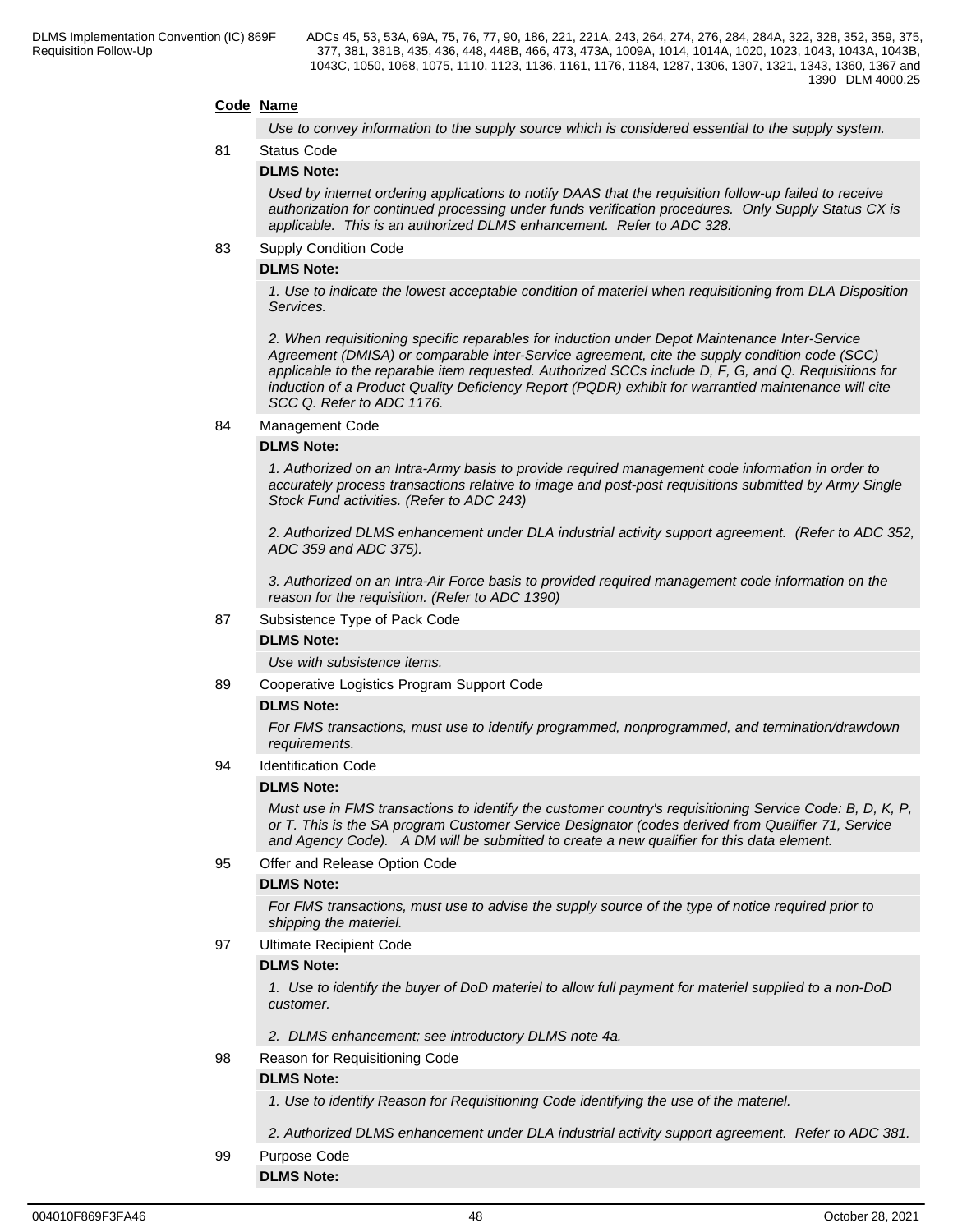### **Code Name**

- *1. Use in CAV transactions.*
- *2. DLMS enhancement; see introductory DLMS note 4a.*

## A1 Ownership Code

## **DLMS Note:**

*1. Use in requisition or referral order to identify the ownership of previously purchased materiel. This is a restricted use applicable when a Service has entered into an MOA with DLA relative to Service-owned stocks, centrally-managed/stored by DLA (1BR06/020, Code RI).*

*2. Use on a referral order to initiate an inter-Service ammunition or ammunition-related ownership transfer with no physical movement of materiel. Use to identify the new/gaining (to) ownership code. DLMS enhancement. Refer to ADC 1020.*

*3. Also authorized on an intra-Army basis with BR02 Transaction Type Code A0 and BR06 Action Code J for identification of the ownership of materiel post-post issued by Army Single Stock Fund activities.*

## A2 Customer Within Country Code

## **DLMS Note:**

*1. For SA customers, use when the coded address in the transaction number does not identify the customer-within-country.*

- *2. DLMS enhancement; see introductory DLMS note 4a.*
- A3 Delivery Term Code

### **DLMS Note:**

*1. For FMS, transactions, use when the coded address in the transaction number does not identify the delivery term.*

*2. DLMS enhancement; see introductory DLMS note 4a.*

### A5 Subcase Number

### **DLMS Note:**

*1. Use in FMS transactions based on Service requirements.*

- *2. DLMS enhancement; see introductory DLMS note 4a.*
- A6 Freight Forwarder Number

## **DLMS Note:**

*Must use in FMS transactions to identify the country representative or freight forwarder to receive shipments and documentation.*

## A7 Record Control Number

### **DLMS Note:**

*Must use in MAP/GA transactions to identify the program line item number.*

A8 Program Year Code

## **DLMS Note:**

*Must use in MAP/GA transactions to indicate the program year in which the requisitioned item was approved and funded.*

## A9 Supplemental Data

## **DLMS Note:**

*1. Use to identify supplementary address/supplemental data.*

*2. During the legacy MILSTRIP/DLMS transition, this field will be used to perpetuate/populate the MILSTRIP Supplementary Address (SUPADD) field. During this time, field size is restricted to 6 positions; see introductory DLMS note 4d.*

*3. Expanded use of this field for supplemental data without size restriction is a DLMS enhancement; see introductory DLMS note 4a.*

*4. Under full DLMS, the requirement to pass activity address information within the supplemental data field will be streamlined. Activity address data previously contained in the SUPADD will be reflected exclusively in the N1 segment. Future streamlined data; see introductory DLMS note 4c.*

*5. During legacy MILSTRIP/DLMS transition, use on a referral order follow-up to initiate an inter-Service*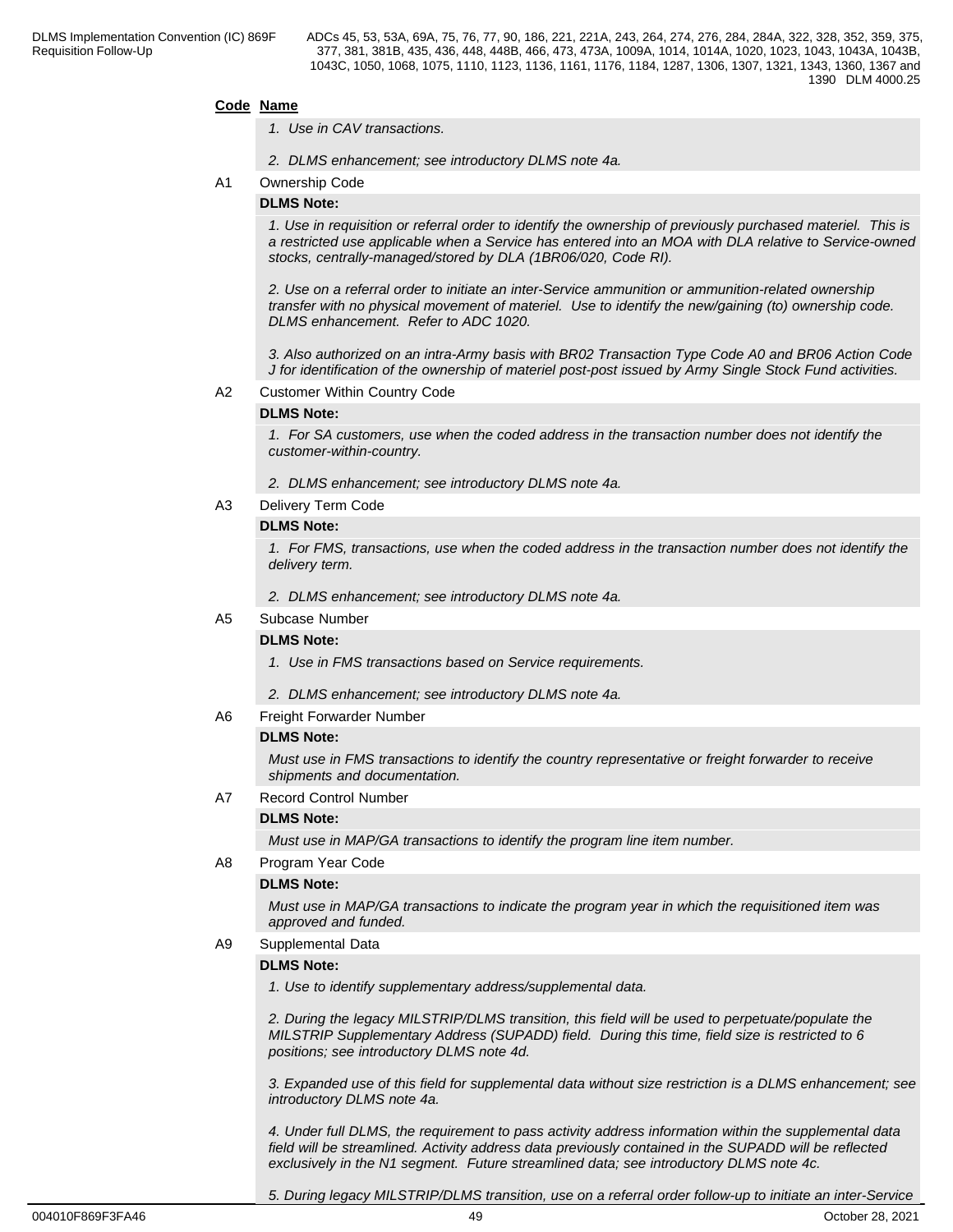### **Code Name**

*ammunition or ammunition-related ownership transfer with no physical movement of materiel and no billing. Cite Signal Code M and Project Code CYK in conjunction with the supplemental data field constructed as follows: Service/Agency Code Y followed by the old (from) ownership code, the RIC to which ownership is transferred, and the new/gaining (to) ownership code. Refer to ADC 1020.*

## AJ Utilization Code

### **DLMS Note:**

*1. Use to identify a specialized purpose for which the requisition is submitted.*

*2. Under legacy MILSTRIP, this is the first position of the document serial number within the document number.*

*3. Authorized DLMS enhancement under DLA industrial activity support agreement. Refer to ADC 381.*

- *4. DLMS enhancement; see introductory DLMS note 4a.*
- AK Distribution Code

## **DLMS Note:**

*Future streamlined data; see introductory DLMS note 4c.*

AL Special Requirements Code

### **DLMS Note:**

*1. Under legacy MILSTRIP, this is carried in the required delivery date field.*

*2. DLMS enhancement; see introductory DLMS note 4a.*

*3. Use in conjunction with 2/LQ01/Code RC, Requirement Code, to complete the Air Force unique NMCS/MICAP data requirement.* 

### BD Transportation Priority Code

## **DLMS Note:**

*1. Use to identify a transportation priority which is different than that associated with the requisition priority.*

*2. DLMS enhancement; see introductory DLMS note 4a.*

DE Signal Code

### **DLMS Note:**

*Future streamlined data; see introductory DLMS note 4c.*

### DF Media and Status Code

## **DLMS Note:**

*Future streamlined data; see introductory DLMS note 4c.*

DJ Remedial Action Code

### **DLMS Note:**

*Use temporary qualifier DJ - Remedial Action Code to identify Army Edit Action Code indicating the actions required by the receiving system in order to accurately process transactions and direct the types of follow-on actions authorized to occur. This is an Army unique data element, and is meaningful to the Army only. The code source is identified as the U.S. Army Materiel Command Single Stock Fund Functional User Manual, 3rd Edition. An ANSI data maintenance request has been prepared to establish a new data element 1270 code qualifier assignment for Army Edit Action Code.*

GQ Group Qualifier Code

### **DLMS Note:**

*Use to identify the Materiel Management Aggregation Code (MMAC) for NSNs to be managed by a specific manager (i.e., system, program, aggregation, selected FSC, technology group). This is an Air Force-unique data element, meaningful to the Air Force only. Non-Air Force Components perpetuate without action.*

*A data maintenance action was approved in version 5010. The approved code/name is "MAC – Material Management Aggregation Code". The code source is identified as the Air Force Manual (AFMAN) 23-110, Volumes 1 and 2.*

# KJ Assured Delivery Indicator

**DLMS Note:**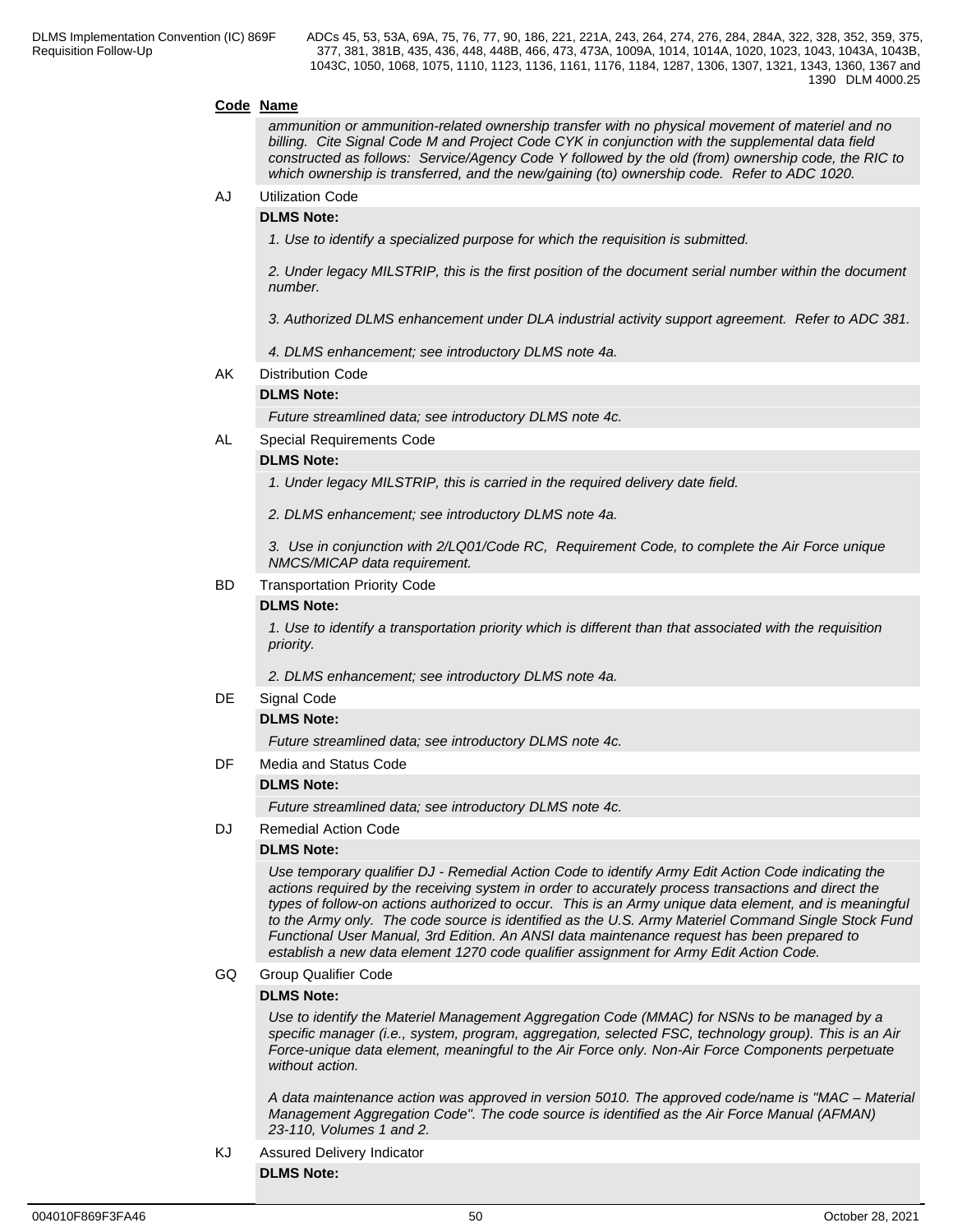### **Code Name**

*1. Use to identify, or modify, the Delivery Priority/Special Processing Code for materiel that has an urgency of need within the maintenance shop and must be delivered within one hour of receipt of the issue request. Value will be X (1 hour issue) when applicable.*

*2. Authorized DLMS enhancement under DLA industrial activity support agreement. Refer to ADC 381.*

*3. A data maintenance action was approved in version 5030. The approved code/name is DPC – Delivery Priority Code. DoD systems will continue to use Qualifier KJ to represent the Delivery Priority/Special Processing Code until such time as a new ADC directs otherwise.*

## RC Requirement Code

### **DLMS Note:**

*1. Use to identify the Air Force Urgency Justification Code indicating the urgency of need and type of requirement (justification) related to a Not Mission Capable Supply/Mission Impaired Capability Awaiting Parts (NMCS/MICAP) condition.* 

*2. Use in conjunction with Special Requirements Code N (2/LQ01/Code AL or perpetuated from legacy MILSTRIP Required Delivery Date field). This is an Air Force unique data element, meaningful to the Air Force only. Non-Air Force Components perpetuate without action. The code source is identified as the Air Force Manual (AFMAN) 23-110, Volume 1 and 2.*

*A data maintenance action was approved in version 5010. The approved code/name is "UJC - Urgency Justification Code".* 

### RD Property Ownership Type Code

### **DLMS Note:**

*Use only on a referral order follow-up to initiate an inter-Service ammunition or ammunition-related ownership transfer with no physical movement of materiel. Use to identify, or to modify, the old (from) ownership code. DLMS enhancement. Refer to ADC 1020.*

### COG Cognizance Symbol

### **DLMS Note:**

*1. Use to identify the material cognizance symbol (COG) of the end item. Indicate NSL for nonstock numbered listed items. This is a Navy-unique data element meaningful to Navy only; Non-Navy Components are to perpetuate without action.*

*2. DLMS enhancement.*

### DSI Disposition Services Indicator

### **DLMS Note:**

*1. DLA Disposition Services uses to provide relevant information applicable to the DLA Disposition Services business process supported by this transaction on an intra-DLA basis. Use multiple repetitions of the LQ Segment to include all applicable codes. Authorized DLMS enhancement for use by DLA Disposition Services. Refer to ADC 466.*

*2. The following Disposition Services Indicator values are available for use in the requisition transaction: MRA – Materiel Receipt Acknowledgment Required.* 

 *DMIL – DEMIL Certification Required.* 

- *MUTL Mutilation Certification Required.*
- *RCYL– Certificate of Recycling Required.*
- *CIF Container Issued in Full.*
- *WALK–Walk-in Customer.*

 *PICK- Customer Pick-up Required.*

*3. At this time a local code 'DSI' is established for use in 869F, version 4010. A data maintenance action has been submitted for establishment of 'DSI-Disposition Services Indicator' in a future version.*

### EWR Evaluate Work Candidate Reason Lookup

## **DLMS Note:**

*1. Use to identify Requirement Churn Reason Code to identify materiel orders required by the industrial site to complete planned work above what was originally identified during the pre-planned process ordered and delivered after the start of the availability.* 

*2. Authorized DLMS enhancement under DLA industrial activity support agreement. Refer to ADC 381.*

IMC Item Management Code

**DLMS Note:**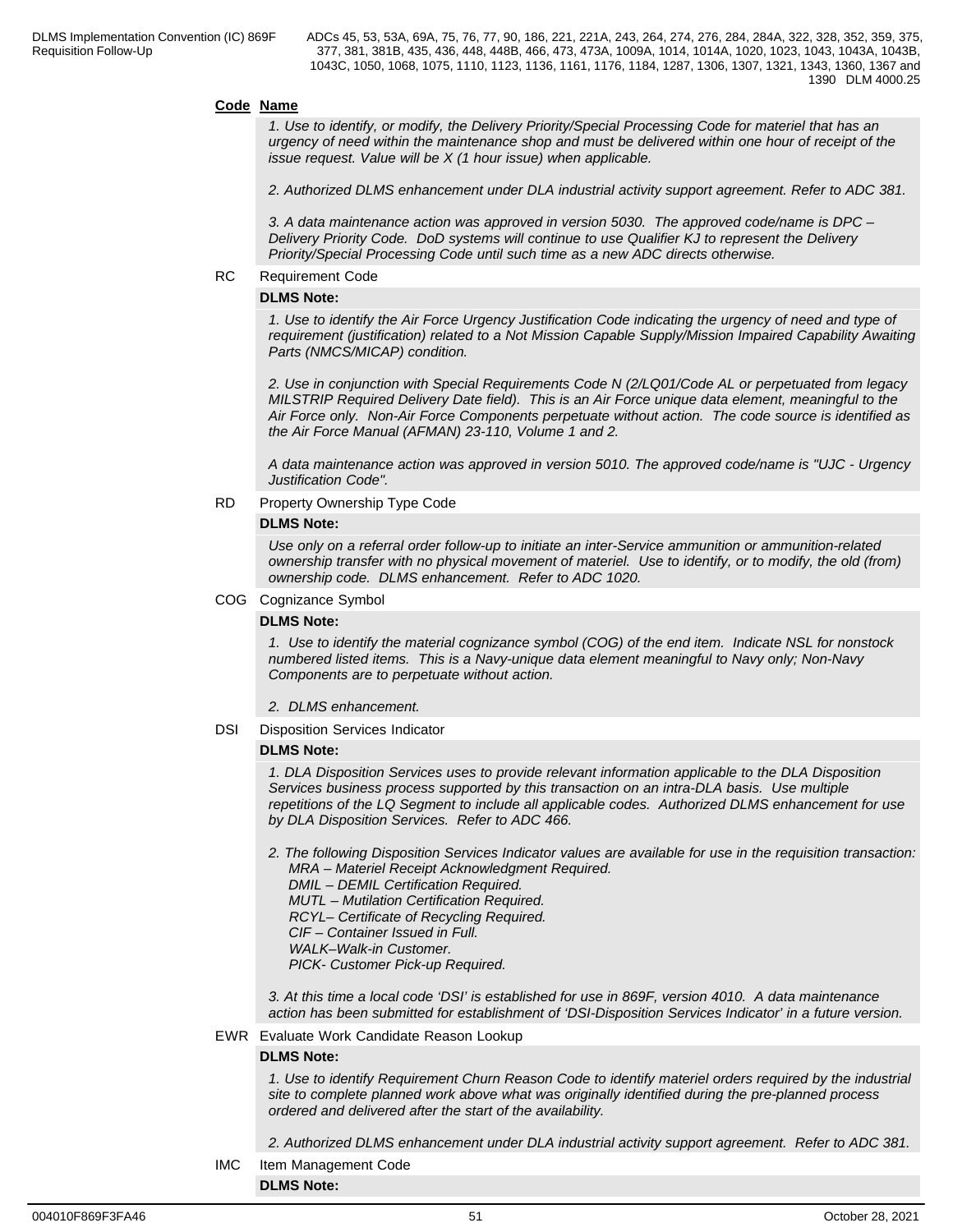### **Code Name**

*1. Use to identify the Item Management Code (IMC) for integrated material management. This is a Navy-unique data element meaningful to Navy only; Non-Navy Components are to perpetuate without action.*

- *2. DLMS enhancement.*
- MCC Material Control Code

## **DLMS Note:**

*1. Use to identify the Material Control Code (MCC) for special inventory reporting. This is a Navy-unique data element meaningful to Navy only; Non-Navy Components are to perpetuate without action.*

- *2. DLMS enhancement.*
- SEC Stock Exchange Code

### **DLMS Note:**

*Use to identify the Exchange Pricing Indicator for intra-Army transactions to identify that the Customer and NIIN on the transaction are Exchange Pricing relevant. When applicable, cite code value EP (Exchange Pricing). Refer to ADC 274.*

*A data maintenance action was approved in version 6010. The approved code/name is "EPI – Exchange Pricing Indicator".*

SMI Special Material Identification Code

#### **DLMS Note:**

*1. Use to identify the Special Material Identification Code (SMIC) for an end item. This is a Navy-unique data element meaningful to Navy only; Non-Navy Components are to perpetuate without action.*

#### *2. DLMS enhancement.*

#### T05 Inspection Parameters

### **DLMS Note:**

*1. Use to identify the Quality Inspection Code indicating the level of quality inspection to which the item must be procured and inspected.*

*2. Authorized DLMS enhancement under DLA industrial activity support agreement. Refer to ADC 381.*

LQ02 1271 **Industry Code** X AN 1/30 Used 1

> **Description:** Code indicating a code from a specific industry code list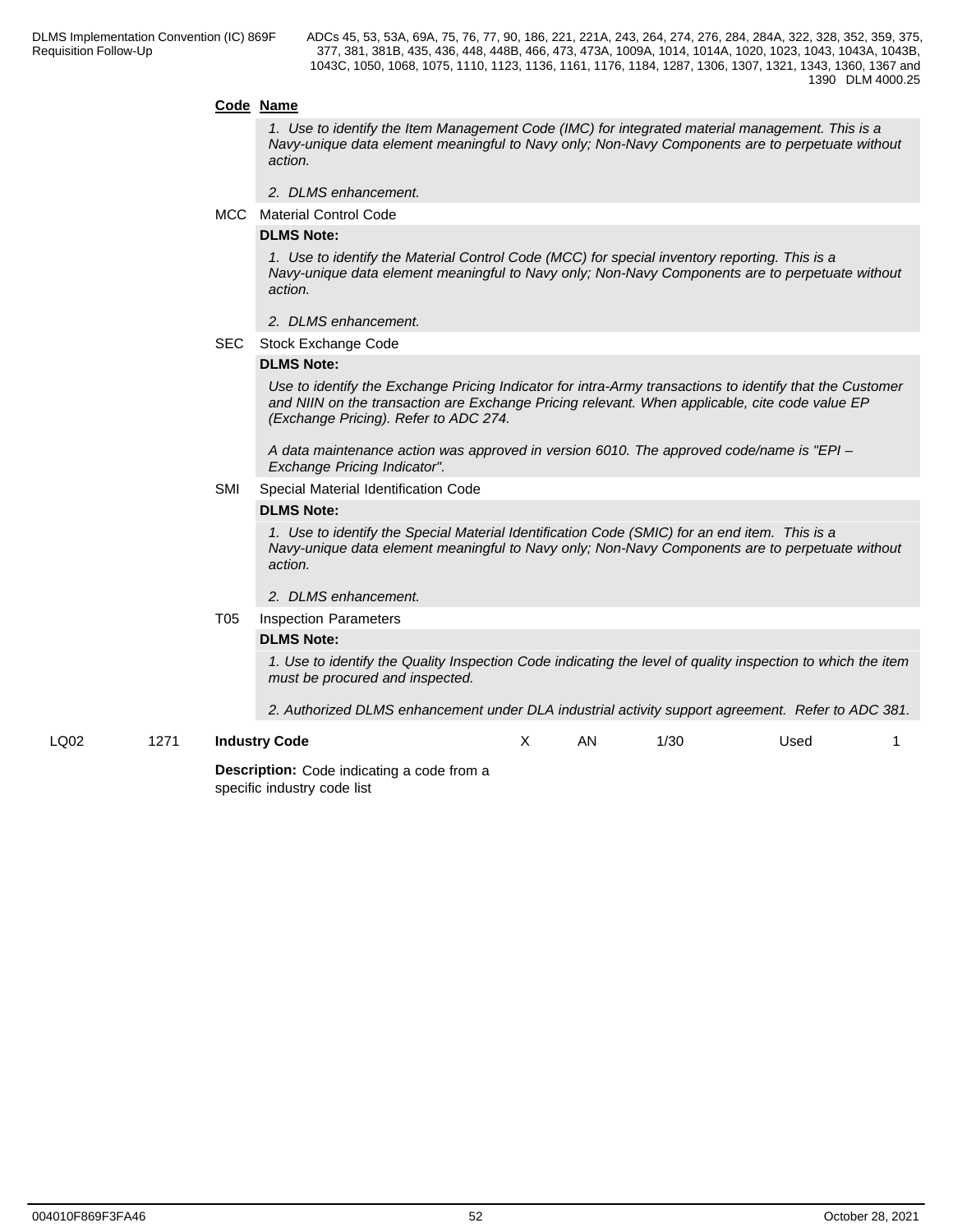# **FA1** Type of Financial Accounting Data

| <b>IPos: 190</b>         | Max: 1      |  |
|--------------------------|-------------|--|
| <b>Detail - Optional</b> |             |  |
| Loop: FA1                | Elements: 2 |  |

## **User Option (Usage):** Used

**Purpose:** To specify the organization controlling the content of the accounting citation, and the purpose associated with the accounting citation

# **Semantics:**

- 1. FA101 Identifies the organization controlling the assignment of financial accounting information.
- 2. FA102 Identifies the purpose of the accounting allowance or charge information.

## **Element Summary:**

| <b>Ref</b> | $\underline{\mathsf{Id}}$           | <b>Element Name</b> |                                                                                                                                                                                                                                                                                                                                                 | <u>Req</u> | <b>Type</b> | Min/Max  | <b>Usage</b> | <b>Rep</b>   |
|------------|-------------------------------------|---------------------|-------------------------------------------------------------------------------------------------------------------------------------------------------------------------------------------------------------------------------------------------------------------------------------------------------------------------------------------------|------------|-------------|----------|--------------|--------------|
| FA101      | 559<br><b>Agency Qualifier Code</b> |                     | M                                                                                                                                                                                                                                                                                                                                               | ID         | 2/2         | Must use | $\mathbf{1}$ |              |
|            |                                     |                     | <b>Description:</b> Code identifying the agency<br>assigning the code values<br><b>DLMS Note:</b> This data element is required<br>for X12 syntax. Select the code that<br>corresponds to the organization that is<br>responsible for the assignment of the<br>DoDAAC used to construct the controlling<br>document number for the transaction. |            |             |          |              |              |
|            |                                     |                     | Code Name                                                                                                                                                                                                                                                                                                                                       |            |             |          |              |              |
|            |                                     | DF                  | Department of Defense (DoD)                                                                                                                                                                                                                                                                                                                     |            |             |          |              |              |
|            |                                     |                     | <b>DLMS Note:</b>                                                                                                                                                                                                                                                                                                                               |            |             |          |              |              |
|            |                                     |                     | Use to indicate that the Component is a Department of Defense agency, including Defense Logistics<br>Agency. Refer to ADC 1043.                                                                                                                                                                                                                 |            |             |          |              |              |
|            |                                     | DN.                 | Department of the Navy                                                                                                                                                                                                                                                                                                                          |            |             |          |              |              |
|            |                                     |                     | <b>DLMS Note:</b>                                                                                                                                                                                                                                                                                                                               |            |             |          |              |              |
|            |                                     |                     | Includes the United States Marine Corps.                                                                                                                                                                                                                                                                                                        |            |             |          |              |              |
|            |                                     | DY.                 | Department of Air Force                                                                                                                                                                                                                                                                                                                         |            |             |          |              |              |
|            |                                     | DZ                  | Department of Army                                                                                                                                                                                                                                                                                                                              |            |             |          |              |              |
|            |                                     | FG                  | <b>Federal Government</b>                                                                                                                                                                                                                                                                                                                       |            |             |          |              |              |
| FA102      | 1300                                |                     | Service, Promotion, Allowance, or<br><b>Charge Code</b>                                                                                                                                                                                                                                                                                         | $\circ$    | ID          | 4/4      | Used         | $\mathbf{1}$ |
|            |                                     |                     | Description: Code identifying the service,<br>promotion, allowance, or charge                                                                                                                                                                                                                                                                   |            |             |          |              |              |
|            |                                     |                     | Code Name                                                                                                                                                                                                                                                                                                                                       |            |             |          |              |              |
|            |                                     |                     | A170 Adjustments                                                                                                                                                                                                                                                                                                                                |            |             |          |              |              |
|            |                                     |                     | <b>DLMS Note:</b>                                                                                                                                                                                                                                                                                                                               |            |             |          |              |              |
|            |                                     |                     | Use only for adjustments not specified by any other code.                                                                                                                                                                                                                                                                                       |            |             |          |              |              |
|            |                                     |                     | A520 Base Charge                                                                                                                                                                                                                                                                                                                                |            |             |          |              |              |
|            |                                     |                     | <b>DLMS Note:</b>                                                                                                                                                                                                                                                                                                                               |            |             |          |              |              |
|            |                                     |                     | Use for materiel charges only.                                                                                                                                                                                                                                                                                                                  |            |             |          |              |              |
|            |                                     |                     | C930 Export Shipping Charge                                                                                                                                                                                                                                                                                                                     |            |             |          |              |              |
|            |                                     |                     | D340 Goods and Services Charge                                                                                                                                                                                                                                                                                                                  |            |             |          |              |              |
|            |                                     |                     | <b>DLMS Note:</b>                                                                                                                                                                                                                                                                                                                               |            |             |          |              |              |
|            |                                     |                     | Use for both materiel and related services.                                                                                                                                                                                                                                                                                                     |            |             |          |              |              |
|            |                                     |                     | F060 Other Accessorial Service Charge                                                                                                                                                                                                                                                                                                           |            |             |          |              |              |
|            |                                     |                     | F560 Premium Transportation                                                                                                                                                                                                                                                                                                                     |            |             |          |              |              |

I260 Transportation Direct Billing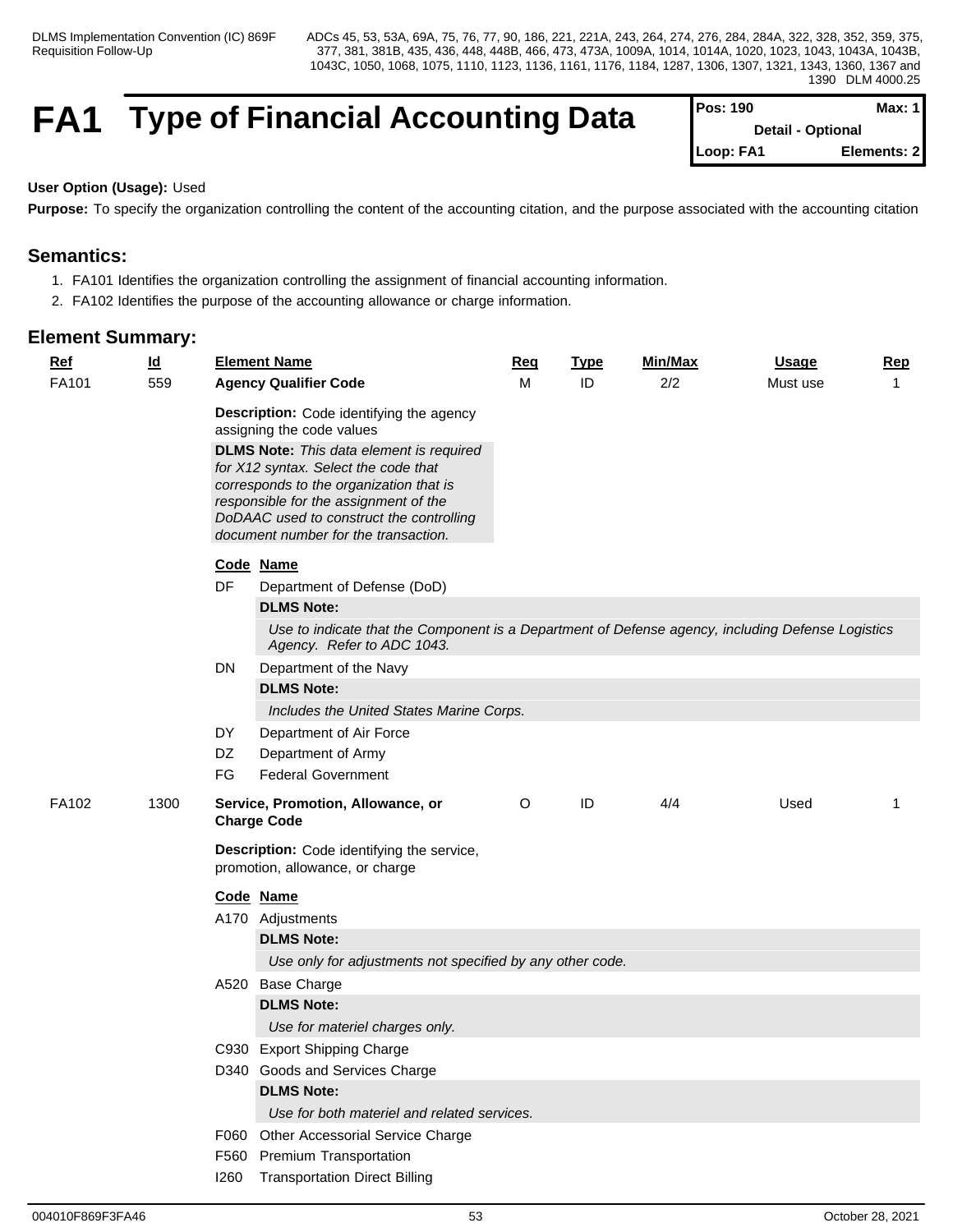## **Code Name**

**DLMS Note:**

*Use for non-premium transportation.*

R060 Packing, Crating, and Handling Charge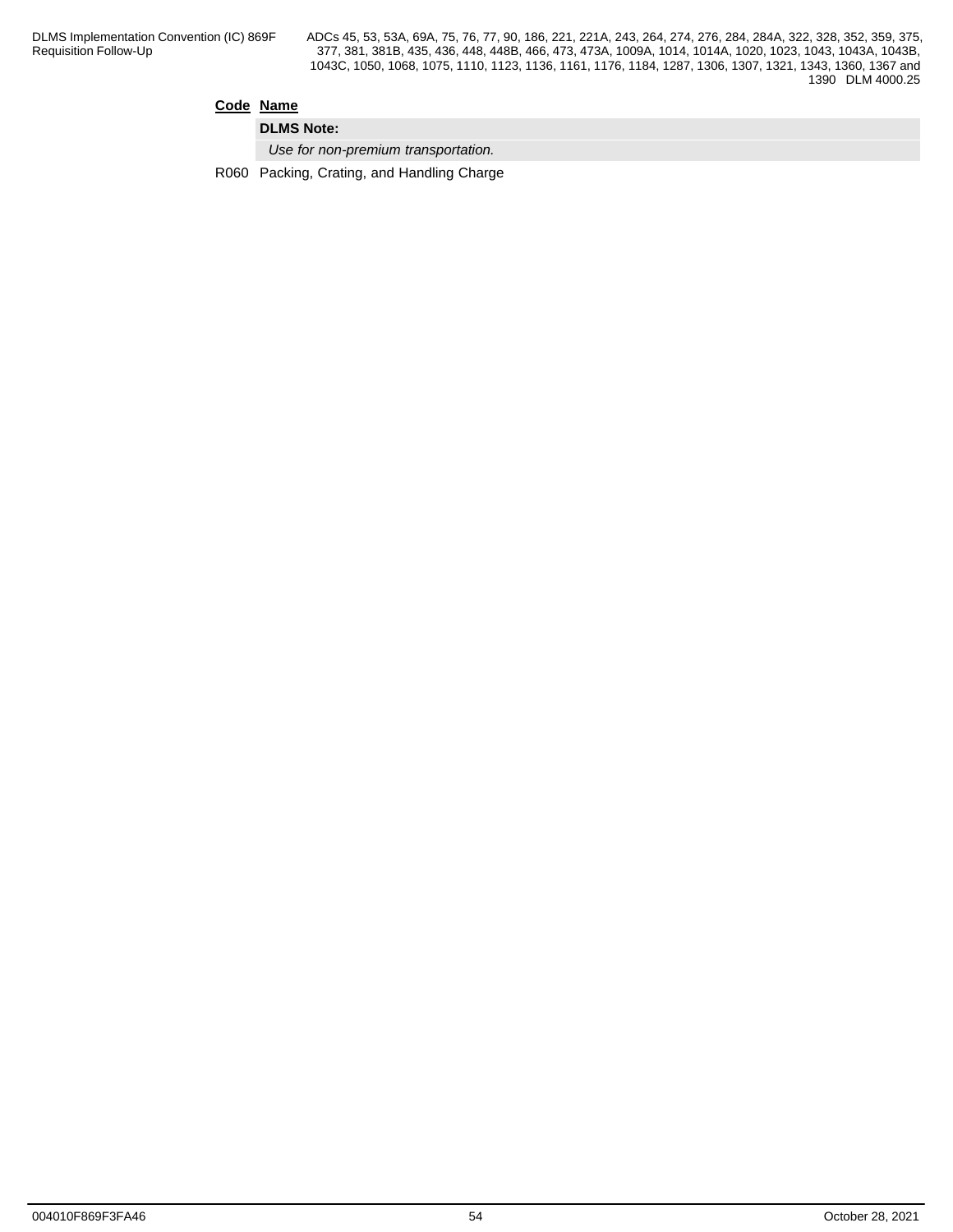# **FA2** Accounting Data

| Pos: 200                  | Max: >11     |  |
|---------------------------|--------------|--|
| <b>Detail - Mandatory</b> |              |  |
| <b>ILoop: FA1</b>         | Elements: 21 |  |

## **User Option (Usage):** Must use

**Purpose:** To specify the detailed accounting data

# **DLMS Note:**

*1. Use this segment to identify the various components of the line of accounting.*

*2. Use this segment to comply with the DoD SLOA/Accounting Classification. Cost object elements Project Identifier, Funding Center Identifier, Functional Area, Cost Element Code, Cost Center Identifier, Activity Identifier, and Work Order Number are used as appropriate for the system. Refer to ADC 1043.*

| <b>Ref</b> | <u>ld</u> |                                                                                                      | <b>Element Name</b>                                                                                                                                                                                                                                                                                                                               |   | <b>Type</b> | Min/Max | <u>Usage</u> | <u>Rep</u> |  |  |  |
|------------|-----------|------------------------------------------------------------------------------------------------------|---------------------------------------------------------------------------------------------------------------------------------------------------------------------------------------------------------------------------------------------------------------------------------------------------------------------------------------------------|---|-------------|---------|--------------|------------|--|--|--|
| FA201      | 1196      |                                                                                                      | <b>Breakdown Structure Detail Code</b>                                                                                                                                                                                                                                                                                                            | м | ID          | 2/2     | Must use     | 1          |  |  |  |
|            |           | <b>Description:</b> Codes identifying details<br>relating to a reporting breakdown structure<br>tree |                                                                                                                                                                                                                                                                                                                                                   |   |             |         |              |            |  |  |  |
|            |           |                                                                                                      | Code Name                                                                                                                                                                                                                                                                                                                                         |   |             |         |              |            |  |  |  |
|            |           | 18                                                                                                   | <b>Funds Appropriation</b>                                                                                                                                                                                                                                                                                                                        |   |             |         |              |            |  |  |  |
|            |           |                                                                                                      | <b>DLMS Note:</b>                                                                                                                                                                                                                                                                                                                                 |   |             |         |              |            |  |  |  |
|            |           |                                                                                                      | 1. Use to indicate the basic appropriation number.                                                                                                                                                                                                                                                                                                |   |             |         |              |            |  |  |  |
|            |           |                                                                                                      | 2. Authorized DLMS enhancement for DLA Disposition Services to provide fund cite for FMS<br>transportation billing. Refer to ADC 466.                                                                                                                                                                                                             |   |             |         |              |            |  |  |  |
|            |           |                                                                                                      | 3. Components are advised that the DoD is in the process of implementing Standard Financial<br>Information Structure (SFIS) for all systems carrying/processing financial information (e.g., lines of<br>accounting, fund codes). DLMS Qualifier 18 will be authorized at this time to support RBI legacy<br>processes during transition to SFIS. |   |             |         |              |            |  |  |  |
|            |           | 89<br><b>Budget Line Item Identification</b>                                                         |                                                                                                                                                                                                                                                                                                                                                   |   |             |         |              |            |  |  |  |
|            |           |                                                                                                      | <b>DLMS Note:</b>                                                                                                                                                                                                                                                                                                                                 |   |             |         |              |            |  |  |  |
|            |           |                                                                                                      | 1. For DoD SLOA/Accounting Classification use to identify "Budget Line Item".                                                                                                                                                                                                                                                                     |   |             |         |              |            |  |  |  |
|            |           |                                                                                                      | 2. Qualifier 89 is a migration code approved for use in X12 version 4020. Refer to ADC 1043.                                                                                                                                                                                                                                                      |   |             |         |              |            |  |  |  |
|            |           |                                                                                                      | 3. Authorized DLMS enhancement; see introductory DLMS note 4g.                                                                                                                                                                                                                                                                                    |   |             |         |              |            |  |  |  |
|            |           | 90                                                                                                   | Project/Task                                                                                                                                                                                                                                                                                                                                      |   |             |         |              |            |  |  |  |
|            |           |                                                                                                      | <b>DLMS Note:</b>                                                                                                                                                                                                                                                                                                                                 |   |             |         |              |            |  |  |  |
|            |           |                                                                                                      | 1. For DoD SLOA/Accounting Classification use to identify "Project Identifier". Refer to ADC 1043.                                                                                                                                                                                                                                                |   |             |         |              |            |  |  |  |
|            |           |                                                                                                      | 2. Qualifier 90 is a migration code approved for use in X12 version 4020.                                                                                                                                                                                                                                                                         |   |             |         |              |            |  |  |  |
|            |           |                                                                                                      | 3. Authorized DLMS enhancement; see introductory DLMS note 4g.                                                                                                                                                                                                                                                                                    |   |             |         |              |            |  |  |  |
|            |           | A1                                                                                                   | Department Indicator                                                                                                                                                                                                                                                                                                                              |   |             |         |              |            |  |  |  |
|            |           |                                                                                                      | <b>DLMS Note:</b>                                                                                                                                                                                                                                                                                                                                 |   |             |         |              |            |  |  |  |
|            |           |                                                                                                      | 1. For DoD SLOA/Accounting Classification use to identify "Department Regular". Refer to ADC 1043.                                                                                                                                                                                                                                                |   |             |         |              |            |  |  |  |
|            |           |                                                                                                      | 2. Authorized DLMS enhancement; see introductory DLMS note 4g.                                                                                                                                                                                                                                                                                    |   |             |         |              |            |  |  |  |
|            |           | A2                                                                                                   | <b>Transfer from Department</b>                                                                                                                                                                                                                                                                                                                   |   |             |         |              |            |  |  |  |
|            |           |                                                                                                      | <b>DLMS Note:</b>                                                                                                                                                                                                                                                                                                                                 |   |             |         |              |            |  |  |  |
|            |           |                                                                                                      | 1. For DoD SLOA/Accounting Classification use to identify "Department Transfer". Refer to ADC 1043.                                                                                                                                                                                                                                               |   |             |         |              |            |  |  |  |
|            |           |                                                                                                      | 2 Authorized DLMS enhancement; see introductory note 4g.                                                                                                                                                                                                                                                                                          |   |             |         |              |            |  |  |  |
|            |           | A4                                                                                                   | <b>Basic Symbol Number</b>                                                                                                                                                                                                                                                                                                                        |   |             |         |              |            |  |  |  |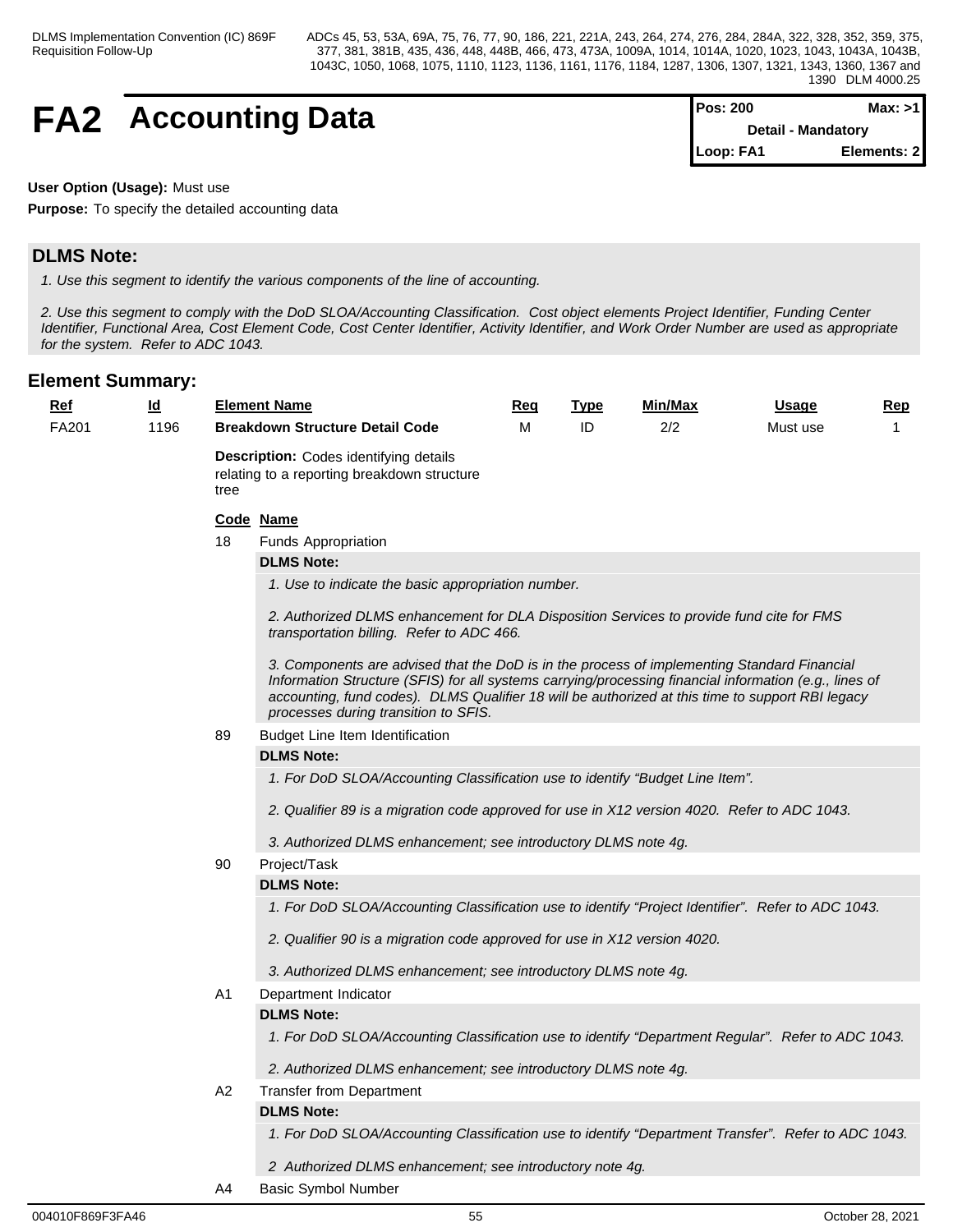## **Code Name**

## **DLMS Note:**

*1. For DoD SLOA/Accounting Classification use to identify "Main Account". Refer to ADC 1043.*

*2. Authorized DLMS enhancement; see introductory DLMS note 4g.*

# A5 Sub-class

## **DLMS Note:**

*1. Reserved for DoD SLOA/Accounting Classification use to identify "Sub Class". Refer to ADC 1043.*

*2. Sub Class is a potential future DLMS enhancement; see introductory DLMS note 4a.*

A6 Sub-Account Symbol

## **DLMS Note:**

*1. For DoD SLOA/Accounting Classification use to identify "Sub Account". Refer to ADC 1043.*

*2. Authorized DLMS enhancement; see introductory DLMS note 4g.*

AI Activity Identifier

## **DLMS Note:**

*1. For DoD SLOA/Accounting Classification use to identify "Activity Identifier". Refer to ADC 1043.*

*2. Authorized DLMS enhancement; see introductory DLMS note 4g.*

*3. Qualifier AI is a migration code approved for use in X12 version 7020.*

B2 Budget Sub-activity Number

### **DLMS Note:**

*1. For DoD SLOA/Accounting Classification use to identify "Sub-Allocation (formerly known as Limit/Subhead)". Refer to ADC 1043.*

*2. Authorized DLMS enhancement; see introductory DLMS note 4g.*

## B5 Fund Code

## **DLMS Note:**

*Use to identify the fund code.*

BE Business Event Type Code

## **DLMS Note:**

*1. Reserved for DoD SLOA/Accounting Classification use to identify "Business Event Type Code". Refer to ADC 1043.*

*2. Business Event Type Code is a potential future DLMS enhancement; see introductory DLMS note 4a.*

*3. Qualifier BE is a migration code approved for use in X12 version 7020.*

## C3 Budget Restriction

## **DLMS Note:**

*1. For DoD SLOA/Accounting Classification use to identify "Availability Type". Refer to ADC 1043.*

*2. Authorized DLMS enhancement; see introductory DLMS note 4g.*

# CC Cost Center Identifier

# **DLMS Note:**

*1. For DoD SLOA/Accounting Classification use to identify "Cost Center Identifier". Refer to ADC 1043.*

*2. Authorized DLMS enhancement; see introductory DLMS note 4g.*

*3. Qualifier CC is a migration code approved for use in X12 version 7020.*

F1 Object Class

# **DLMS Note:**

*1. For DoD SLOA/Accounting Classification use to identify "Object Class". Refer to ADC 1043.*

*2. Authorized DLMS enhancement; see introductory DLMS note 4g.*

FA Functional Area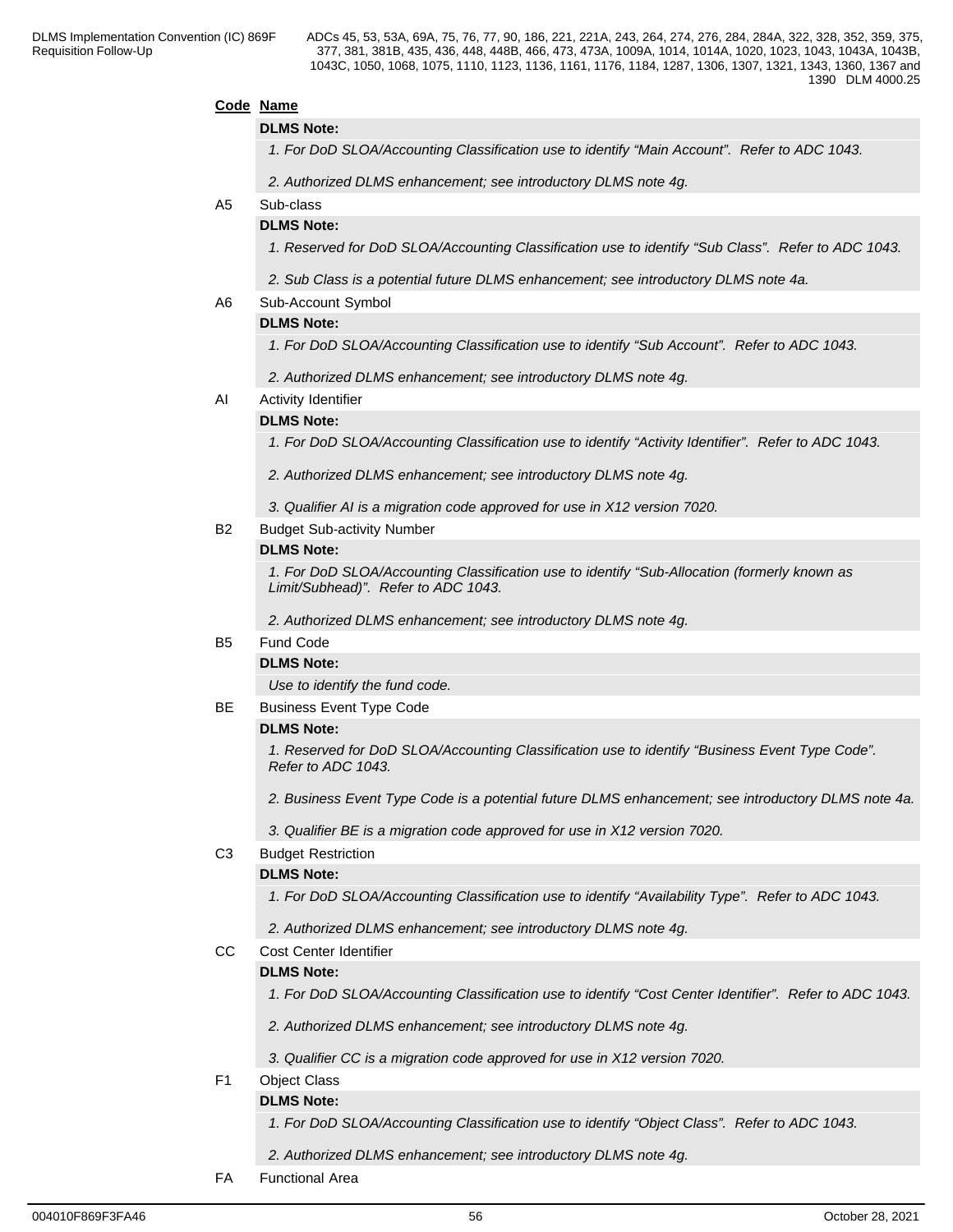## **Code Name**

### **DLMS Note:**

*1. For DoD SLOA/Accounting Classification use to identify "Functional Area". Refer to ADC 1043.*

- *2. Authorized DLMS enhancement; see introductory DLMS note 4g.*
- *3. Qualifier FA is a migration code approved for use in X12 version 7020.*
- FC Funding Center Identifier

### **DLMS Note:**

*1. For DoD SLOA/Accounting Classification use to identify "Funding Center Identifier". Refer to ADC 1043.*

- *2. Authorized DLMS enhancement; see introductory DLMS note 4g.*
- *3. Qualifier FC is a migration code approved for use in X12 version 7020.*

# FT Funding Type

## **DLMS Note:**

*1. For DoD SLOA/Accounting Classification use to identify "Reimbursable Flag". Refer to ADC 1043.* 

*2. Qualifier FT is an X12 Version Release 004030 Migration Code.* 

*3. Authorized DLMS enhancement; see introductory DLMS note 4g.*

### H1 Cost Code

## **DLMS Note:**

*1. For DoD SLOA/Accounting Classification use to identify "Cost Element Code". Refer to ADC 1043.*

*2. Authorized DLMS enhancement; see introductory DLMS note 4g.*

## IA Security Cooperation Implementing Agency

## **DLMS Note:**

*1. For DoD SLOA/Accounting Classification use to identify "Security Cooperation Implementing Agency". Refer to ADC 1043.*

*2. Authorized DLMS enhancement; see introductory DLMS note 4g.*

*3. Qualifier IA is a migration code approved for use in X12 version 7020.*

### L1 Accounting Installation Number

## **DLMS Note:**

*1. For DoD SLOA/Accounting Classification use to identify "Agency Accounting Identifier". Refer to ADC 1043.* 

*2. Authorized DLMS enhancement; see introductory DLMS note 4g.*

### P1 Disbursing Station Number

## **DLMS Note:**

*1. For DoD SLOA/Accounting Classification use to identify "Agency Disbursing Identifier Code". Refer to ADC 1043.*

*2. Authorized DLMS enhancement; see introductory DLMS note 4g.*

P5 Foreign Military Sales (FMS) Line Item Number

## **DLMS Note:**

*1. For DoD SLOA/Accounting Classification use to identify "Security Cooperation Case Line Item Identifier". Refer to ADC 1043.*

*2. Authorized DLMS enhancement; see introductory DLMS note 4g.*

S1 Security Cooperation Customer Code

## **DLMS Note:**

*1. For DoD SLOA/Accounting Classification use to identify "Security Cooperation Customer Code". Refer to ADC 1043.*

*2. DLMS enhancement; see introductory DLMS note 4d. A field size exceeding 2 positions is not*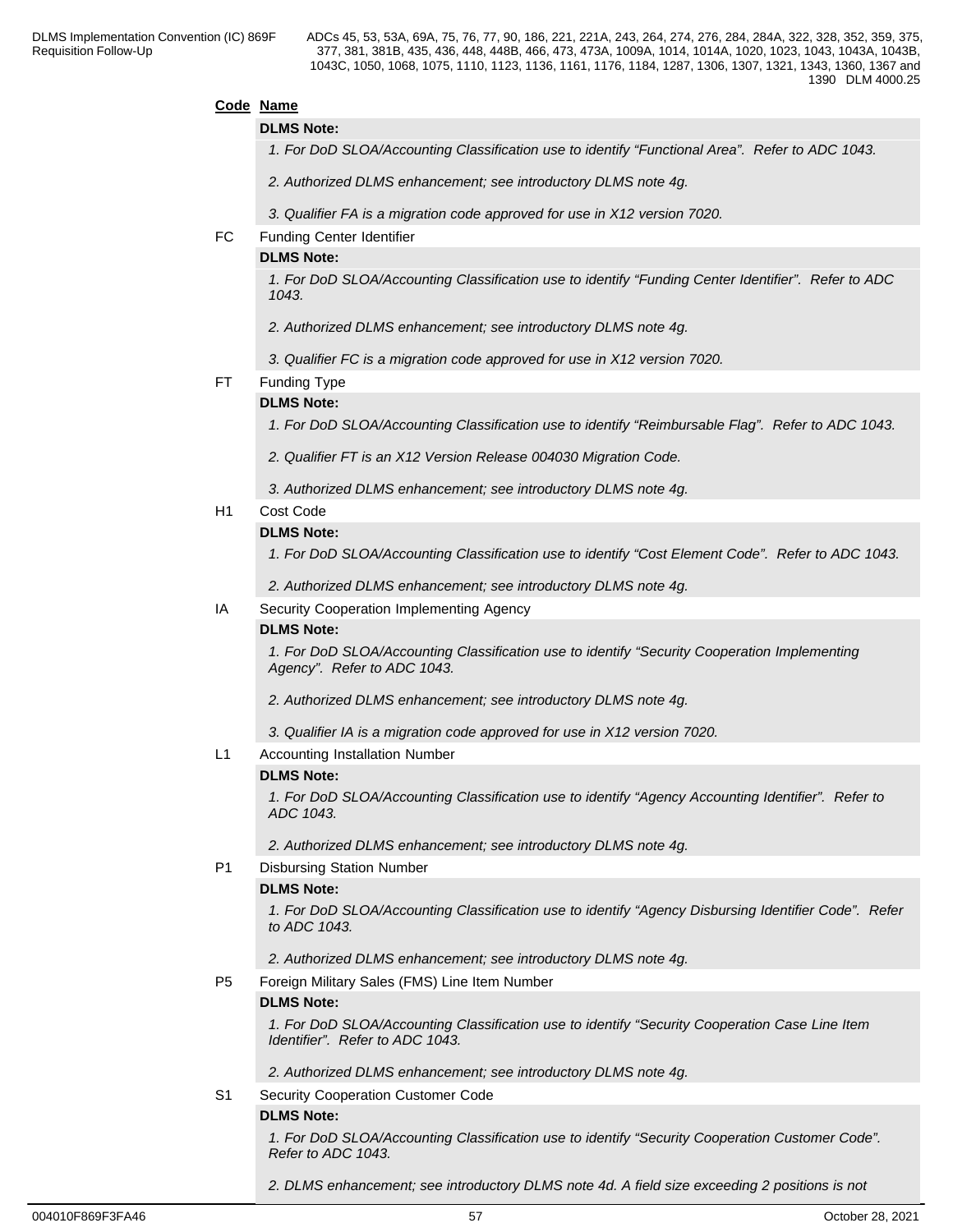### **Code Name**

*supportable under current MILSTRIP and MAPAC processes. Three character codes are not authorized at this time.*

*3. Qualifier S1 is a migration code approved for use in X12 version 7020.*

S2 Security Cooperation Case Designator

### **DLMS Note:**

*1. For DoD SLOA/Accounting Classification use to identify "Security Cooperation Case Designator". Refer to ADC 1043.*

*2. Authorized DLMS enhancement; see introductory DLMS note 4g. A field size exceeding 3 positions is not supportable under current MILSTRIP processes. Four character codes are not authorized at this time.*

- *3. Qualifier S2 is a migration code approved for use in X12 version 7020.*
- WO Work Order Number

## **DLMS Note:**

*1. For DoD SLOA/Accounting Classification use to identify "Work Order Number". Refer to ADC 1043.*

*2. Authorized DLMS enhancement; see introductory DLMS note 4g.*

*3. Qualifier WO is a migration code approved for use in X12 version 7020.*

YB Beginning Period of Availability

### **DLMS Note:**

*1. For DoD SLOA/Accounting Classification use to identify "Beginning Period of Availability Fiscal Year Date". Refer to ADC 1043.*

*2. Use as appropriate to represent Program Year. Availability Type Code must be "X". Refer to ADC 1043B.*

*3. Authorized DLMS enhancement; see introductory DLMS note 4g.*

*4. Qualifier YB is a migration code approved for use in X12 version 7020.*

YE Ending Period of Availability

## **DLMS Note:**

*1. For DoD SLOA/Accounting Classification use to identify "Ending Period of Availability Fiscal Year Date". Refer to ADC 1043.* 

*2. Authorized DLMS enhancement; see introductory DLMS note 4g.*

*3. Qualifier YE is a migration code approved for use in X12 version 7020.*

**Description:** Code representing financial accounting information